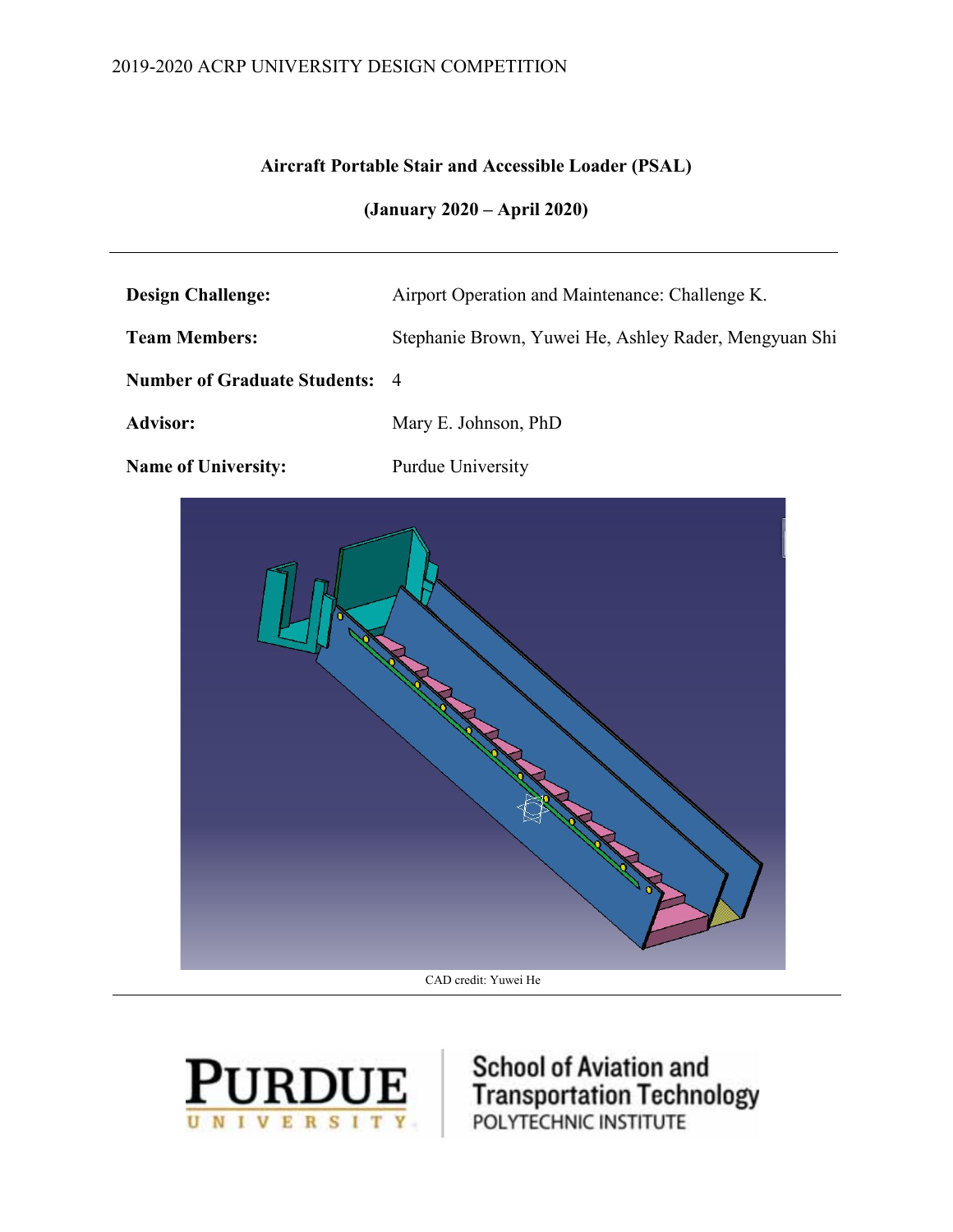#### **Executive Summary**

<span id="page-1-0"></span>This report presents an innovative solution to the ACRP University Design Challenge 2019-2020, specifically in the Airport Operation and Maintenance Challenge. The team's solution addresses challenge K: "Operation and maintenance procedures to enhance sustainability and resilience at airports". Enplaning and deplaning of aircrafts is one of the highest frequency functions for air carriers to operate and for passengers to participate in; limited resources are targeted at it. There are many incidents at airports that leave passengers injured and, in some cases, result in the loss of life when using aircraft stairs. Many low risk incident reports go unfiled industry wide.

Addressing the root causes of high-risk events will provide enhanced sustainability and resilience at airports, as showcased in the safety risk assessment, cost-benefit analysis, and sustainability assessment in this project. Additional benefits to the innovative design are providing portable stairs that meet the ever growing and expanding narrow body fleet, which would provide advantages to airports serving a wide range of carriers and aircraft styles in a single day of operations. The conceptual design presented has a benefit/ cost ratio of 1.81. It provides a solution to better serve the wide range of airport customers. The team addresses safety concerns of passengers boarding aircraft via stairs while complying with the Americans with Disabilities Act (ADA), Federal Aviation Administration (FAA), and Occupational Safety and Health Administration (OSHA) regulations and providing a positive customer service experience to passengers.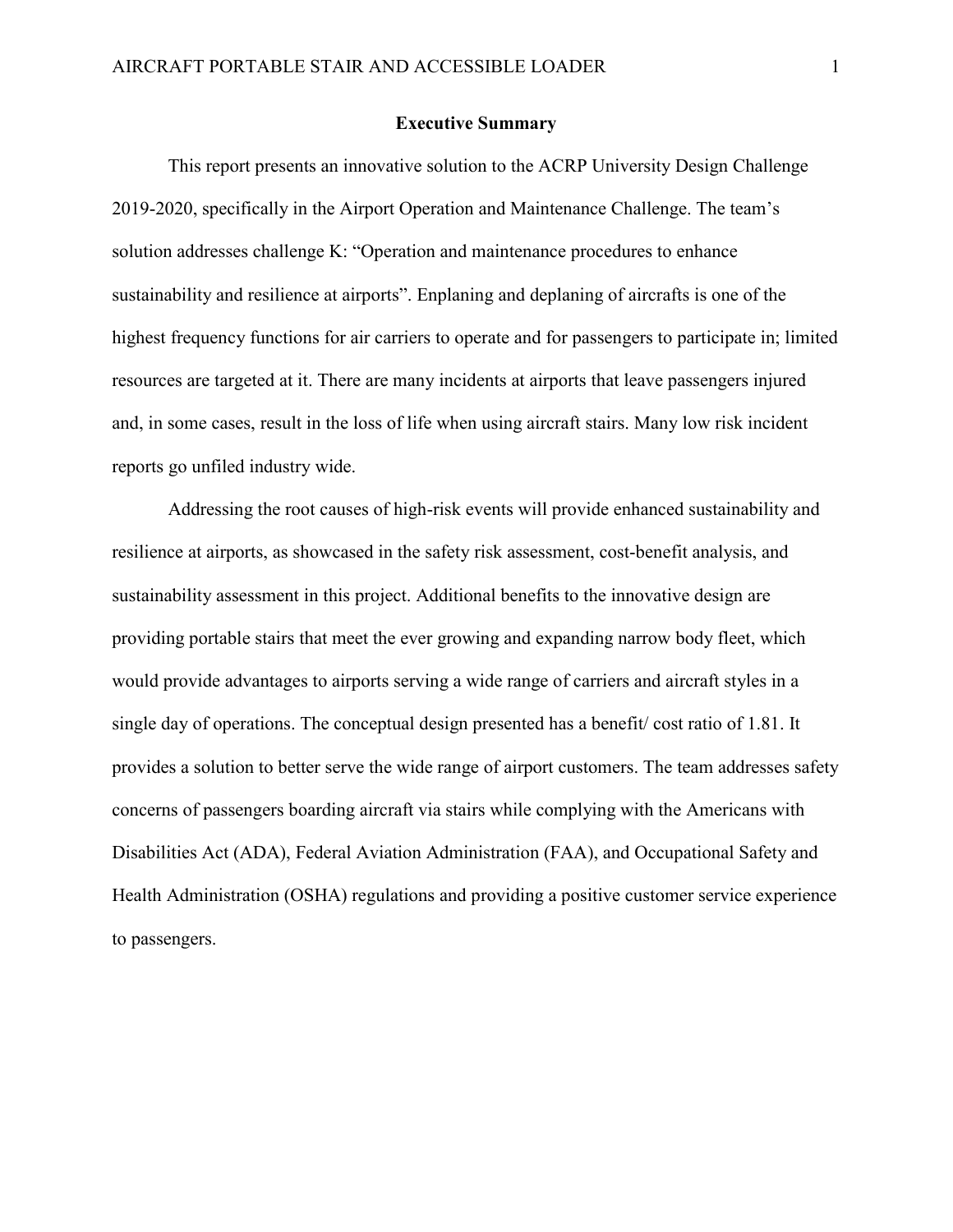## **Table of Contents**

<span id="page-2-0"></span>

| Appendix E: Evaluation of Educational Experience Provided by the Project 39 |  |
|-----------------------------------------------------------------------------|--|
|                                                                             |  |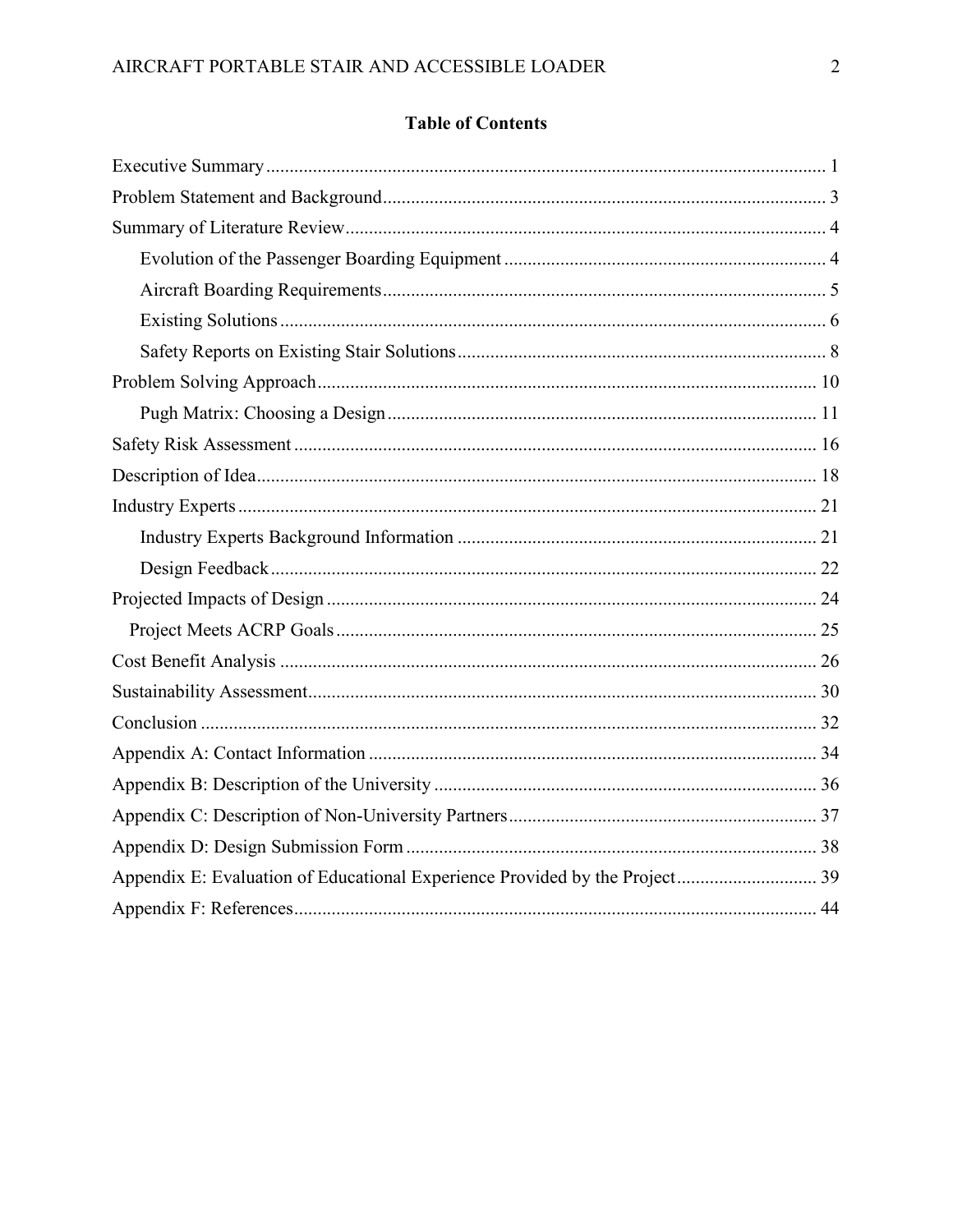#### **Problem Statement and Background**

#### Problem Statement

Enplaning and deplaning of aircraft is one of the highest frequency functions for air carriers to operate and for passengers to participate in; limited resources are targeted at it. There are many airport incidents that leave passengers injured and, in some cases, result in the loss of life when using aircraft stairs. Many low risk incident reports go unfiled industry wide. This report presents an innovative solution to the portable aircraft stairs that addresses these concerns.

In addition to the important safety requirements, there is an ever-growing need for sustainable, resilient, and portable aircraft stairs that are operational at all sized airports serving a wide range of aircraft types. These stairs would also increase efficiency and safety measures. The demand for these aircraft stairs is created by operational root causes ranging from airport capacity, unplanned diversions, size of operations, and passenger injuries.

Another challenge facing airports and air carriers is the storage of aircraft stairs. There is limited real estate on the ramp and the stairs need to be placed in a location where it is easily accessible to meet the demands of on-time performance. With fewer stair types, there is less demand on ramp real estate and the airport may serve multiple aircraft types. This is especially important during unusually high demand or emergency operations.

#### Background

Traditional portable aircraft stairs relieve certain operational pain points, but these existing stairs units do not address all safety concerns. Major events related to portable aircraft stairs occur infrequently but the severity of the outcomes of these events lead to hospitalization and even fatalities. An example of this is on "July of 2010, a 61-year-old woman slipped while disembarking a plane using portable stair in Cancun, Mexico. The woman lost her balance on the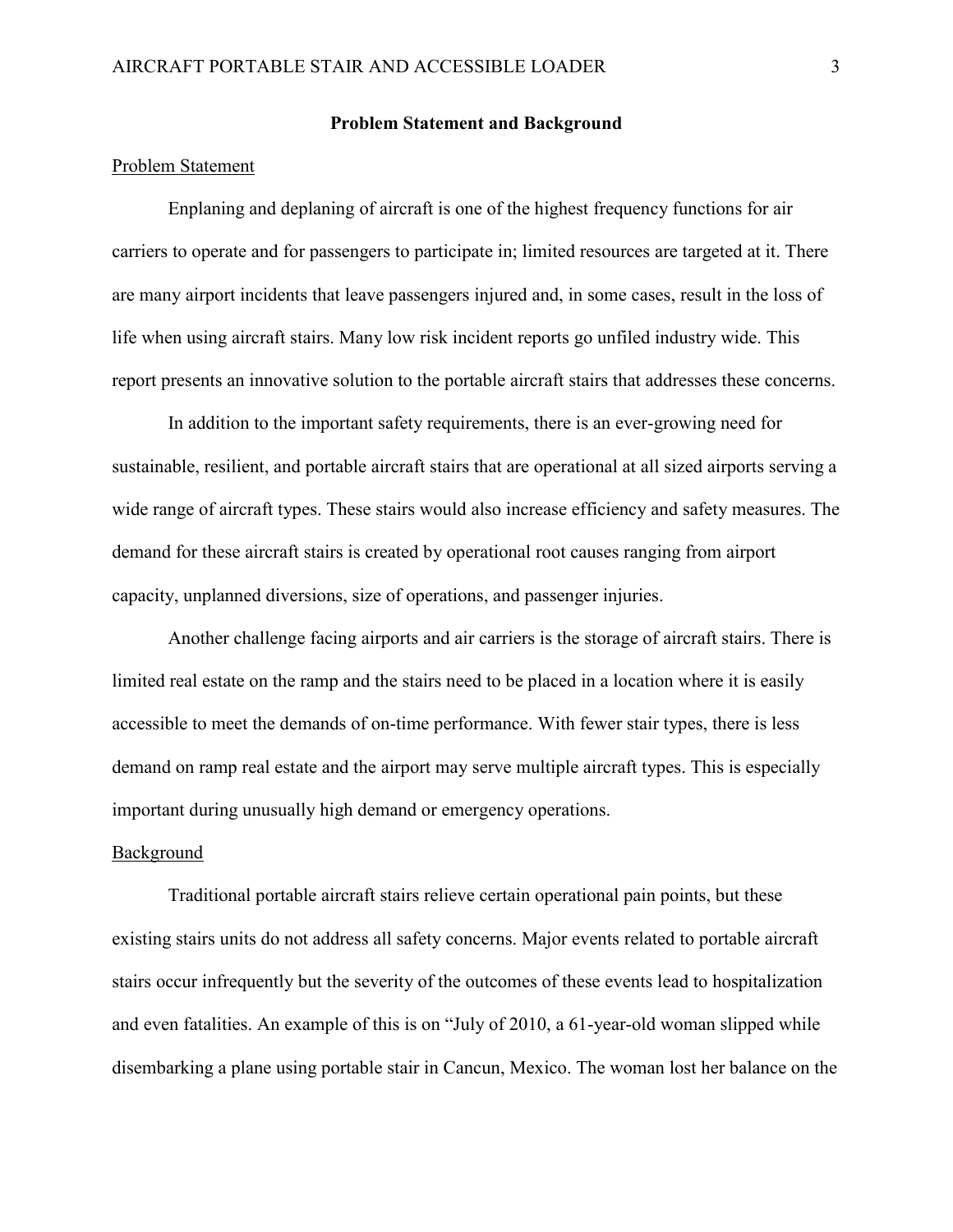seventh step and fell to the bottom of the stairs. She hit her head and died from the sustained injury" (Daily Mail Reporter, 2010). Nor does the traditional stairs unit address storage limitations faced at many airports. Figure 1 shows passengers deplaning with their luggage in hand.



Photo Credits: Ashley Rader Figure 1 - *Passengers Enplaning with Luggage via Attached Stairs*

### **Summary of Literature Review**

#### <span id="page-4-1"></span><span id="page-4-0"></span>Evolution of Passenger Boarding Equipment

"In 1997, the FAA mandated new regulations requiring easier, more dignified access to commercial aircraft" (Keith, 2009, para. 1). The boarding equipment was initially introduced targeting to benefit passengers with special needs as well as every single passenger. The first ramp prototype included a 15-foot, straight platform with an approximate 15 to 19 degree slope that went from the ground to the aircraft door (Keith, 2009). In the late 1990s, four regional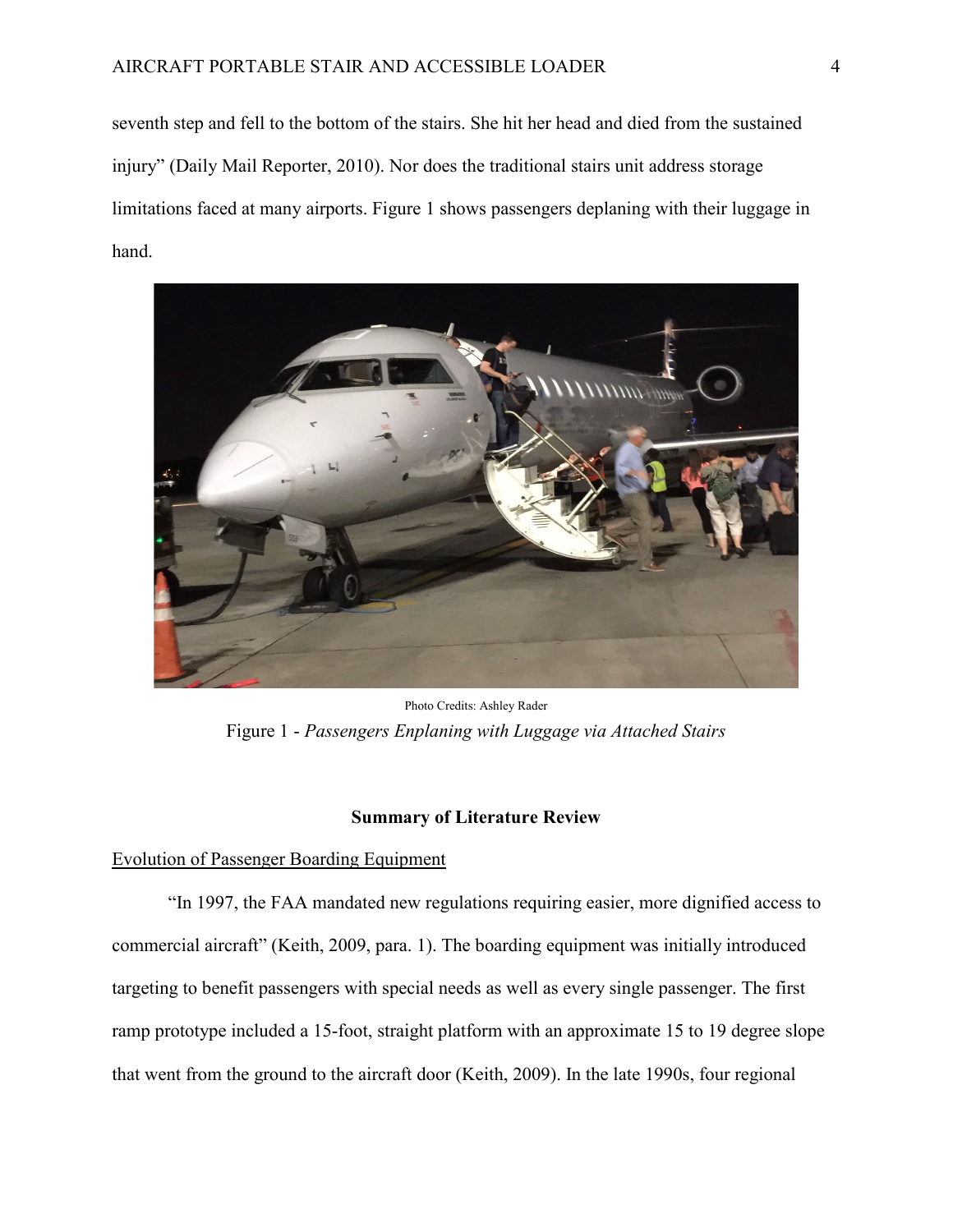airlines, SkyWest, Horizon, America West and Comair, brought a standardization of regional express ramp. Some safety features were added to accommodate different models of CRJs and replacing the ramp material with aluminum to reduce weight (Keith, 2009).

To customize different carriers' need, Horizon became the first airline not allowing passengers to use the stairs on a CRJ. In 2004, SkyWest developed a swinging type ramp called the "swinging gate ramp" (Keith, 2009, para. 4). The SGR is designed for a "drive in pushback" operation and allow passengers to board and deplane without traversing aircraft steps. The height and degree of slope both can be customized based on the needs of the airport or airline customers (Keith, 2009). The SGR can be set at the CRJ 700/900 height due to the length of the upper bridge; and for the CRJ 200 and ERJ 135/145 due to the lower height without changing settings (Keith, 2009). This helps to eliminate any need for hydraulic lifts and saves time to deploy Ground Service Equipment (GSE). However, not every airport can use a swinging gate ramp or jetway even now, especially smaller airports.

#### <span id="page-5-0"></span>Aircraft Boarding Requirements

Chapter 2 of the *Advisory Circular (AC) number 150/5220-21C* outlines the requirements and standards that are regulated by the Federal Aviation Administration (FAA) which include recommendations for aircraft boarding (enplaning and deplaning) from the following (FAA, 2012).

- Society of Automotive Engineers (SAE) *Aerospace Recommended Practice (ARP) 1247, General Requirements for Aerospace Ground Support Equipment (Motorized and Nonmotorized)*
- U.S. Access Board's *Technical Assistance for ADA Accessibility Guidelines (ADAAG) for Transportation Vehicles*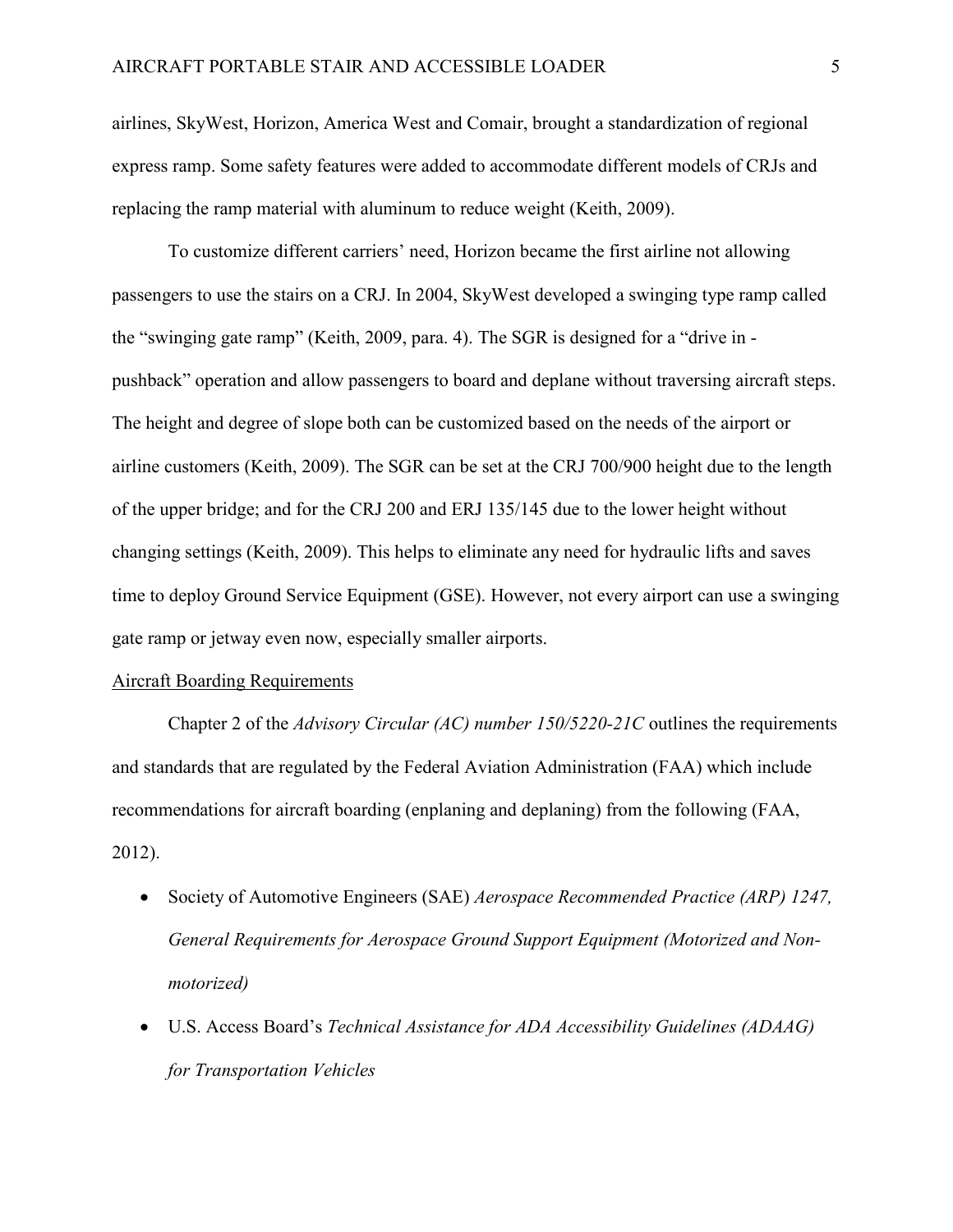• ADA and Architectural Barriers Act (ABA) *Accessibility Guidelines for Buildings and Facilities (U.S. Access Board, 2004).*

These requirements and standards listed in the AC are minimum requirements that shall be executed and enforced. The AC also addresses Human Factors components in addressing the need to have:

"all boarding equipment must be easily operated by personnel possessing no special skills and given minimum training on the equipment. Operation must also be easily accomplished by personnel within the range of anthropomorphic sizes, as defined by the 5th percentile Asian female on the lower limit, to the 95th percentile Caucasian male, on the upper limit. Unless otherwise specified, and wherever applicable, the standards of Federal Aviation Administration (FAA) HF-STD-001 must be followed" (FAA, 2012, p. 3).

General design requirements address a range of items such as platform size with space clearance, flooring, gaps and change of levels, handrails, ramps, loading capacity and installation and acceptance standards.

#### <span id="page-6-0"></span>Existing Solutions

The team found several passenger boarding stair types used by general aviation and commercial airports. The existing solutions focus on having stairs that are compact and that make it possible to fit different aircraft in the airport operation. However, the current stairs have areas that may be improved for safety, sustainability concerns, and ground maintenance. Three existing solutions are explored in this section.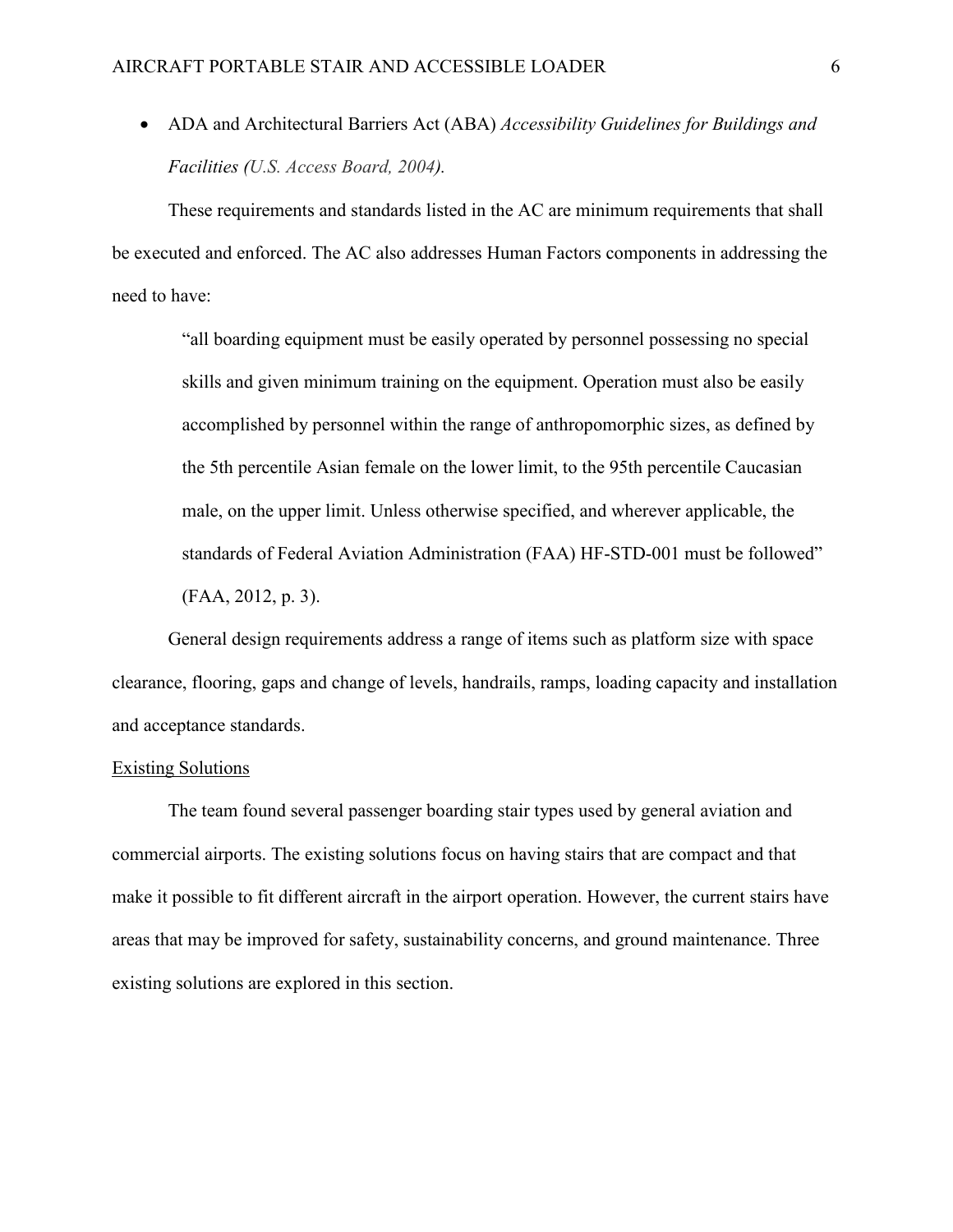### *The AS228 Aircraft Boarding Staircase by LIFT-A-LOFT Corp.* (LIFT-A-LOFT, n.d.)

The AS228 aircraft boarding staircase can be mounted on a heavy-duty truck. The stairs are mounted to the truck and can be retracted and extended. This solution focus on having the stairs to be able to fit multiple different fleet of aircraft and the stairs to be stored easily. One significant drawback for this solution is that the stairs will be left outside and will be exposed to extreme weather and UV lights which can lead to rust and corrosion. The truck that the stairs are mounted onto also run on gasoline, which does not meet the airport sustainability goal. *FrontBull Ambulift by Bulmor Industries GmbH* (Bulmor Industries GmbH, n.d.)

The FrontBull Ambulift is a compact electrically driven passenger boarding vehicle that is designed to meet the needs of regional and small airports. The stairs are stored inside the vehicle to protect the passenger boarding stairs from getting damaged from the extreme weather or other foreign damage. This solution reduces the mobility for passenger boarding, improves the sustainability, and makes the boarding process more environmentally friendly. However, this solution can be costly. The amount of space the unit occupies on the ramp depends on the aircraft types serviced.

### *PS-813PAR Towable Passenger Stairway by Stinar Corp.* (Stinar, 2017)

This is another popular aircraft boarding stair. It is not attached to any vehicle and it can fit with different aircraft types. The stairway height can be adjusted by the hydraulic power pack on the stair. The structure of the stair frame is fully aluminum to secure the stability and make the stairs free from corrosion. The stairs itself is not attached to any vehicle and it can be easily connected to a tug or other type truck that can possibly hold the load and the weight to the stairs.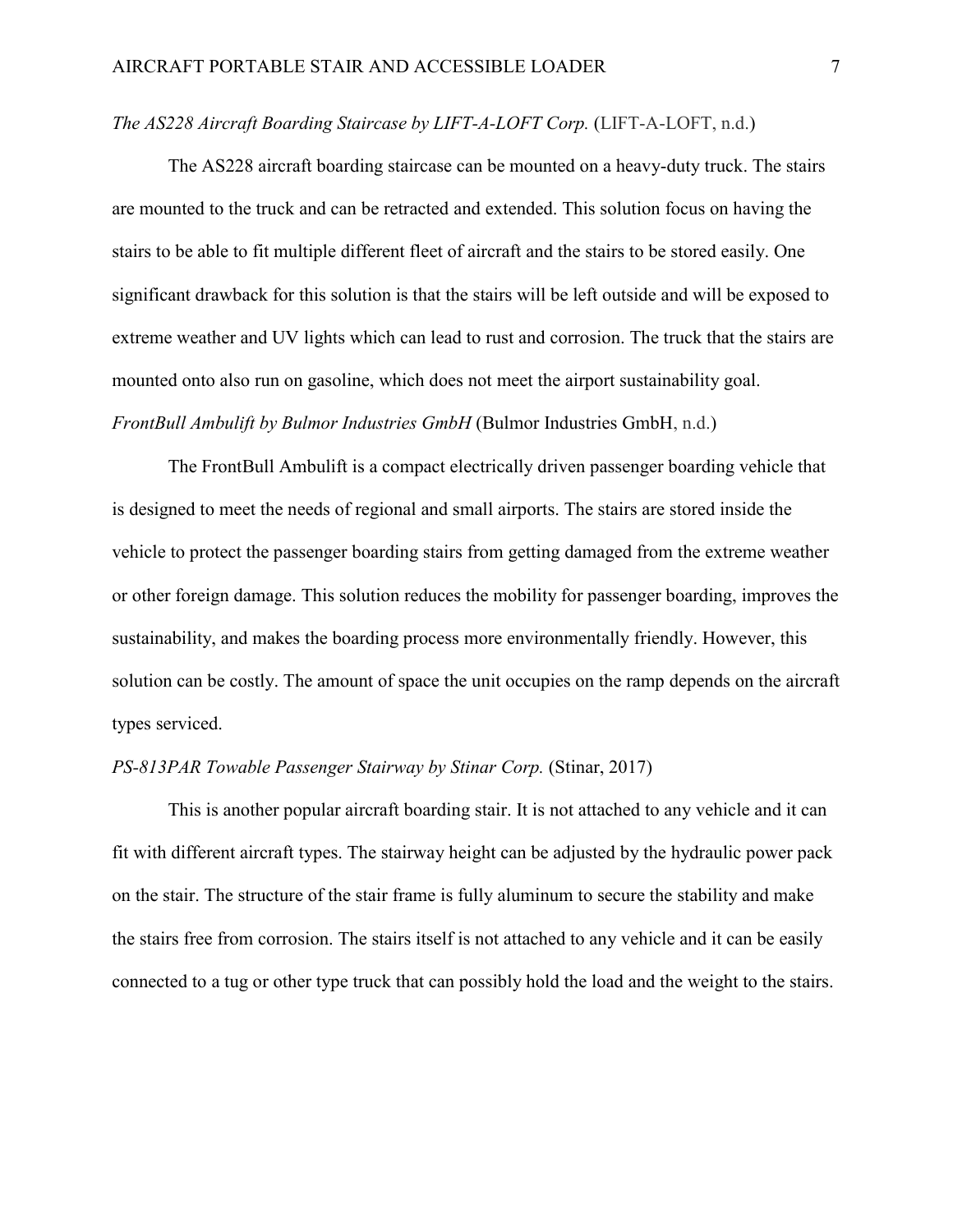#### <span id="page-8-0"></span>Safety Reports on Existing Stair Solutions

During our research, our team wanted to find the most common ways that passengers are injured during boarding and deplaning. Falls on the boarding stairs have potential to be serious. Examples of different kinds of common hazards include elevation differences between the stair/platform and the aircraft door and excessive horizontal gaps between the platform and the aircraft door threshold (Lykins, 2019). This is typically associated with trapping feet and losses of balance. Another common problem experienced with boarding using aircraft stairs is variation in the stairs themselves (Lykins, 2019). Our brains work by automatically learning and recording the distance of each step; if one step has a distance that is off, a tripping hazard is created (DiPietro, 2018). Finally, there are hazards associated with the railing of the stairs. The railings sometimes have the bottom open, leading to a space where a child or a person's cane could fit though or get the passengers foot caught. Often the rails are lower than they should be to accommodate the varying height of humans' centers of gravity. With all these hazards, it is easier to understand that injuries happen, sometimes even death.

There have been multiple incident reports with aircraft boarding stairs through the years. It is difficult to quantify the number of incidents per year because they often go unreported by passengers and airlines. From the team's research it is estimated that around 2 fatal accidents occur per year (Lykins, 2019).

At London Stansted Airport in August 2010, a child fell between the guardrail and the stair surface platform. The child, Olga, reached the top of the stairs, then turned to her mother which had her hand full, and leaned back. Olga lost her balance then fell through the guardrail gap from the top of the stairs (Press Association, 2010). There were four previous reports of similar incidents with children and portable aircraft stairs. This led to the issuing of a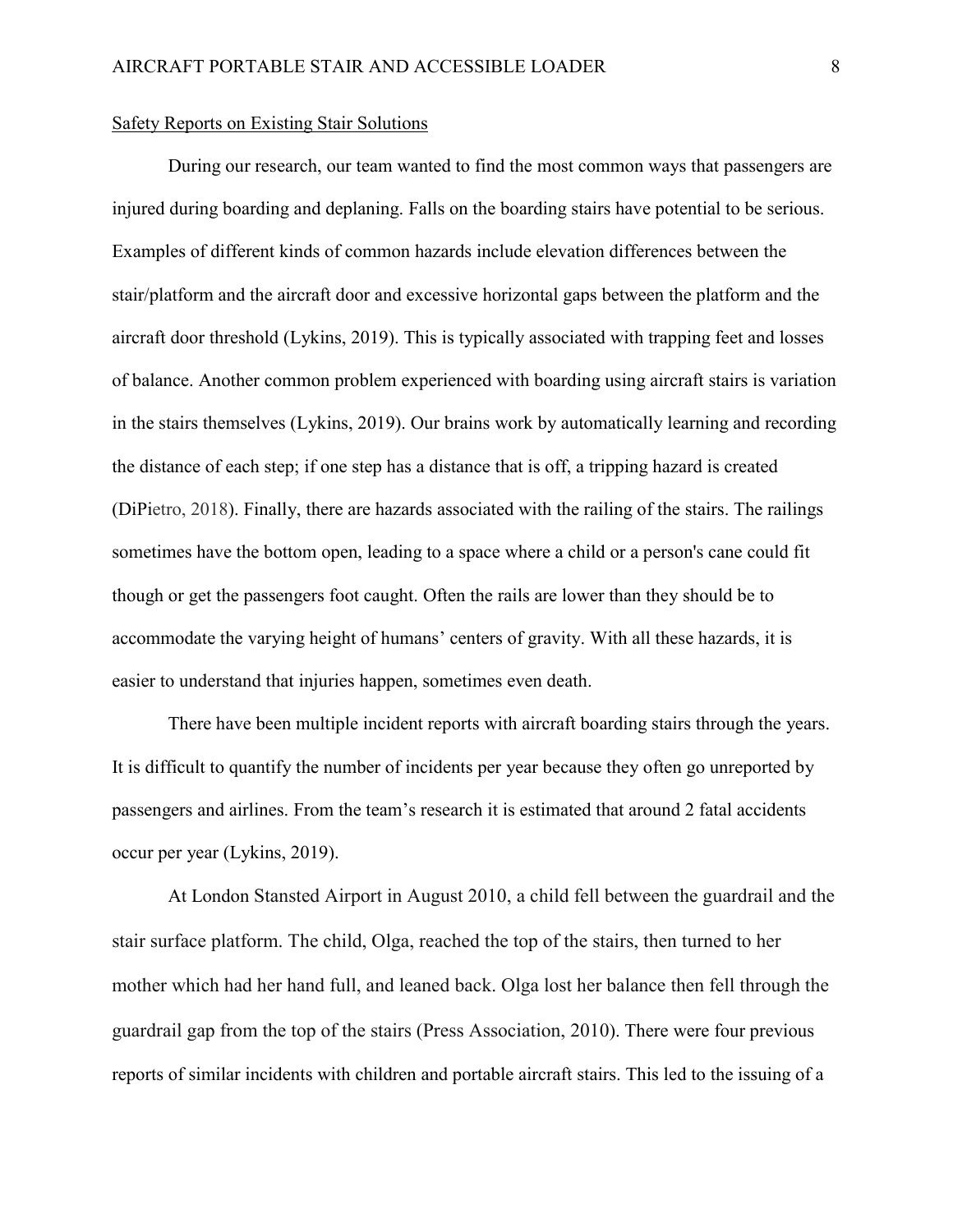special airworthiness information bulletin, the release of safety bulletins, and revision of the Boeing 737 flight attendant manual (FAA Safety Bulletin NM-07-47, 2010).

In July of 2010, a 61-year-old woman slipped while disembarking a plane using portable stair in Cancun, Mexico. The woman lost her balance on the seventh step and fell to the bottom of the stairs. She hit her head and died from the sustained injury (Daily Mail Reporter, 2010). More recently, on June  $24<sup>th</sup>$ , 2017 an elderly man died from fall related injuries after deplaning using portable aircraft stairs at Ben Gurion Airport in Israel. The man, who was in his 90s, struggled with balancing his baggage while descending the stairs, fell then hit his head (Staff, 2017).

Similarly, on May  $26<sup>th</sup>$ , 2017, a turbo-prop aircraft landed at Cork Airport in Ireland. After the aircraft had taxied to its gate, the portable stairs were brought to the aircraft. A woman fell from the top step to the ground and sustained several serious injuries including head injuries and a broken shoulder (Air Accident Investigation Unit Ireland, 2017). An investigation was conducted that pointed out "the time a passenger spends on the steps is a time of higher risk of injury than the remainder of their flight" (English, 2017). The article also pointed out that it is hard to assess the full extent of injuries caused by falls on portable aircraft stairs because not all causes have been reported by the passenger, airline, or airport.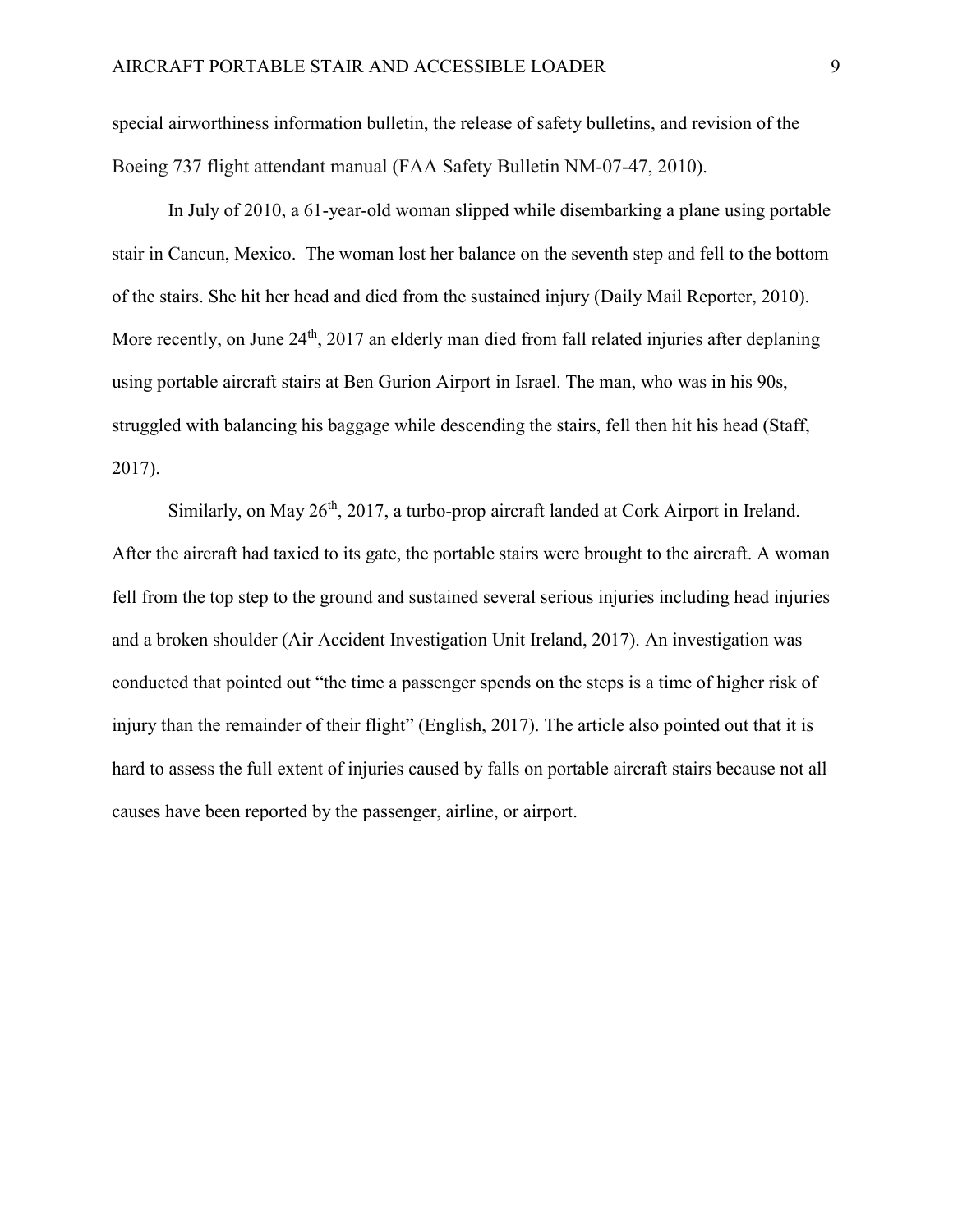#### **Problem Solving Approach**

<span id="page-10-0"></span>To choose the design requirements our group wished to pursue, we used our interactions with industry experts, the individual expertise of the team members, and discussions with our peers in class. Two of the team members have an FAA Airframe & Powerplant certificate, and have experience at our airport KLAF, with stairs and other units. Another member has experience with safety from a major airline and at an airport. That combined helped us determine our design criteria using the literature review. These criteria helped us decide which improvements to make to a commercially available aircraft stair unit.

The team felt that the biggest opportunity for design improvements is to attempt to mitigate the likelihood or severity of potential accidents. Portable aircraft boarding stairs have been linked with passengers suffering serious injuries and even death. Passengers are required to carry their luggage using the portable stairs that may already feel small or unstable. This may lead to passengers falling, losing their balance and injuring themselves and others. Another major pitfall of portable stairs is that they are not easily handicap accessible. The elderly passenger population, handicapped passengers, and parents with strollers and young children are forced to a haul their walkers, wheelchairs, and strollers up the portable stairs, and in some cases must wait for a special wheelchair loader to be brought over to the aircraft to load the passenger.

After deciding on criteria for improvements, we use a table to indicate the initial design needs and wants, and the categories we wanted to focus on. The design needs and wants are depicted in Table 1.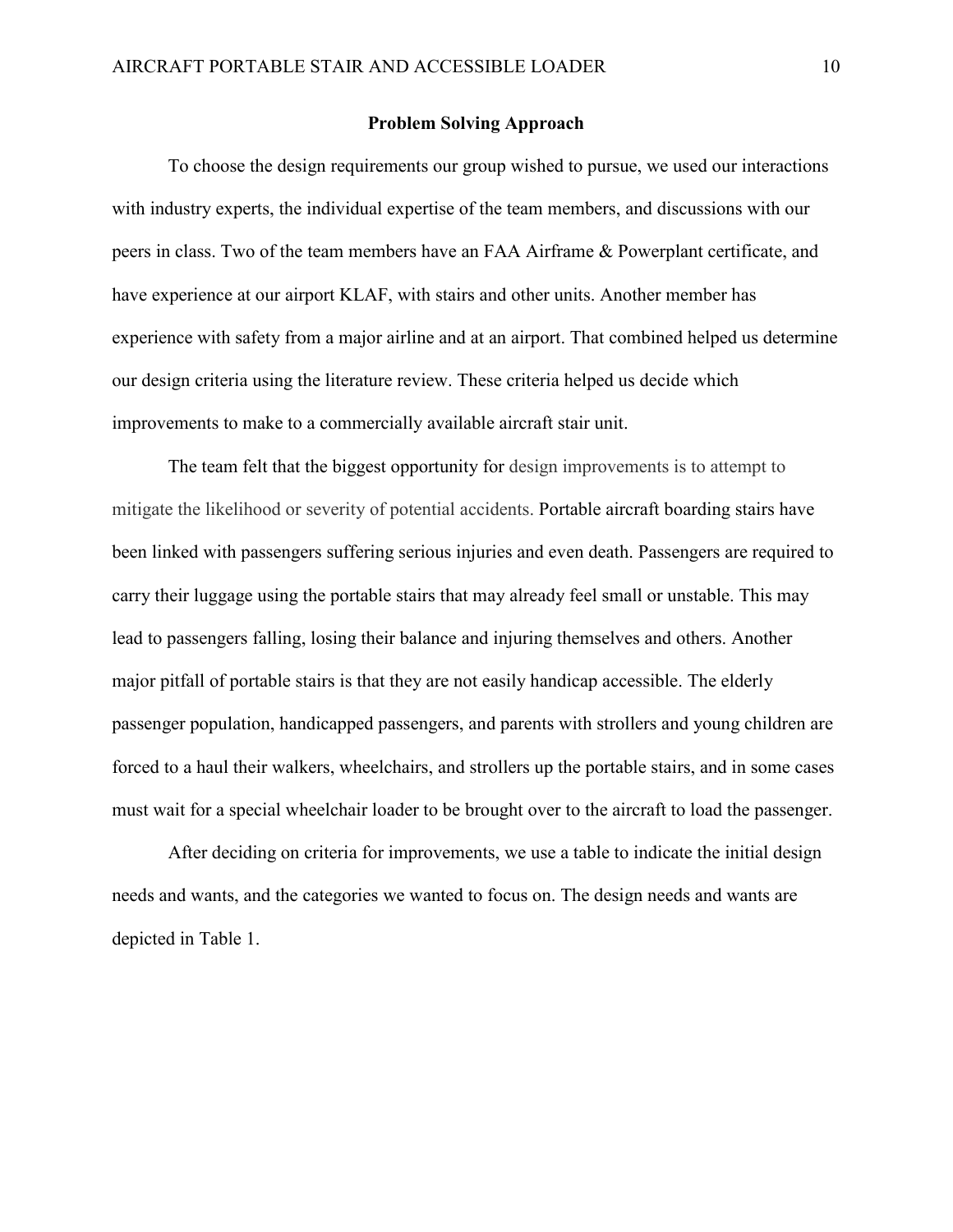## **Table 1**

|                | Design Needs and Wants                         | Reference                         |
|----------------|------------------------------------------------|-----------------------------------|
| Safety         | Must improve on safety by lowering the         | FAA Advisory Circular             |
|                | severity and frequency of accidents linked to  | 150/5200-37                       |
|                | portable stairs.                               |                                   |
| Weight         | Should be kept light so the solution can still | Team's Want based on              |
|                | be mobile.                                     | equipment needs for mobility      |
| Cost           | Must show obvious benefits despite cost and    | <b>ACRP Cost-Benefit Analysis</b> |
|                | have an inexpensive acquisition cost.          |                                   |
| Sustainability | Must improve on the environmental impact       | <b>EONS Framework Evaluation</b>  |
|                | of the original design's energy                |                                   |
|                | consumption, operational impact by being       | <b>EPA</b>                        |
|                | more accessible and quicker in                 |                                   |
|                | operations, economic impacts by                |                                   |
|                | saving time on turnarounds, thus opening       |                                   |
|                | more gates, and finally social impacts         |                                   |
|                | by eliminating potential for injury or death.  |                                   |
| Federal        | Must meet all OSHA, ADA, and                   | OSHA, ADA, FAA                    |
| Regulations    | FAA Requirements for boarding and de-          | Advisory Circular (AC)            |
|                | boarding an aircraft.                          | number 150/5220-21C               |
| Visible        | Be visible on the ramps to all personnel,      | Team's Want                       |
|                | ground equipment, and aircraft to mitigate     |                                   |
|                | the likelihood that something would run into   |                                   |
|                | and damage the stair unit or cause injury.     |                                   |
| Accessible     | Be accessible to all type of passengers and    | FAA HF-STD-001                    |
|                | accommodate passenger baggage                  |                                   |
| Fleet - Type   | Be able to service a large portion of the      | Team and airport manager's        |
|                | narrow-body fleet type served by the airport.  | want                              |
| Time           | Must not take longer to enplane and deplane    | Team's Want                       |
|                | passengers than the current design of          |                                   |
|                | attachable chair design.                       |                                   |

*Design Needs and Wants for Portable Aircraft Stairs*

#### <span id="page-11-0"></span>Pugh Matrix: Choosing a Design

To potentially keep the design cost and production cost lower, the group first needed to choose an existing base design of Portable Aircraft Stairs to improve. For this, we used three criteria: the widely used stair design, stairs with a potential for improvement, and stairs with reported safety incidents. Finally, we wanted to choose a design that would be most likely to help our group achieve the design improvements that address the criteria. The team needed to focus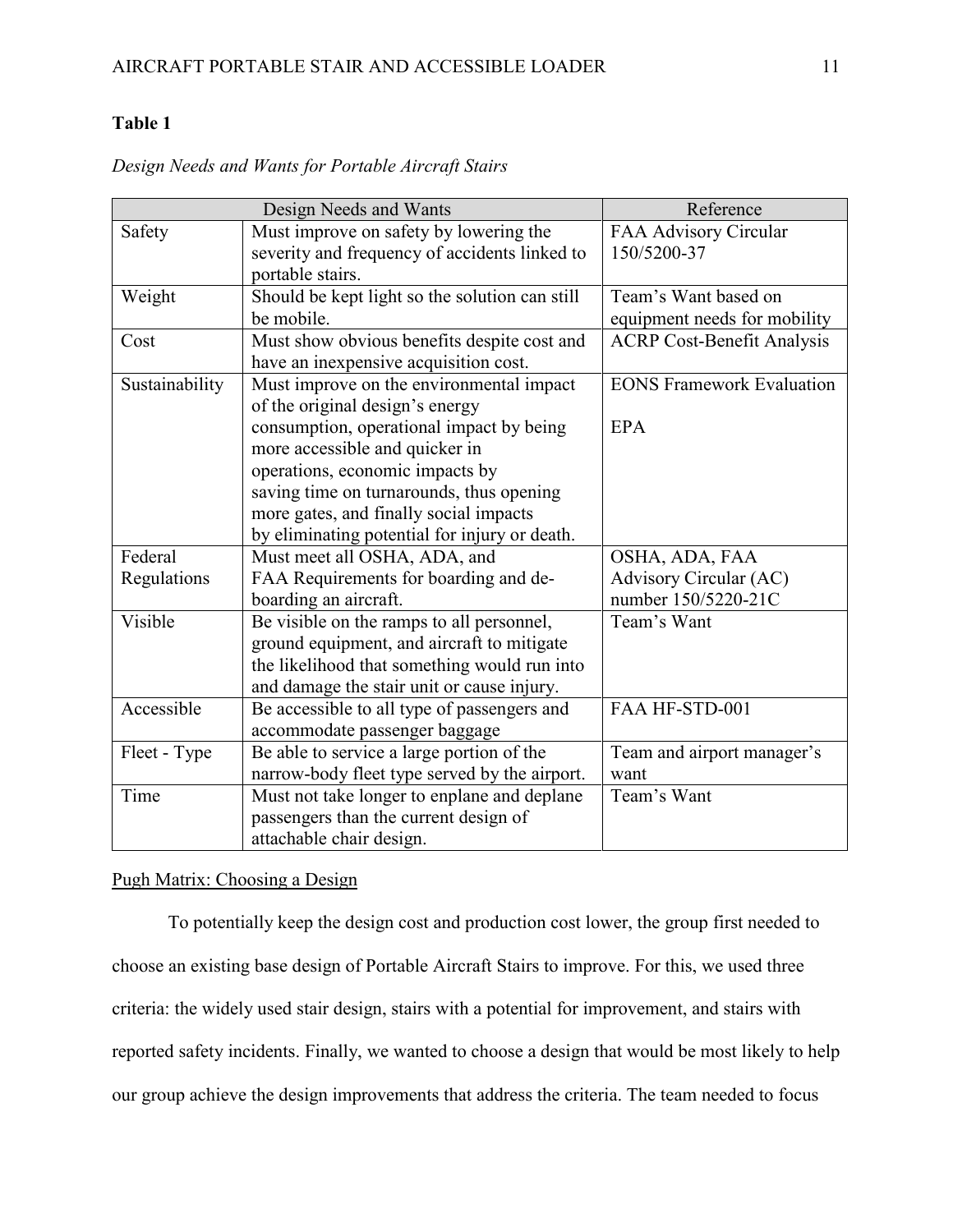on different ways of addressing the accessibility issue. We came up with many ideas, but we had to choose the most feasible and sensible improvement approaches.

Again, our design needs and wants came into play and we had to decide on ways we wanted to achieve each requirement. We came up with a few base designs that had potential for improvement to address the issues we decided to focus on. The Pugh Matrix seen in Table 2 was used to help the team to decide which design concepts were better, neutral or worse than each other, in accordance with our design criteria.

#### **Table 2**

|          |                        | Concepts                                 |                                 |                                                           |  |  |
|----------|------------------------|------------------------------------------|---------------------------------|-----------------------------------------------------------|--|--|
|          |                        | Large,<br>Multi-part<br>Boarding<br>Ramp | Scissor-Lift<br>Type<br>vehicle | Portable<br>Stairs with<br><b>Built in Belt</b><br>Loader |  |  |
|          | Safety                 |                                          |                                 | $^{+}$                                                    |  |  |
|          | Weight                 |                                          |                                 |                                                           |  |  |
|          | Cost                   |                                          | N                               | $^{+}$                                                    |  |  |
|          | Sustainability         |                                          | N                               | $+$                                                       |  |  |
| Criteria | Federal Regs.          | <b>Baseline</b>                          | N                               | N                                                         |  |  |
|          | Visible                |                                          | N                               | N                                                         |  |  |
|          | Accessible             |                                          | N                               | $+$                                                       |  |  |
|          | Fleet - Type           |                                          | $+$                             | $+$                                                       |  |  |
|          | Time                   |                                          |                                 | $^{+}$                                                    |  |  |
|          | <b>Sum of Positive</b> | $\overline{0}$                           | $\mathbf{1}$                    | 6                                                         |  |  |
|          | <b>Sum of Neutral</b>  | $\overline{0}$                           | 5                               | $\overline{2}$                                            |  |  |
|          | <b>Sum of Negative</b> | $\overline{0}$                           | $\overline{3}$                  | $\overline{1}$                                            |  |  |

*Pugh Matrix - Improved Design Concept*

Through utilizing the Pugh Matrix, we were able to see a clear forerunner for our base design. The idea of a set of portable stairs mounted on a tug/ truck (as commonly seen around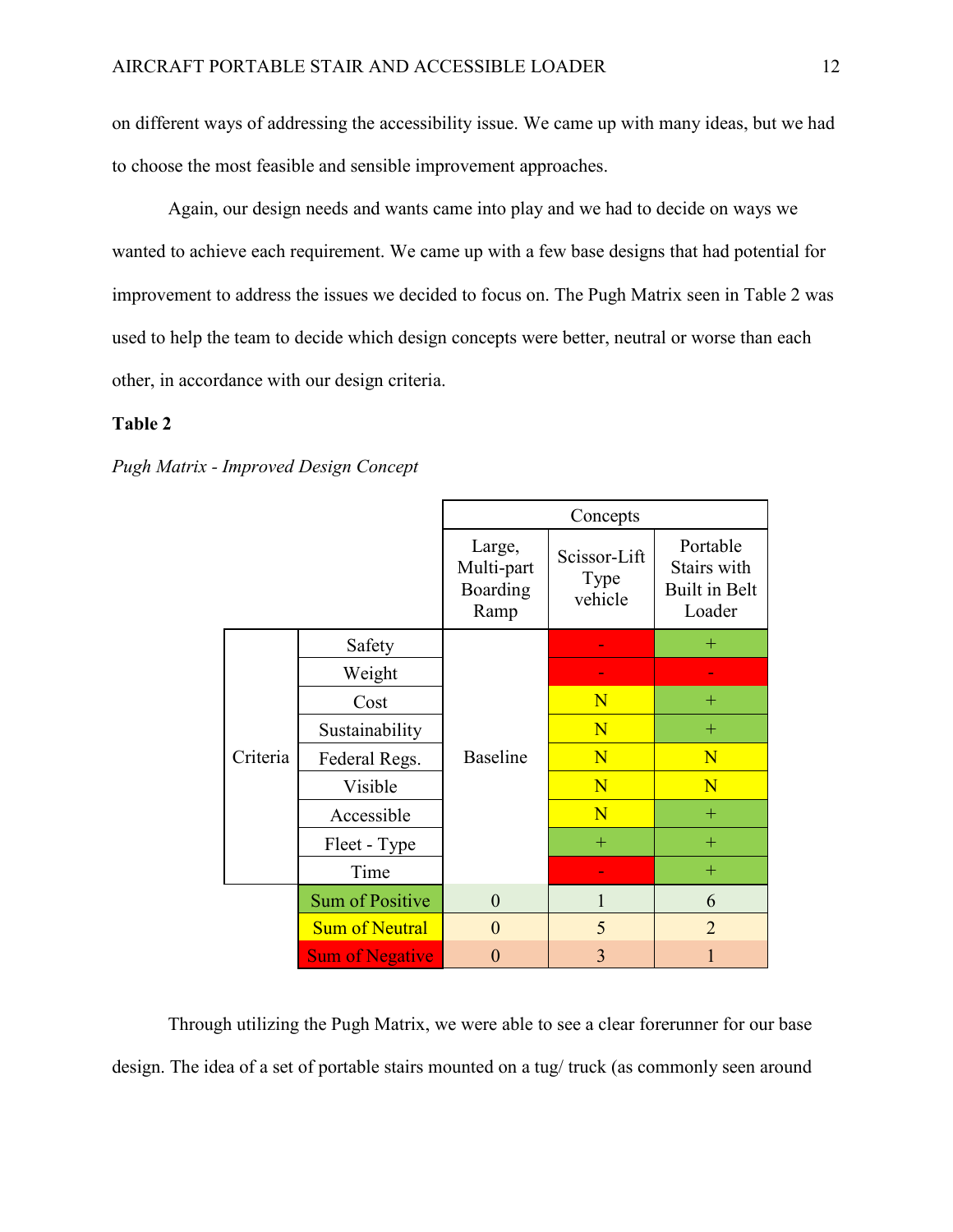airports) with a built-in belt loader attachment had the most positive impacts on our criteria with only one negative impact from the baseline design. The common stair design can be seen in Figure 2 and a common baggage loader can be seen in Figure 3.



Photo credits: Ashley Rader Figure 2 **-** *Example of one type of Portable Aircraft Stairs*



Figure 3 **-** *An Example of One Type of Baggage Loader with Stroller and Car Seat*

From the Pugh matrix the group was able to choose the aircraft portable stair and accessible loader, which the team elected to call PSAL. This idea incorporated both the traditional stair design with a belt loader to accommodate baggage in one unit. Details of the design ratings thought the Pugh matrix are explained in this section and a discussion of design criteria is presented.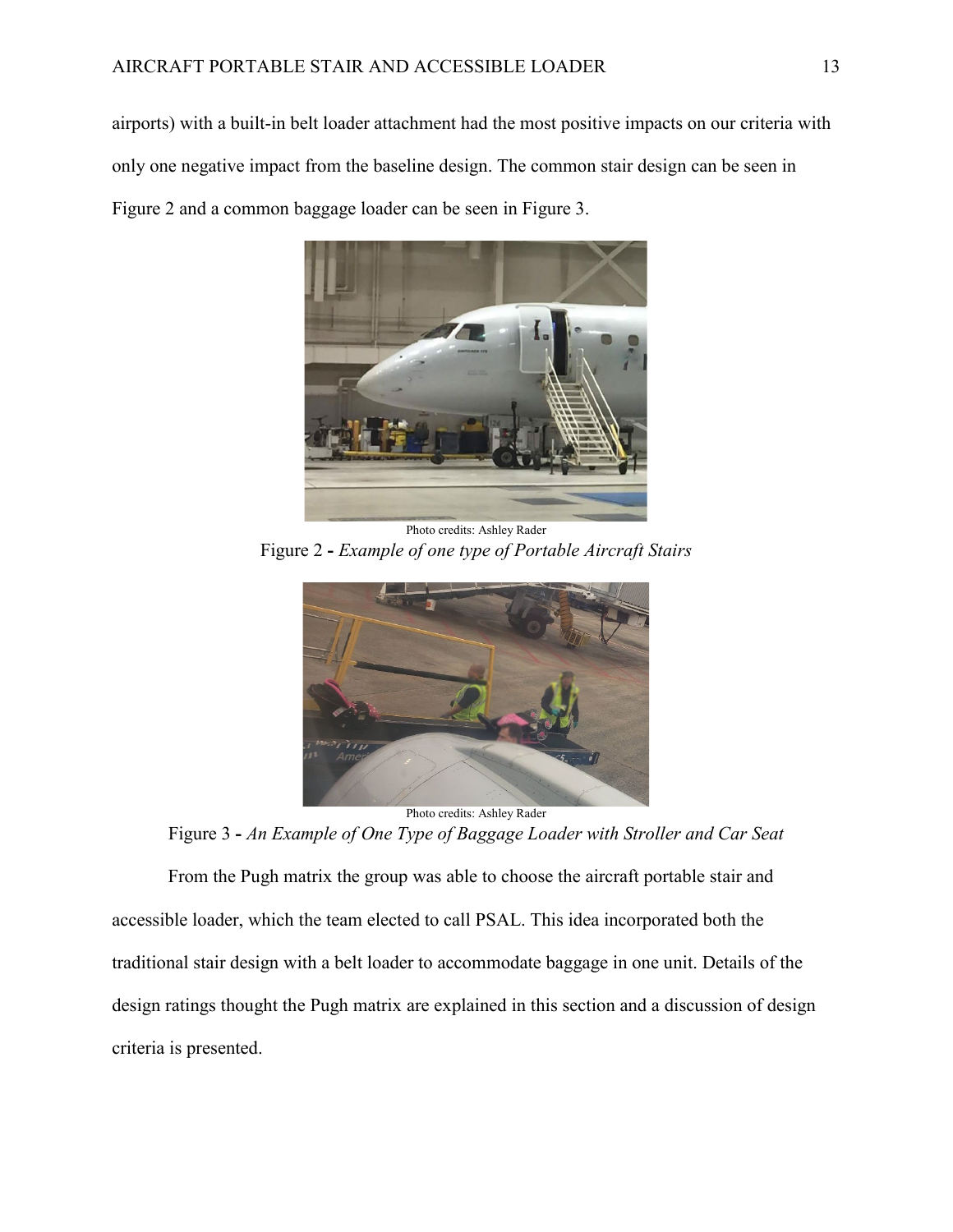#### *Aircraft Portable Stair and Accessible Loader (PSAL)*

- Safety: The group believed the belt loader design had the biggest potential for improvement of safety. Not only did the team want to raise the handrails, fill in the bottom guardrail, and improve visibility; but also, the addition of the belt loader means that passengers can have their hands free of the baggage as they board the aircraft.
	- This gave a positive rating.

Weight: The Belt Loader design would have a weight similar to a large-multipart boarding ramp but less than a hydraulic type scissor lift vehicle. We believe the PSAL solution would weight more than the base portable stair unit. However, due to the Covid-19 pandemic, our access was restricted to CAD programs and we were not able to conduct a weight analysis. Based on our experience at KLAF, the team believed that although the PSAL would be a heavier solution, it would still be a mobile solution.

• This led to the only rating that was negative.

Cost: Although the solution may have a higher initial acquisition cost than other solutions, it would offer a cost-benefit analysis that had obvious benefits over solutions.

• This led to a positive rating.

Sustainability: The belt loader/ truck can be run by electric power and alternative fuels. The operations would run quicker and smoother and be able to serve all types of people and airports. The benefits of the solution far outweigh the costs, and the large increase in safety improves the social impact of the unit.

The led to a positive rating.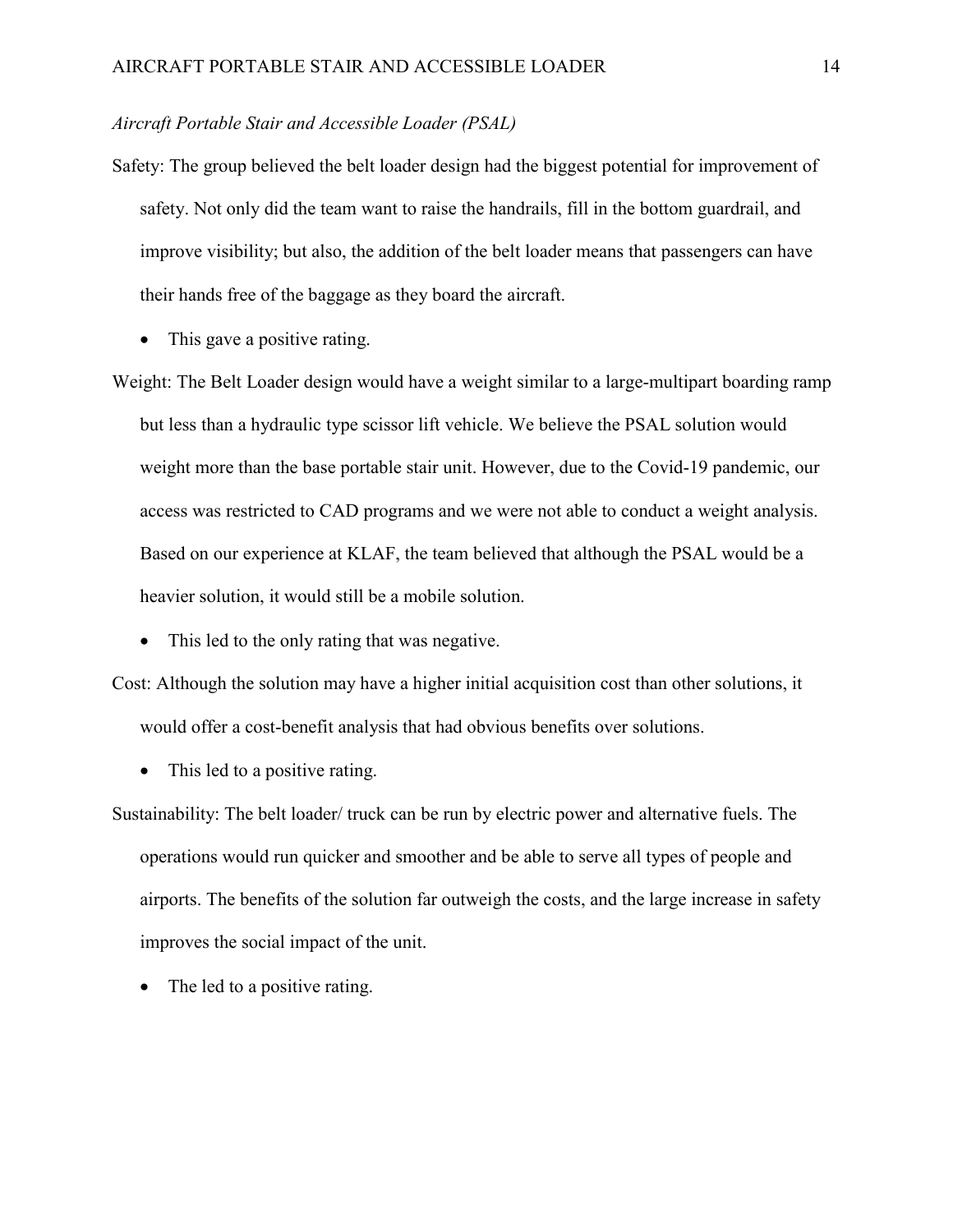- Federal Regulations: This criterion is to meet all OSHA, FAA and ADA requirements for boarding and de-boarding an aircraft gave a neutral rating across the board because we would be able to meet the requirements on all designs.
	- This led to a neutral rating.

Visible: The team wanted to add lights to the final solution regardless of base solutions to improve safety and make it more visible. The lights that would be added would be powered by small solar panels, much like lights typically found in a garden. This ensures that they are not too expensive, and not too bright to where they would bother pilots.

• This again gave a neutral rating.

Accessible: One of the largest areas we wanted to address was the accessibility of the design.

This includes being accessible for older passengers with walkers and wheelchairs, handicap passengers, and accessible for passengers with children and strollers/ car seats. For this, the belt loader gave big improvement.

• This led to a positive rating.

Fleet-Type: The belt loader would be able to serve a wider fleet-type because it would be adjustable, unlike the multi-part ramp which is set to be one size and not adjustable.

• This also gave a positive rating.

Time: The belt loader takes less time to set up than the multi-section ramp and would take less time to load all the passengers than a scissor-lift type of vehicle.

• This led to a positive rating.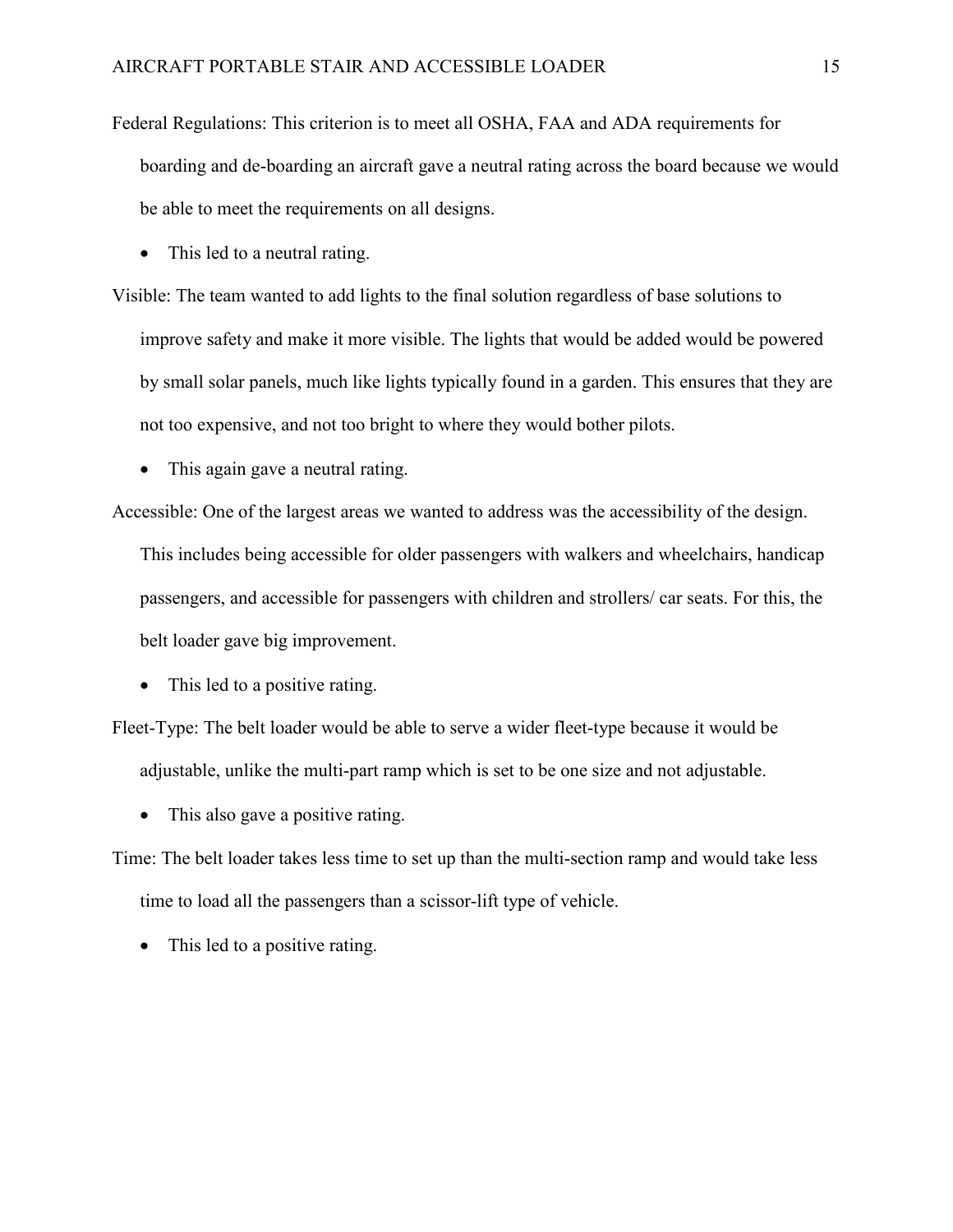#### **Safety Risk Assessment**

<span id="page-16-0"></span>The FAA intends to implement the use of Safety Management System (SMS) at U.S. airports to complement existing airport safety regulations in 14 CFR Part 139 (FAA, 2013). FAA defines Safety Management System (SMS) as "the formal, top-down business-like approach to managing safety risk. It includes systematic procedures, practices, and policies for the management of safety (including safety risk management, safety policy, safety assurance, and safety promotion)" (FAA, 2019, p.1).

A risk is the chance of loss or injury measured in terms of severity and probability. The FAA *Advisory Circular 150/5200-37* suggests using a predictive risk matrix to assess and analyze the risks, as shown in Table 3. The likelihood and severity are evaluated separately and divided into five levels respectively. Based on the assumption that risk is the product of likelihood and severity, a final score is provided in each category to evaluate the risk level. The safety matrix classifies all potential hazards into three risk levels in general based on the final score: low risk, medium risk and high risk (Timmons, 2016).

#### **Table 3**

| Low Risk: 0-4.99  |                 |                                   |              |              |                  |              |
|-------------------|-----------------|-----------------------------------|--------------|--------------|------------------|--------------|
| Medium Risk: 5-10 | <b>Severity</b> | <b>No Safety</b><br><b>Effect</b> | <b>Minor</b> | <b>Major</b> | <b>Hazardous</b> | Catastrophic |
| High Risk: 11-20  |                 |                                   |              |              |                  |              |
| Likelihood        | Level           |                                   |              | 3            |                  |              |
| <b>Extremely</b>  |                 |                                   |              | 3            | 4                | ь            |
| Improbable        |                 |                                   |              |              |                  |              |
| Remote            | า               |                                   |              | 6            | 8                | 10           |
| Probable          | 3               | 3                                 | 6            | 9            | 12               | 15           |
| <b>Frequent</b>   |                 | 4                                 |              | 12           | 16               | 20           |

*Predictive Risk Matrix (based on Advisory Circular 150/5200-37)*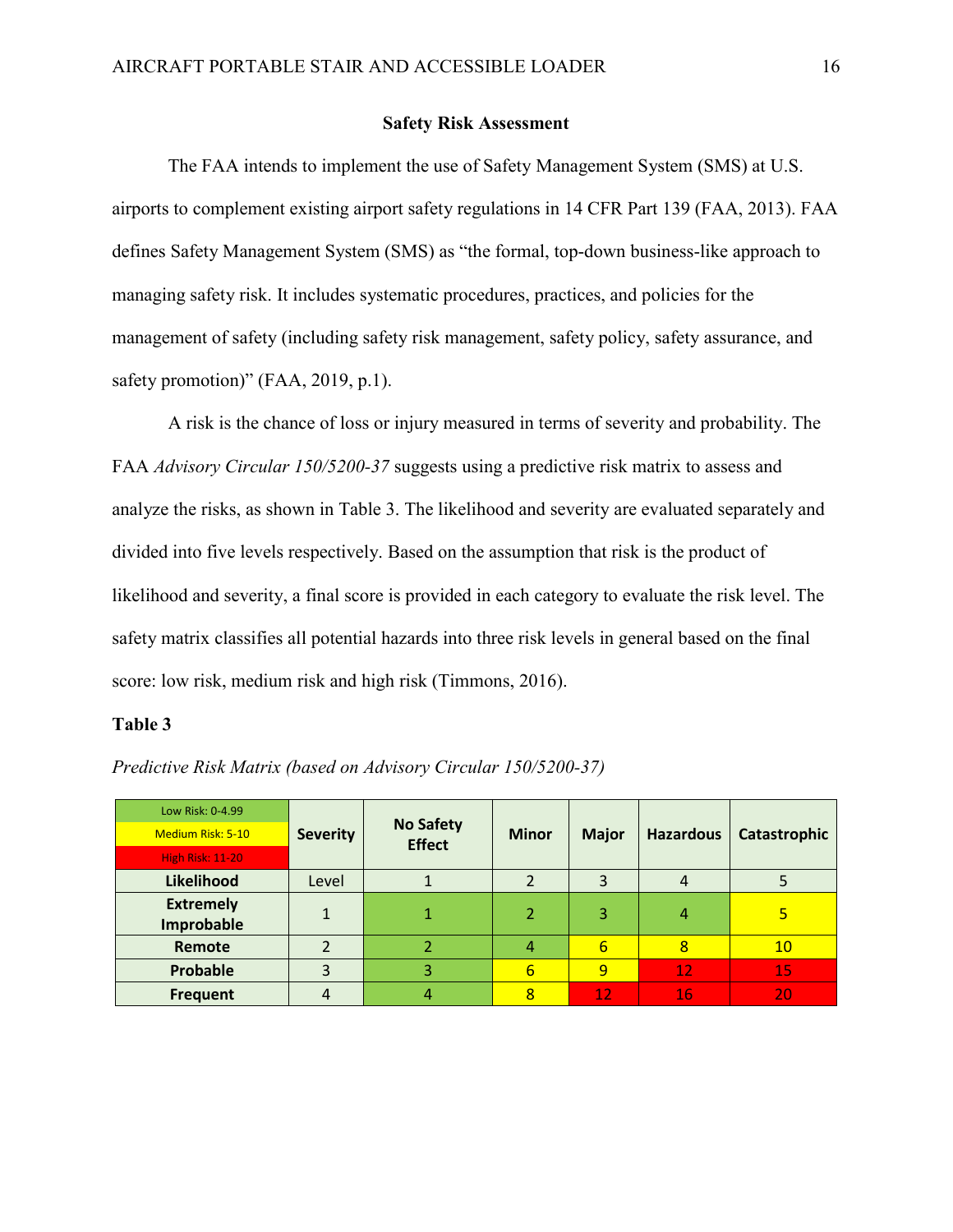While the aircraft portable stair and accessible loader (PSAL) is designed to improve the safety of passenger boarding and deboarding procedures, latent hazards still exist and bring considerable risks. Some notable situations are listed in Table 4, such as falling luggage on loader, slippery steps on stair, and human errors. Most of the situations result in low risks.

### **Table 4**

|                                                                                           | Situation                                                                       | Likelihood     | Severity       | <b>Risk</b>    | <b>Possible Solutions</b>                                                     |  |
|-------------------------------------------------------------------------------------------|---------------------------------------------------------------------------------|----------------|----------------|----------------|-------------------------------------------------------------------------------|--|
|                                                                                           | Poor lighting                                                                   |                | $\overline{2}$ | $\overline{2}$ | Add small lights on the handrail<br>powered by solar panels                   |  |
| $\overline{2}$                                                                            | Falling luggage on<br>loader                                                    |                | $\overline{2}$ | $\overline{2}$ | Have the truck driver or an<br>assistant control the belt speed               |  |
| 3                                                                                         | Slippery steps on stair                                                         | $\overline{2}$ | $\overline{2}$ | $\overline{4}$ | Use caution signs when operating<br>in wet condition                          |  |
| $\overline{4}$                                                                            | Disorder on luggage<br>pickup near the aircraft<br>door                         | $\overline{2}$ | $\overline{2}$ | $\overline{4}$ | Posit an assistant on boarding<br>platform to help luggage pickup             |  |
| 5                                                                                         | Power outage                                                                    |                | 5              | $\overline{5}$ | Backup power                                                                  |  |
| 6                                                                                         | Impact of weather on<br>operations, such as<br>strong winds, snow<br>conditions | $\overline{2}$ | $\overline{4}$ | $\overline{8}$ | Follow the stair design limits and<br>decide if operates in severe<br>weather |  |
| $\overline{7}$                                                                            | Human errors including<br>poor maintenance or<br>incorrect operation            |                | $\overline{4}$ | 12             | Regular training and maintenance                                              |  |
| Note. Scores for likelihood, severity, and risk level are evaluated according to Table 3. |                                                                                 |                |                |                |                                                                               |  |

#### *List of Potential Risk Assessment*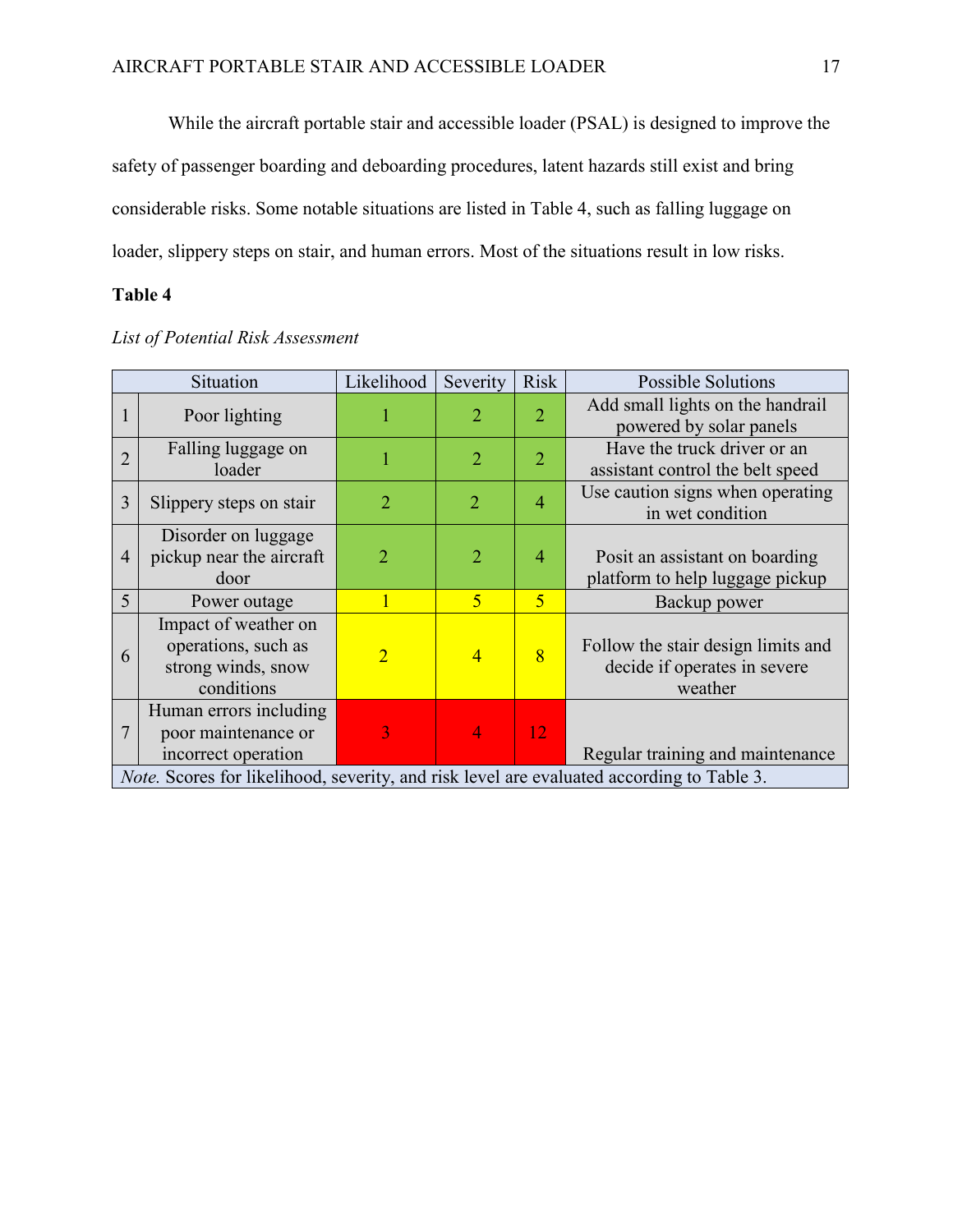#### **Description of Idea**

<span id="page-18-0"></span>Our proposed solution is the aircraft portable stair and accessible loader (PSAL) shown in Figure 4. The main changes made in the proposed design compared to traditional aircraft stairs are to address passenger safety, airport operations, and aviation sustainability.



CAD Design: Yuwei He Figure 4 – *Proposed Solution, the Aircraft Portable Stair and Accessible Loader (PSAL)*

The stairs are to be designed based on the OSHA, ADA, and FAA standards for basic aircraft boarding procedure requirement and the safety standards as shown in Table 1. The stairs will be able to board passengers along with passenger's carry-on baggage at the same time. The design is to widen and separate the traditional stairs in half and have one side for passenger boarding and the other side as a conveyor belt. This is to give the passengers a hands-free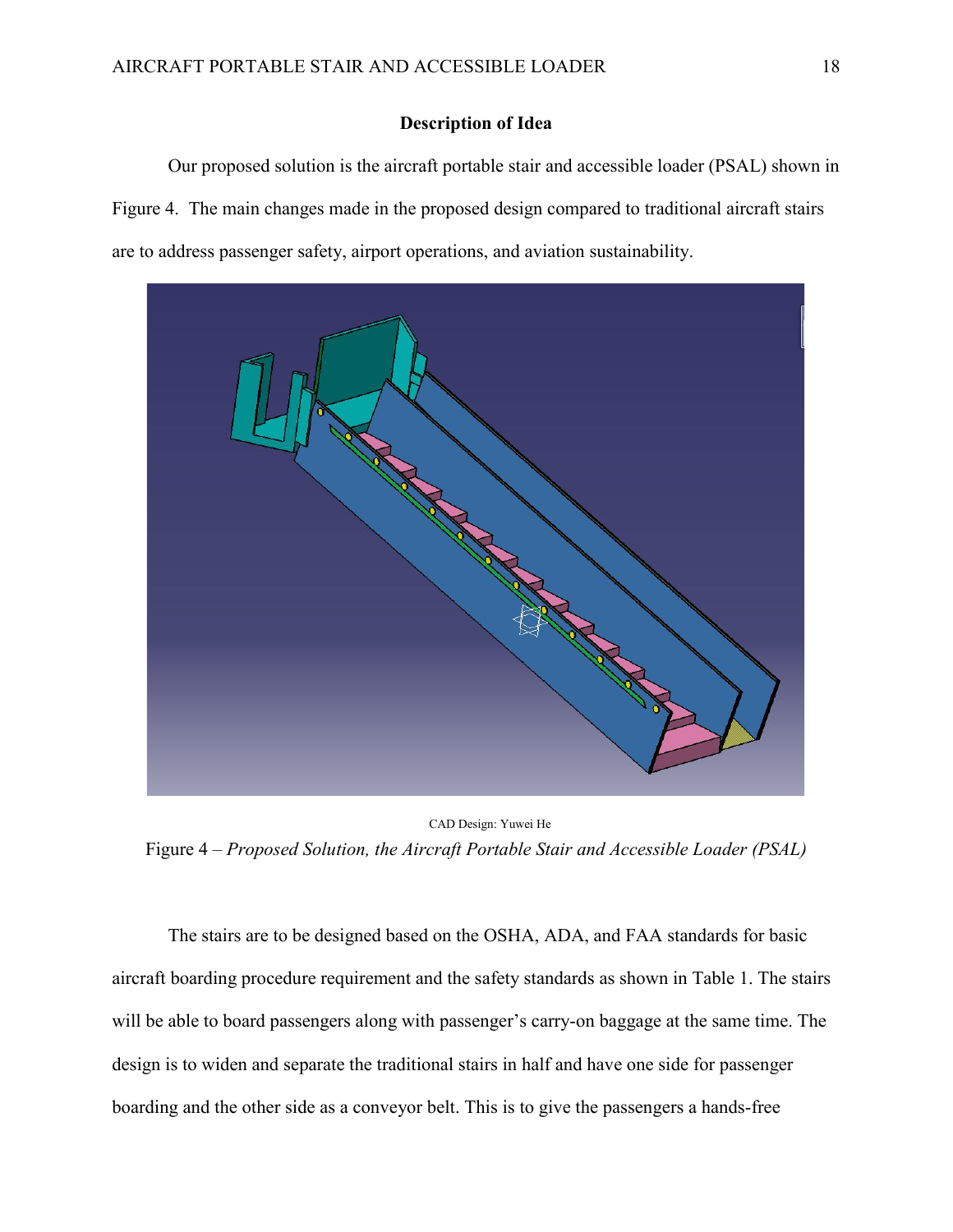experience while boarding the aircraft so they can hold the railing, focus on climbing the stairs, balance better, and tend to children if needed.

The conveyor belt is designed to be attached to the boarding stairs so that passengers can easily pick up their carry-on items from the conveyor belt. The conveyor belt also provides convenience to those who have large carry-on items like strollers, car seats and musical instruments, and for people who require special accommodation like wheelchairs, walkers and crutches. Additionally, one ramp agent or equipment operator can be available on the boarding platform to assist passengers with boarding the aircraft and picking up their baggage from the conveyor belt. However, this is not a necessary labor input if cost is a major concern in depending on the airport and different operations. Figure 5 provides a front view of the stairs to better see the platform. Based on the information found during our literature review, the stairs will all have the same dimensions.



CAD Design: Yuwei He Figure 5 – *Aircraft Portable Stair and Accessible Loader, Front View*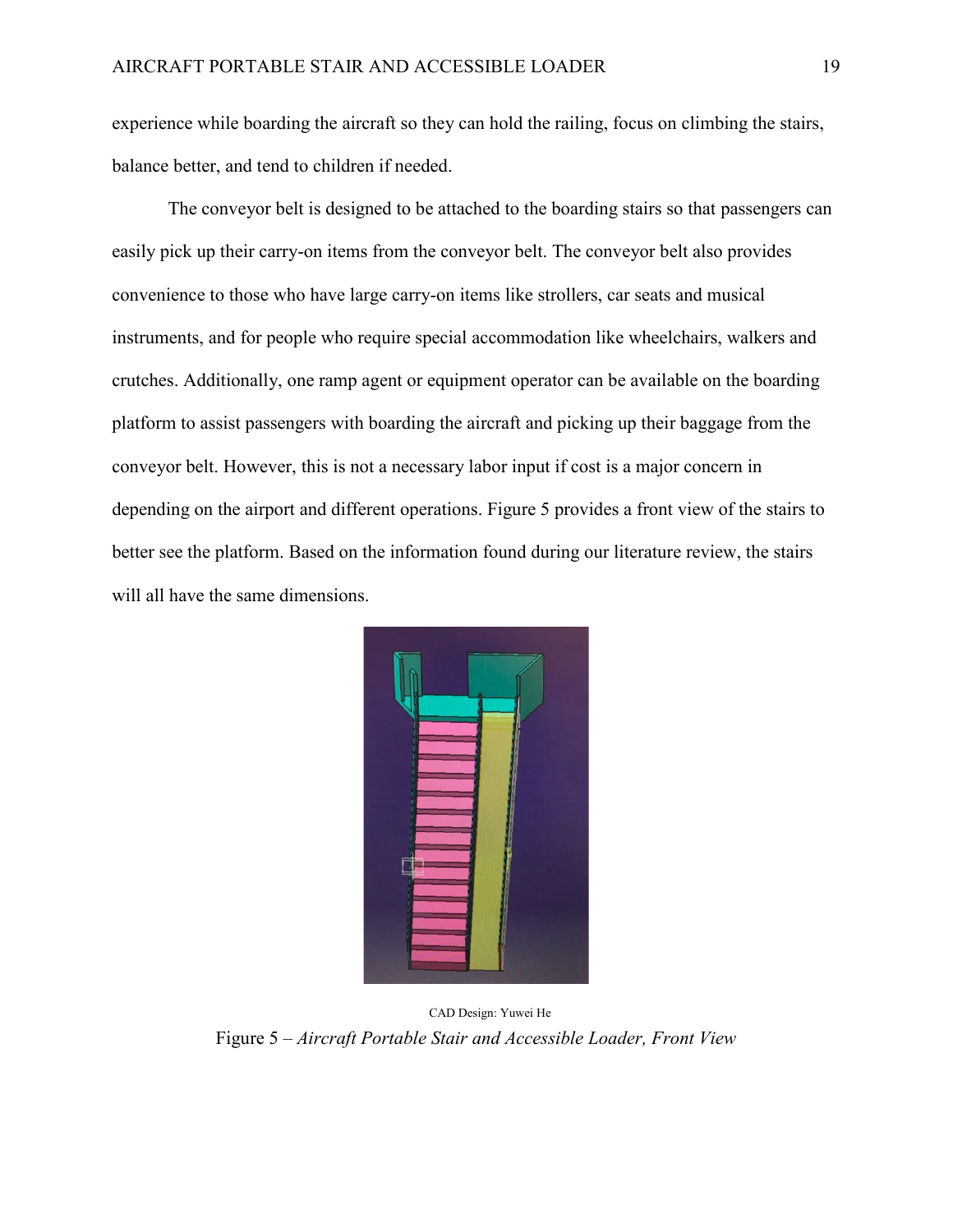These stairs would be mounted on a vehicle that is converted to electric or alternative fuel to support towing and the belt loader. This lowers the emissions of the unit and makes it more sustainable.

The portable aircraft boarding stairs will be able to fit all the narrow body fleet. PSAL is designed to be flex-fit and fit with a wide fleet type. This allows for airports to only need one unit to service any narrow-body aircraft type, save space on the ramp, and provide easier storage of the PSAL unit. This design feature is useful in a lot of airport operations.

To increase safety and visibility; small, solar-powered lights and reflective strips were installed on the PSAL unit. This addition especially aids passengers during night boarding and making the unit visible to all airport personnel mitigating the likelihood of the unit being hit. The solar-powered lights are similar to the solar pathway lights you may see in a garden, meaning they are very compact, lightweight, inexpensive and durable. They are on the outside of the railing so passengers cannot touch the panels and hurt themselves or damage the lights. Lastly, the lights would not be so brength, that they bothered pilots on the flight deck or personnel operating other equipment in the area.

A few final design features to note is that the stairs and belt loader are separated by a solid guardrail to decrease the likelihood of passenger injuries. To avoid the need for variable speed or a bottleneck at the top of the stairs with baggage, an operator can be added to assist with the baggage and belt loader, or a manual control can be used to vary the speed of the loader by trained airport ground personnel. The stairs are equipped with traction aid to prevent passengers slipping and the stairs have slots to allow for water-run off during bad weather. The boarding platform is enlarged compared to traditional stairs, so it gives passengers more room especially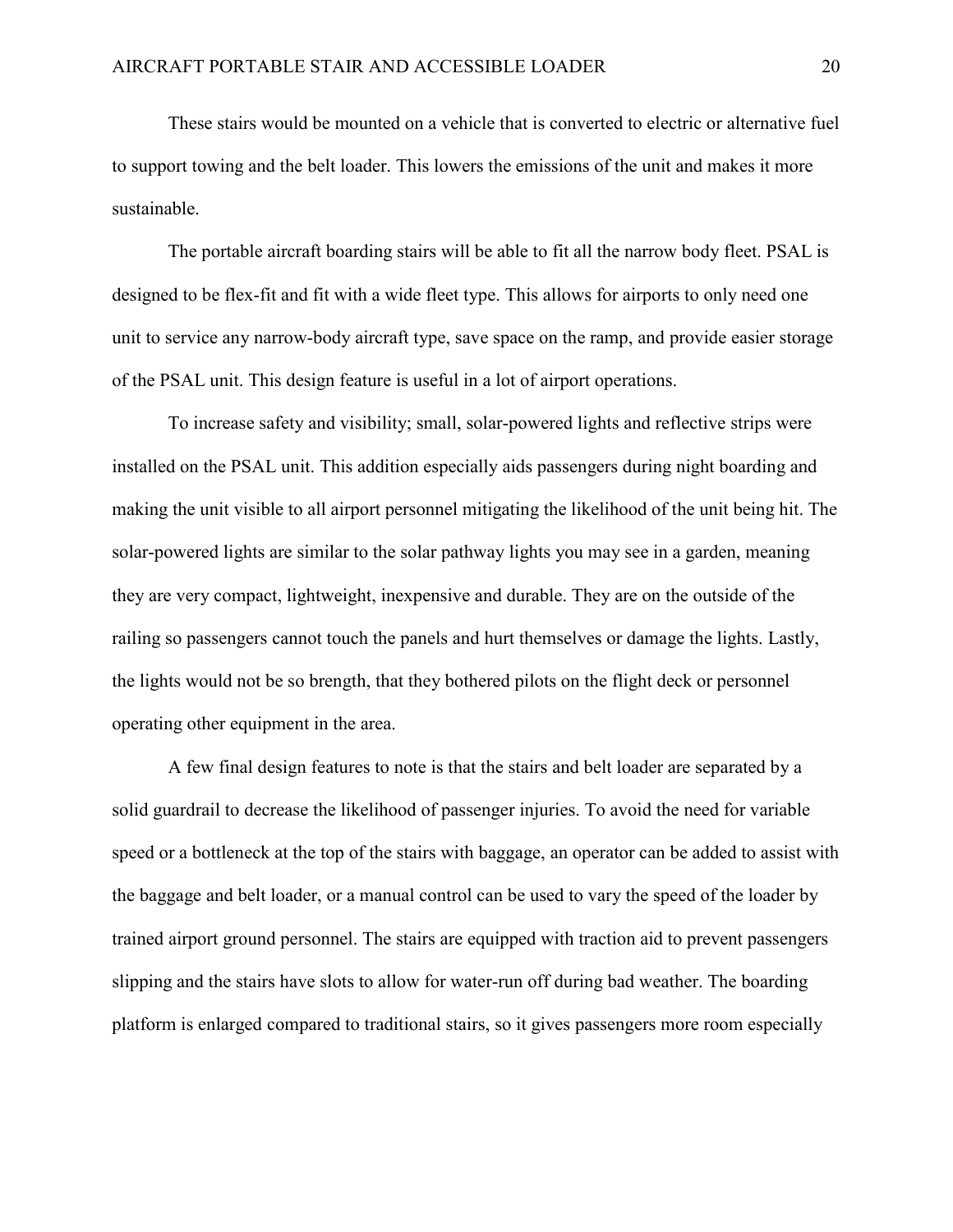when the previous passengers are still looking for their seats. The boarding platform also accommodates the ADA compliant handicap door at the top.

#### **Industry Experts**

<span id="page-21-0"></span>The team interacted with four industry experts related to portable aircraft stairs. Most of the meetings were 20-45 minutes in length. These interactions ranged along different milestone points throughout the project incorporating feedback throughout the process. The team contacted the following experts:

- Adam Baxmeyer, C.M Airport Manager at Purdue University (KLAF)
- Angela Hawk Alaska Airlines Manager of Ground Service Equipment (GSE)
- Jeff Pittard –President of Purdue Aviation (FBO)
- Dr. Stewart Schreckengast Graduate Faculty Member at Purdue University

#### <span id="page-21-1"></span>Industry Experts Background Information

Each industry experts brought a large amount of information from various perspectives of the aviation industry. Which created a holistic review to the assessment of the portable aircraft stairs and accessible loader.

#### *Adam Baxmeyer, C.M.*

Mr. Baxmeyer is the airport operations manager for Purdue University Airport (KLAF). As a Purdue alumnus, he has also been the Deputy Director of Operations and Facilities for Bloomington Normal Airport Authority and the Airport Operations Supervisor for Cherry Capital Airport (Purdue University Archives, n.d.).

#### *Jeff Pittard*

Mr. Jeff Pittard is President of Purdue Aviation LLC, which is a full-service Fixed Base Operation (FBO). They provide fuel sales, aircraft maintenance, flight training, aircraft rental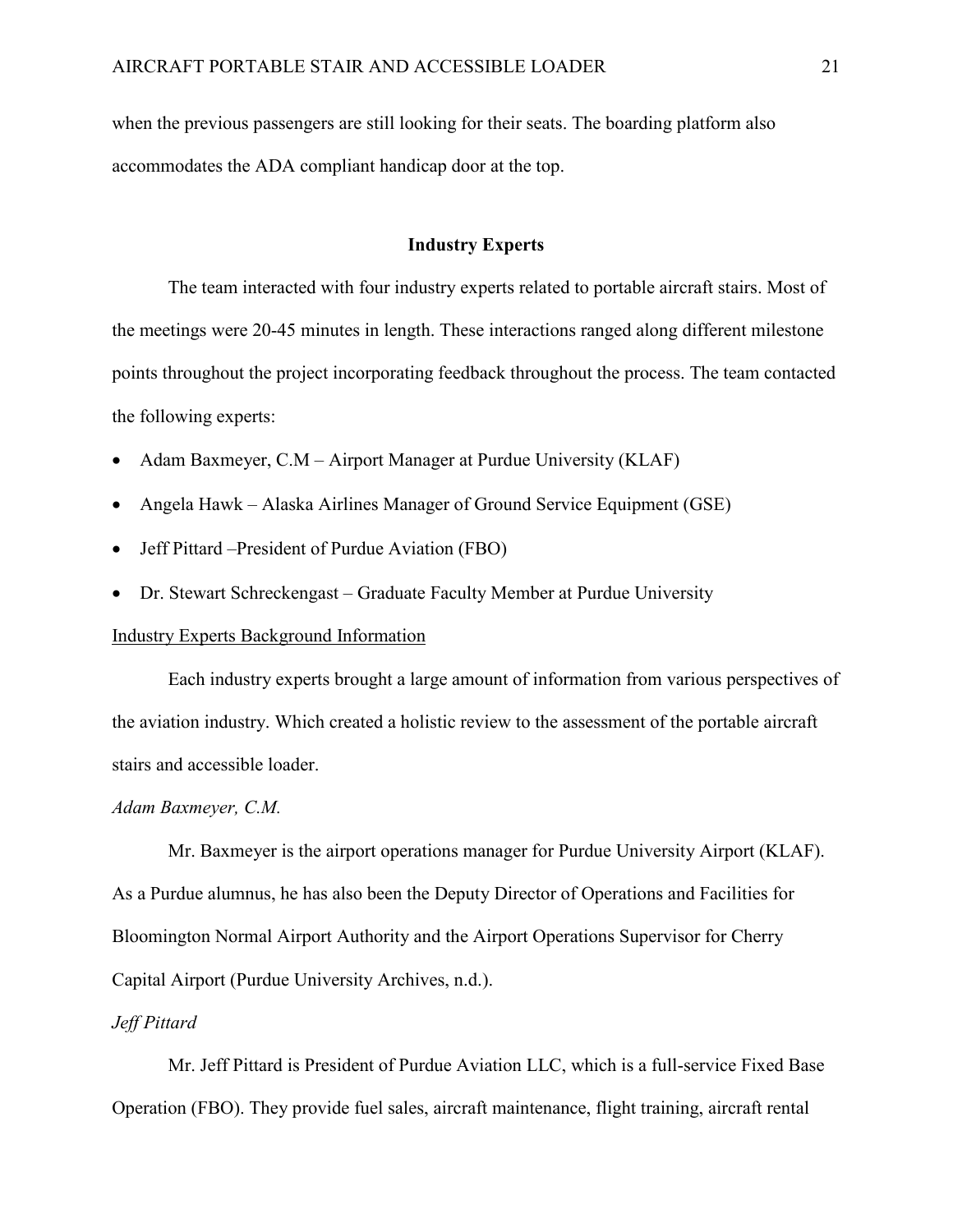and aircraft sales (Purdue Aviation LLC, n.d.). With over three decades of experience, Mr. Pittard has been exposed to it all in the general aviation community.

### *Stewart Schreckengast, PhD, FRAeS*

"Dr. Schreckengast is a member of the Graduate Faculty of Purdue University and the University of South Australia. He conducts undergraduate and graduate courses in aviation safety and security, along with applied research in airport development, safety management and multi-modal security programs. In addition to his extensive knowledge of FAA regulations for airport development and safety management, he has assisted in the development and implementation of International Civil Aviation Organization (ICAO) Annexes 1, 6, 8, 11, 13, 14, 17 and 19. He has extensive experience as a facilitator in workshops for Airport Inspections, Safety Management Systems and Security through symposiums and training conducted for MITRE/CAASD, ICAO, FAA, University of South Australia and Purdue University" (Purdue University, 2019).

#### <span id="page-22-0"></span>Design Feedback

The information that we received from our industry experts aligned with the Advisory Circular on aircraft boarding equipment, focusing primarily on the passenger's exposure and functionality with the aircraft stairs themselves. A constant theme throughout the interviews were:

- ADA compliance
- Impacts of climate conditions on the stairs and accessible loader with enplaning and deplaning passengers at various airport locations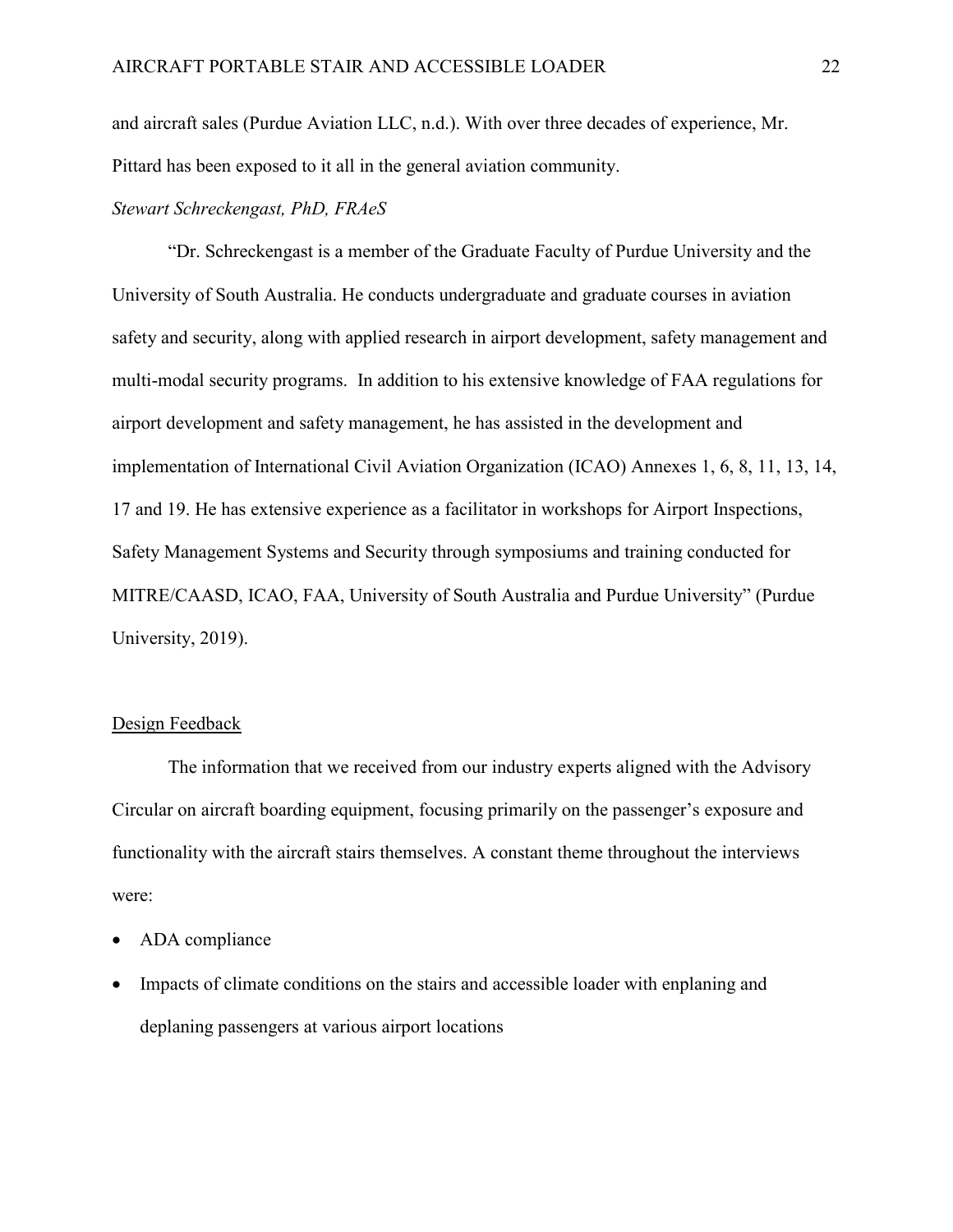Efficiency and injury reduction projected with the use of the accessible loader for passenger bags.

In general, the industry experts interviewed agreed that the proposal of the portable aircraft stairs and accessible loader addresses the safety concerns outline in the problem statement of this report.

The majority of the feedback was addressing more in-depth explanation of how the ADA compliant equipment (e.g. aisle chair wheelchairs) currently in use at airports would be complementary to the portable aircraft stairs design itself. The team considered the compliance pieces of ADA regulations but added user experience for the passengers and employees, and cost into the analysis before making alterations to the design. Ultimately with the input from our industry experts, the design incorporates a door/ solid gate on the side of the stairs (figure 4) to allow easy access to disable passenger lifts of various kinds. The door/solid gate will eliminate the need for airports or air carriers buying additional equipment to utilize the portable aircraft stairs and accessible loader. The stairs are also complementary to non –lifts design that would be able to utilize the stairs for equipment such as the aisle chair wheelchairs being manually lifted onto the aircraft.

The industry experts expressed that such a design would be useful in industry in several different situations and they believed it would positively impact the safety of passengers while enplaning and deplaning.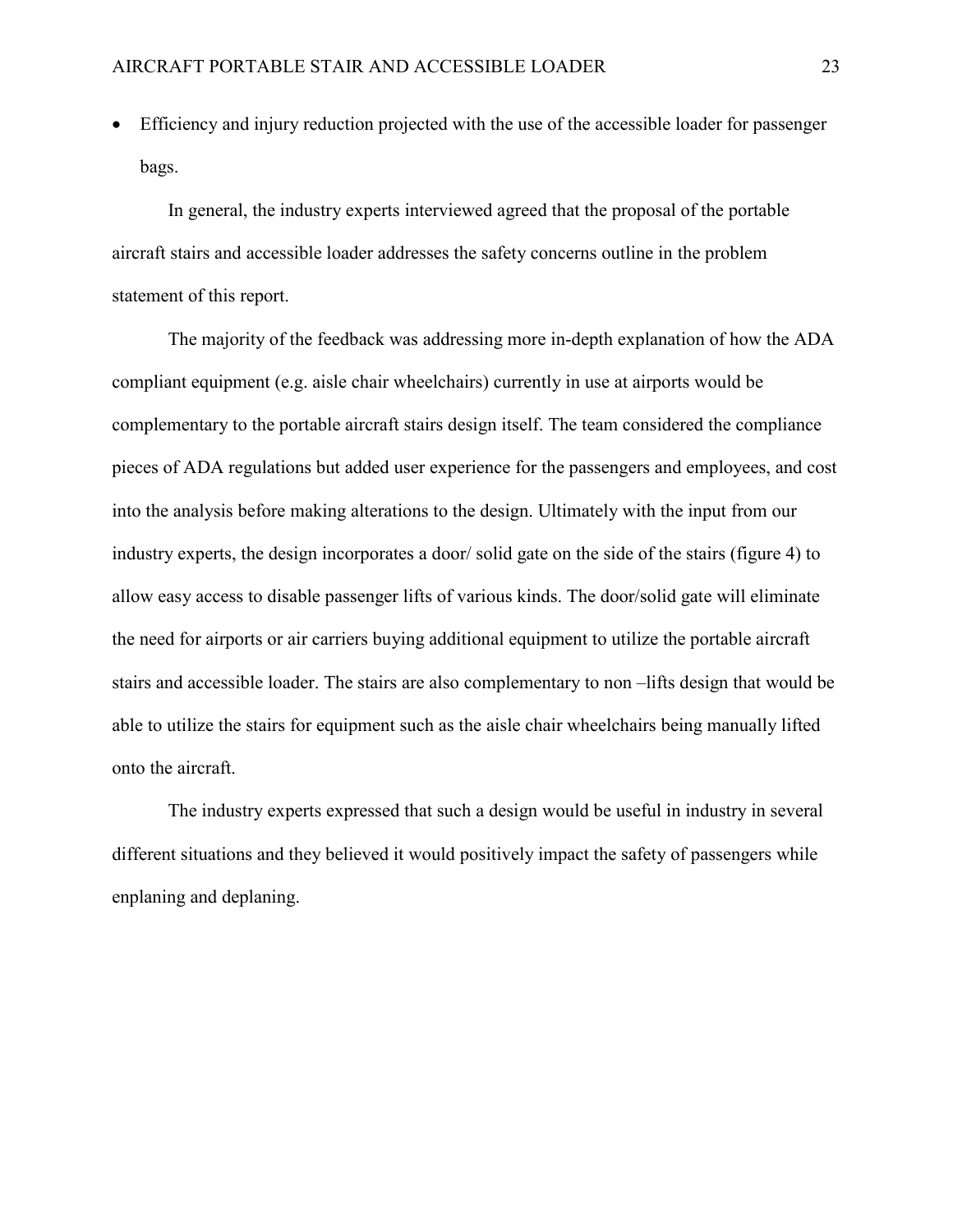#### **Projected Impacts of Design**

<span id="page-24-0"></span>The target market for the portable aircraft stairs and accessible loader is any sized airport that includes ground loading operations for a narrow-body aircraft fleet such as but not limited to Gulfstream jets, Leer jets, King Air jets, Embraer jets, and Canadair jets, as well as smaller Boeing and Airbus aircraft. With the stairs having limited adjustability to conform to the needs and compliance of enplaning and deplaning passengers for multiple sized aircraft, these stairs provide airports the availability to better accommodate the ever-changing needs of its customers (airlines, charters, etc.) in scenarios such as:

- Diversions
- Over-flow parking
- Limited gate space

Features embedded into the stair design provide additional benefits such as reduction of passenger injuries and equipment damage. Also, with the reduction of needed equipment provides additional ramp space and can provide increase operational efficiencies with the ability to dual board or reduce aircraft turn times by streaming the overall process.

• Reduction in passenger injuries

Utilizing the conveyor belt minimizes the need to carry the passengers' personal item up or down the stairs, freeing the passenger's hands to better use the railing and its safety features. With the additional lighting to make the stairs more visible during night operations or certain weather scenarios.

• Reduction in equipment damage

The stairs eliminate the need to have multiple stairs for the narrow-body fleet this will provide crews more experience and exposure to a signal piece of equipment.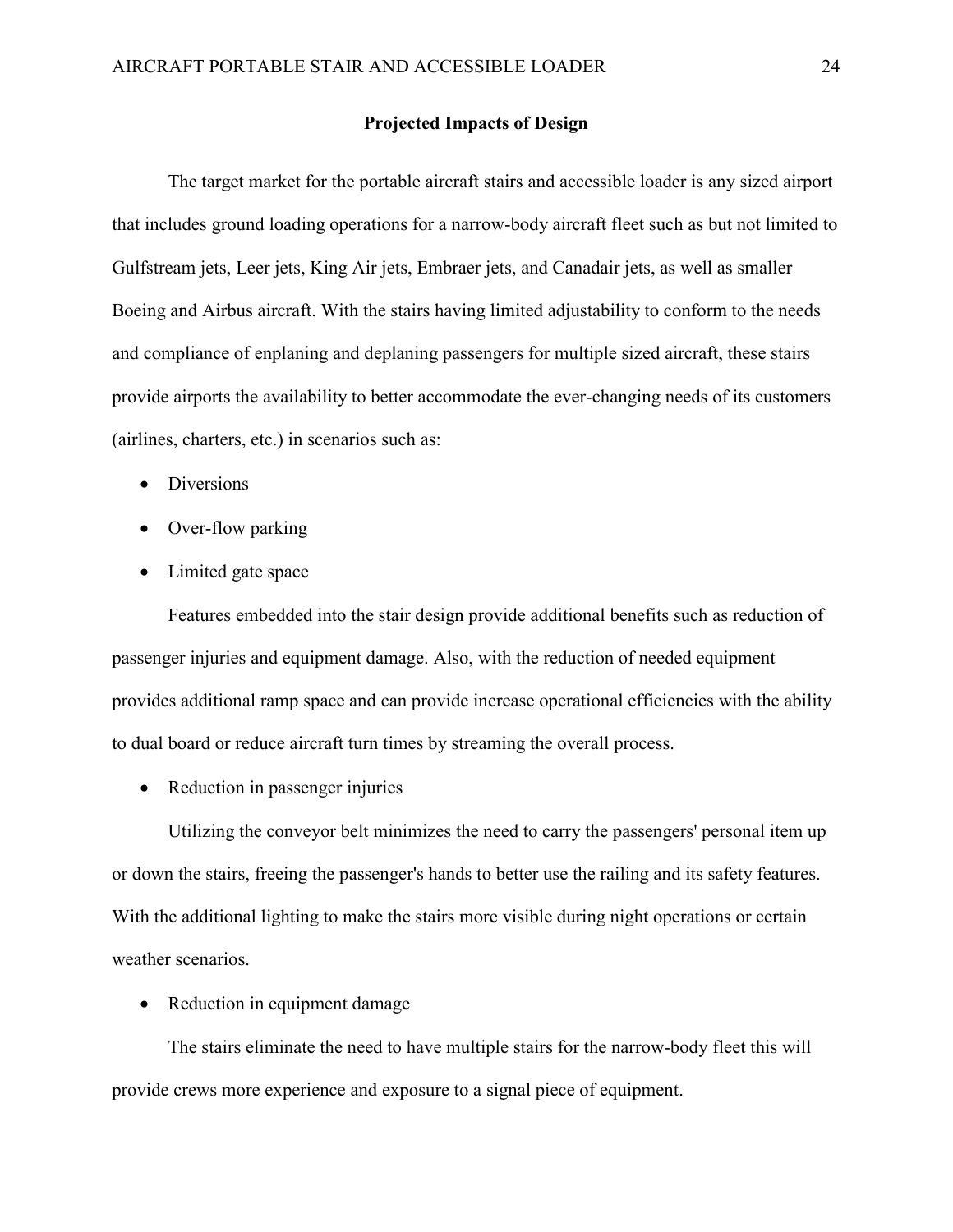#### • Additional ramp storage

With the need of having multiple aircraft stairs for a the narrow-body aircraft fleet eliminated, this will provide additional storage to the airport that could be used for other needs.

#### <span id="page-25-0"></span>Project Meets ACRP Goals

The proposed project meets ACRP goals to improve airport operations. By improving on and the synergizing of existing aircraft portable stair, and the proposed concept design greatly improves the operational efficiency, safety and sustainability at airports of all sizes that serve a wide range of aircraft types.

Stairs and loaders used by airports serve as a significant bridge to connect ground service and the aircraft. Many studies have been conducted in recent years to optimize the passenger travel experience in airports. However, very few works focused on the boarding experience. As mentioned above, there were multiple safety incidents reported every year regarding boarding with existing portable stairs. The proposed new design improves safety, accessibility and many other functions aiming to help more passengers have a more efficient and convenient boarding experience.

This competition raised the teams' awareness of airport problems. We talked to a wide range of airport professionals and through these interactions were able to get a glimpse at the wide range of problem solving they do in their jobs. There are benefits and career opportunities the team had not previously considered in the aviation and airport industry. The team's awareness was generated to the benefits ACRP offers airport operations and infrastructure (ACRP Guidelines, 2019-2020).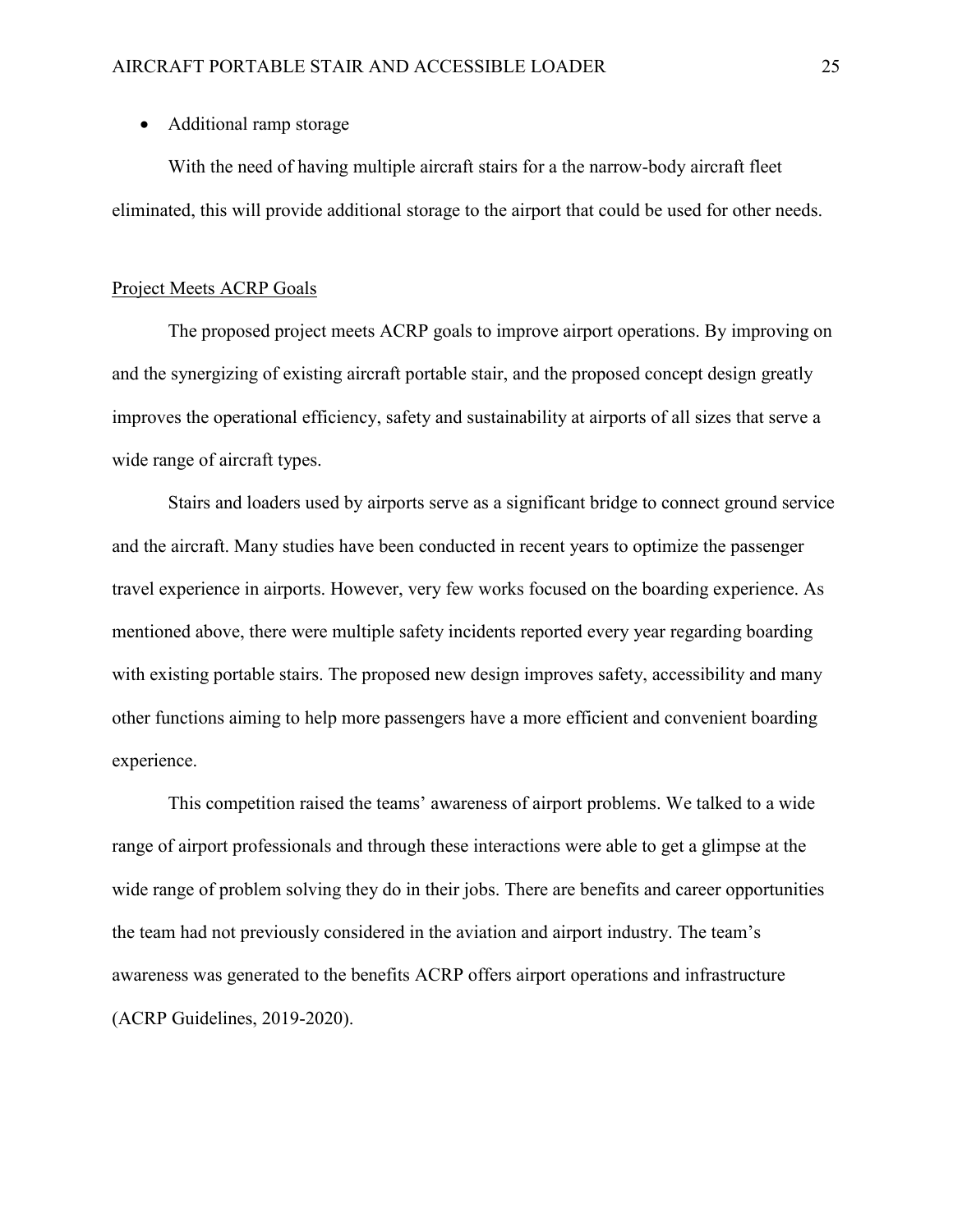#### **Cost Benefit Analysis**

<span id="page-26-0"></span>For this project, a cost-benefit analysis is performed in order to have a complete estimation of the impact of the proposed design. The cost in this project is divided into two major components: tangible cost and intangible cost.

Benefits of the projects include increase revenue, reduce environmental impact, cost savings and in this case to reduce the number of incidents, injuries, and fatalities. The cost and benefit analysis are performed based on the guidelines from the ACRP (ACRP Guidelines, 2019- 2020; Byers, 2016). The cost analysis includes two phases of development, the alpha and the Beta with Alpha being the first phase and beta is the second (Byers, 2016). After the design is completed, the intention is to license the stairs design to a certified aircraft stair provider. This provider would sell the aircraft stairs to airports and pay royalties to the designers.

#### Costs (Table 5, 6, & 7)

In the alpha stage, the CAD model development has the most significant amount because the designer had to come up with the original design followed by the standards and aircraft boarding stairs requirements. In table 5, the team estimated the cost of concept development if we were paid employees. The development cost is \$8,600 which is shown in table 5.

| <b>Table 5: Portable Stair Concept Development</b> |       |          |          |                                            |  |  |  |
|----------------------------------------------------|-------|----------|----------|--------------------------------------------|--|--|--|
| Item                                               | Rate  | Quantity | Subtotal | <b>Notes</b>                               |  |  |  |
| Labor- University Design Team                      |       |          |          |                                            |  |  |  |
| Student efforts                                    | \$20  | 160      | \$3,200  | 4 Graduate students - 40<br>hours input    |  |  |  |
| Concept CAD Modeling                               | \$50  | 30       | \$1,500  | CAD Modeling, GD&T                         |  |  |  |
| Safety expert                                      | \$33  | 20       | \$660    | Safety requirement on<br>airport operation |  |  |  |
| Faculty advisor                                    | \$100 | 30       | \$3,000  | Project advisor                            |  |  |  |
| Miscellaneous                                      | \$300 |          | \$300    |                                            |  |  |  |
| <b>Subtotal</b>                                    |       | 240      | \$8,660  |                                            |  |  |  |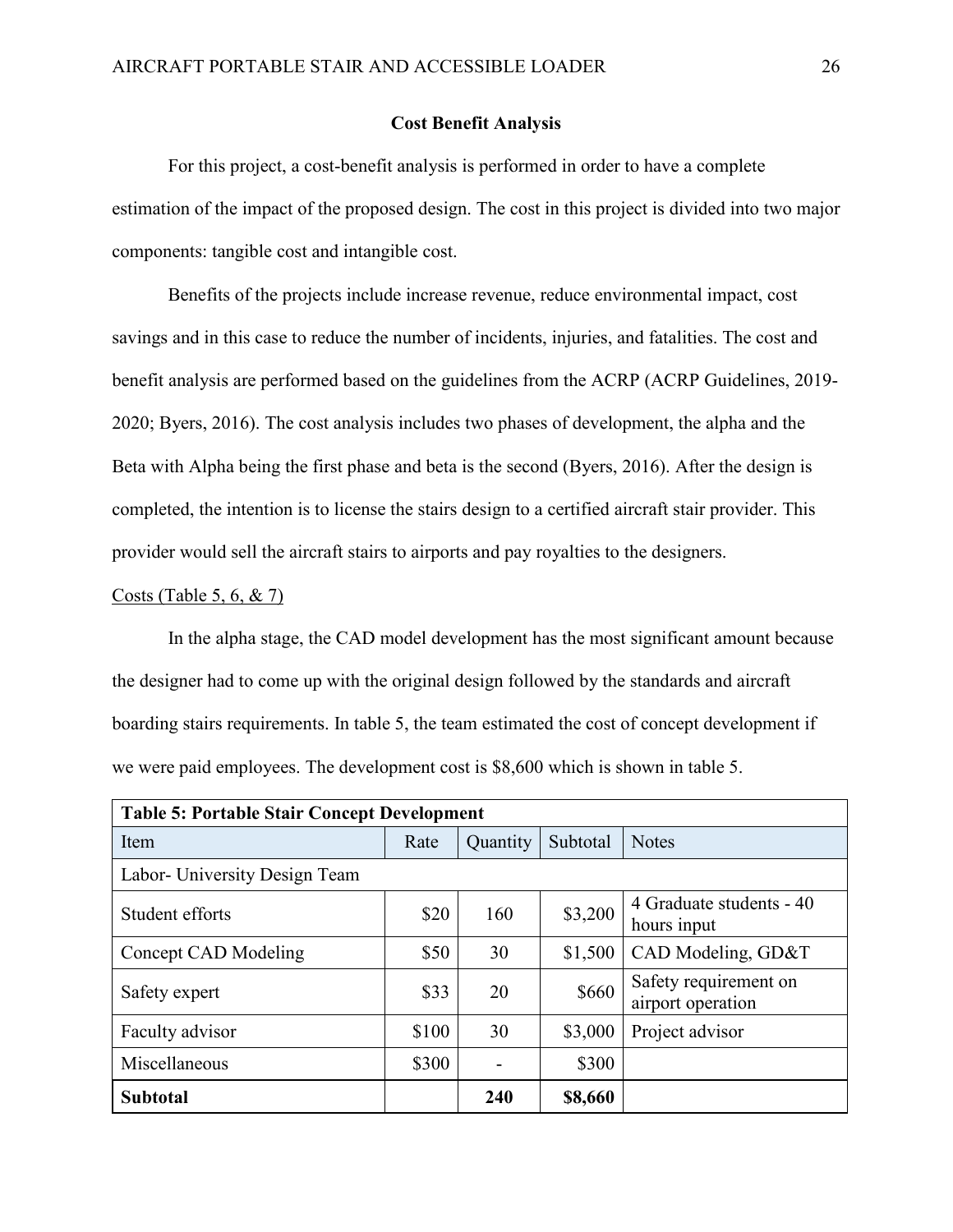The second stage (Beta) focused on the prototype development and intellectual property protection, see table 6. The conceptual sketch must be transformed into a full engineering design and tested as needed. Prototype building is necessary to conduct test and to demonstrate to potential licensees, this includes purchasing the materials needed for building the prototype and the manufacturing craftsmen labor costs. The design team plans to seek intellectual property protection to potentially license the design to a certified aircraft stairs provider. This stage is estimated cost \$162,050. See table 6.

| <b>Table 6: Prototype Development</b>               |         |                   |           |                                                                                           |  |  |
|-----------------------------------------------------|---------|-------------------|-----------|-------------------------------------------------------------------------------------------|--|--|
| Item                                                | Rate    | Quantity<br>(hr.) | Subtotal  | <b>Notes</b>                                                                              |  |  |
| Applied Academic Research                           | \$50    |                   | \$125,000 | 4 Graduate students $(50\%)$<br>Faculty advisor (10%).<br>Prototype development           |  |  |
| <b>CAD</b> Modeling                                 | \$50    | 200               | \$10,000  | Building prototype from<br>the concept development<br>with detailed GD&T                  |  |  |
| <b>Estimated Physical Prototype</b><br>Construction | \$40    | 500               | \$20,000  | Physical prototype<br>construction, including<br>materials, labor cost and<br>inspection  |  |  |
| <b>Safety Expert</b>                                | \$33    | 50                | \$1,650   | Safety requirement on<br>airport boarding stairs<br>operation and prototype<br>inspection |  |  |
| Local Travel                                        | \$100   |                   | \$100     | Local airport visits                                                                      |  |  |
| Intellectual property protection                    | \$5,000 |                   | \$5,000   | Intent to license this stair<br>unit to existing<br>manufacturers of similar<br>units     |  |  |
| Miscellaneous hardware and<br>specifications        | \$300   |                   | \$300     |                                                                                           |  |  |
| <b>Subtotal</b>                                     |         | 750               | \$162,050 |                                                                                           |  |  |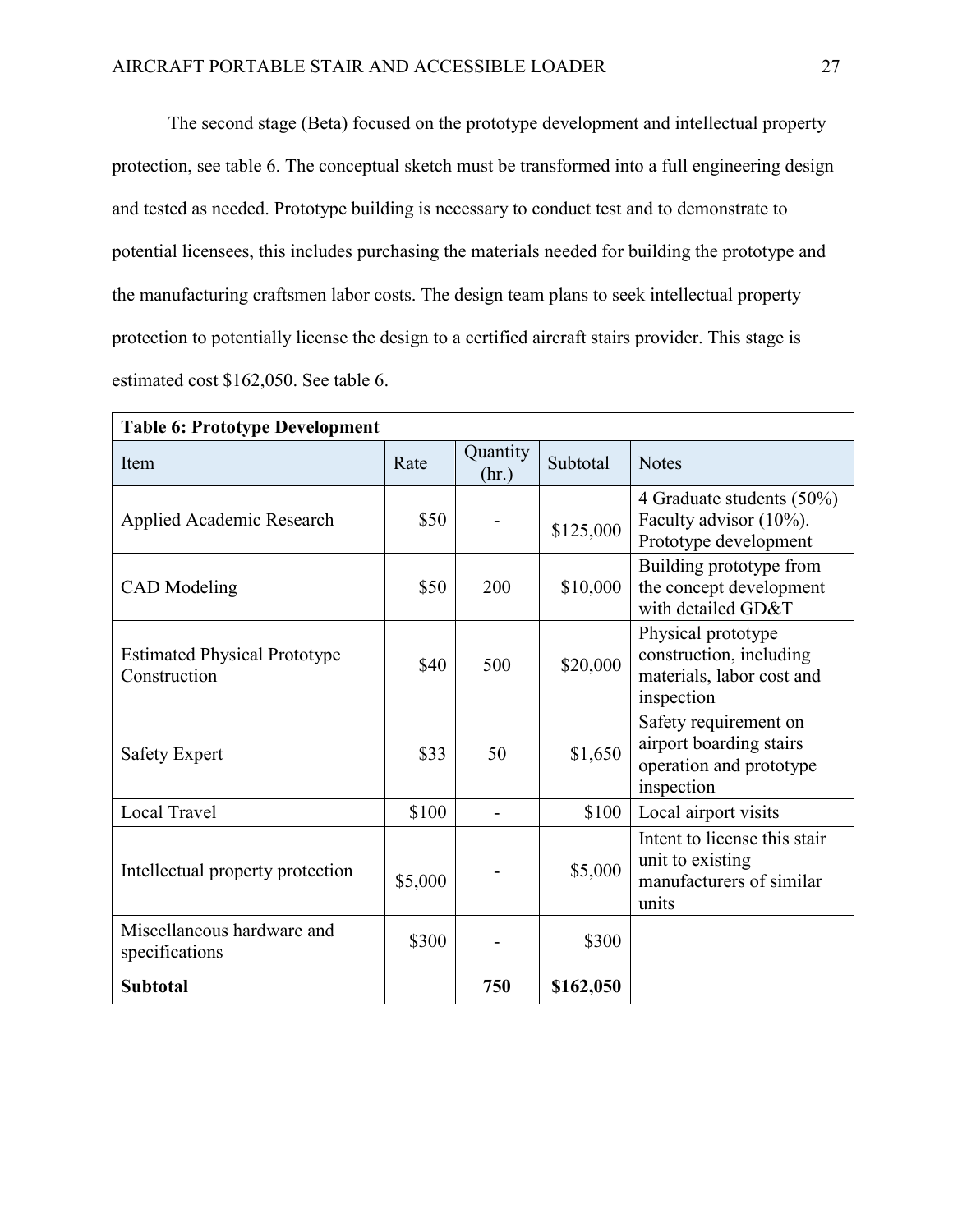In table 7, the cost to the airport to purchase and operate the stairs for a 10-year period are presented. The airport would purchase the stairs from an aircraft stair provider for \$45,000, with a 10-year cost estimated total at \$224,275. This cost includes the stairs product, one-year warranty, initial operating training and retraining, maintenance, and fuel.

## **Table 7: Airport Acquisition, Operation & Maintenance (per year) of One Stair Unit**

| Item                                                                 | Rate     | Quantity       | Subtotal  | <b>Notes</b>                                                            |  |  |  |
|----------------------------------------------------------------------|----------|----------------|-----------|-------------------------------------------------------------------------|--|--|--|
| Labor - Airport Operator's Personnel & Stair Technical Support Agent |          |                |           |                                                                         |  |  |  |
| Stair unit purchase price (Retail<br>price)                          | \$45,000 | 1              | \$45,000  | Acquisition of one unit                                                 |  |  |  |
| Year 1 technical training material                                   | \$100    | 1              | \$100     | Obtain the technical<br>material and create training<br>manual          |  |  |  |
| Initial training cost per hour                                       | \$35     | 150            | \$5,250   | Initial operation training<br>for airport personnel                     |  |  |  |
| Year 1 scheduled maintenance                                         | \$1,000  |                |           | Maintenance is covered<br>under warranty on year 1                      |  |  |  |
| <b>Year 1 Subtotal</b>                                               |          |                | \$50,350  |                                                                         |  |  |  |
| Recurring training per hour                                          | \$35     | 75             | \$2,625   | Training per year for 10<br>operators                                   |  |  |  |
| Airport trainer cost                                                 | \$50     | 10             | \$500     |                                                                         |  |  |  |
| Technical support agent                                              | \$800    | 1              | \$800     | Air, lodging, local<br>transportation, meals and<br>other miscellaneous |  |  |  |
| Technical training material                                          | \$100    | $\overline{4}$ | \$400     | Equipment training                                                      |  |  |  |
| Year power and alternative fuel<br>supply                            | \$6,000  | 1              | \$6,000   | Estimated from (US DOE,<br>2017)                                        |  |  |  |
| Yearly Maintenance and<br>inspections year 2-10                      | \$1,000  | 9              | \$9,000   |                                                                         |  |  |  |
| <b>Recurring years subtotal</b>                                      |          |                | \$19,325  | <b>Per Year</b>                                                         |  |  |  |
| Year 2-10 Subtotal                                                   |          |                | \$173,925 |                                                                         |  |  |  |
| 10 Year total cost to airport                                        |          |                | \$224,275 |                                                                         |  |  |  |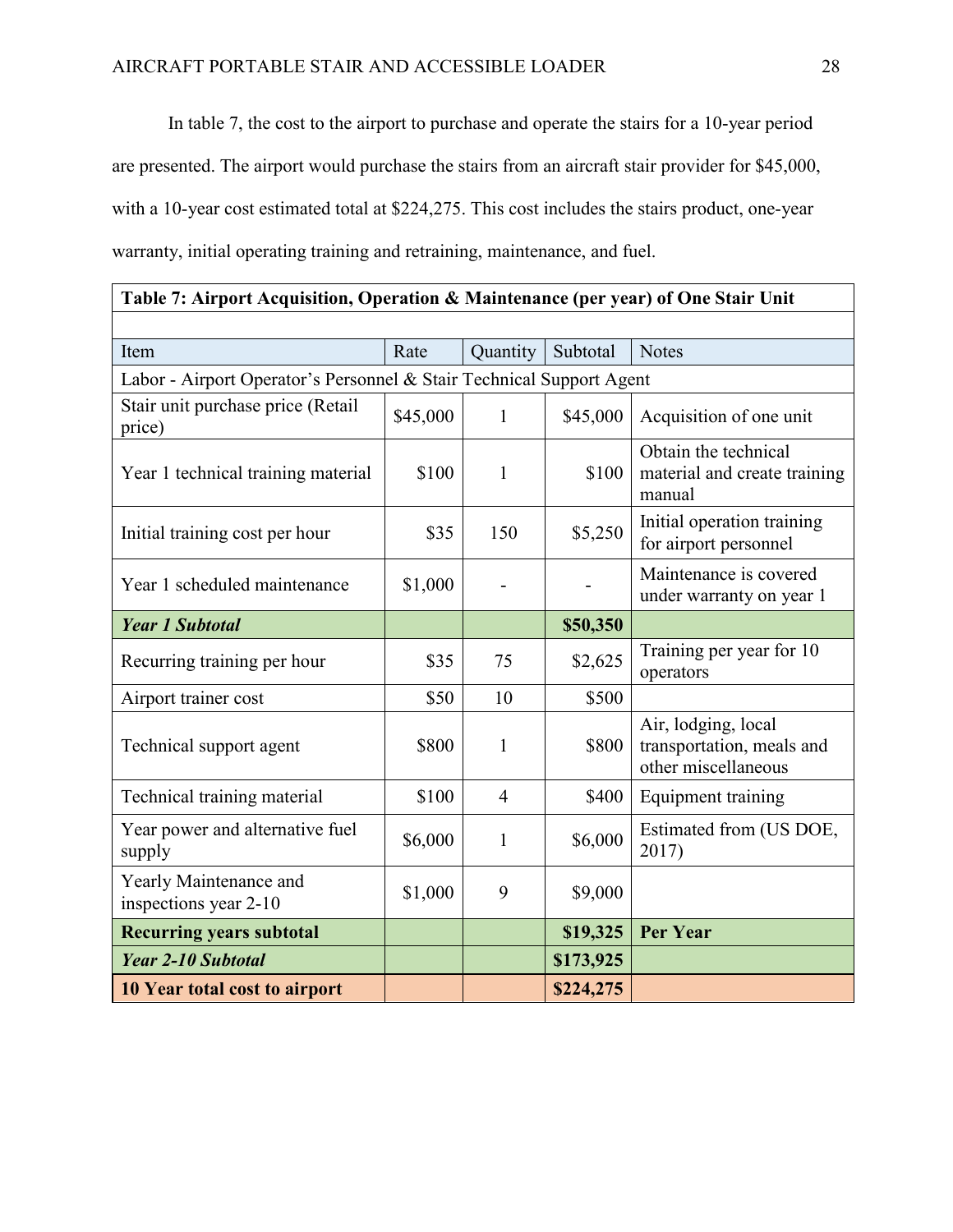### Benefits (Table 8)

On a daily basis, the use of the stairs will relax passengers and make boarding go smoother but may only impact gate turn-around-time a negligible amount. Additional studies using the prototype would need to be done to understand its impact on gate turn-around-time. The benefits to the airport are largely intangible, until the unthinkable happens. The thought behind the benefits to airports is the benefit in preventing the unthinkable. Benefits to the airport are shown in table 8. The main idea is that the proposed stairs have the potential to reduce injury accidents, fatality and aircraft damage. The value of a life is estimated to be \$955,000, while an injury and aircraft damage are valued at \$230,000 (Byers, 2016). For example, if the stairs reduce the probability by 10% of having fatal injury over a 10 year period then the prevention benefit is estimated at \$95,500, [One fatality is \$955,000 x 10%].This estimate is based on resources provided in the ACRP competition website (Byers, 2016). See table 8.

| <b>Table 8: Prevention Benefits to the Airport</b>                               |           |                                                                        |  |  |
|----------------------------------------------------------------------------------|-----------|------------------------------------------------------------------------|--|--|
|                                                                                  |           |                                                                        |  |  |
| Item                                                                             | Benefits  | <b>Notes</b>                                                           |  |  |
| Reduces probability by 10% of having<br>one injury accident in 10 year           | \$9,550   | Estimated by \$955,000*10% divided<br>by 10 years                      |  |  |
| Reduces probability by 10% of having<br>one aircraft damaged in each of 10 years | \$23,000  | Estimated by $$230,000*10%$ , for<br>each year                         |  |  |
| Other benefits                                                                   | \$8,000   | More gates leased; more landing fee<br>revenue, less ramp space needed |  |  |
| <b>Year 1 Subtotal</b>                                                           | \$40,550  |                                                                        |  |  |
| <b>Ten-Year Total Benefit</b>                                                    | \$405,500 | Year $1*10$ year                                                       |  |  |
| <b>Ten-Year Total Cost</b>                                                       | \$224,275 |                                                                        |  |  |
| <b>Benefit/Cost Ratio</b>                                                        | 1.81      |                                                                        |  |  |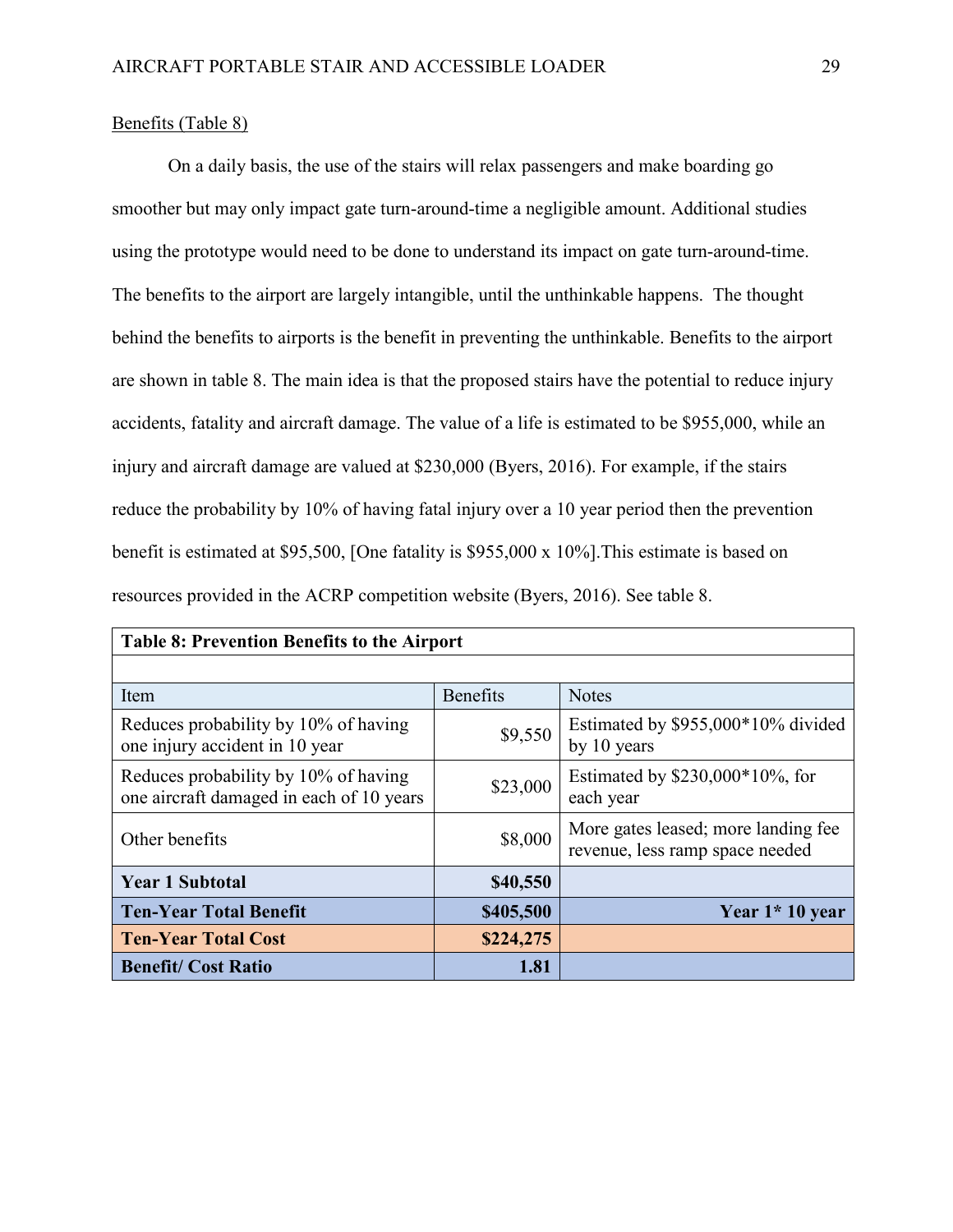One of the main benefits for the proposed concept is to improve the safety operation for ground ramp operation. Safety is the most critical concern for the Aviation industry. There are fewer accidents in the aviation industry compared to other forms of transportation. For the proposed concept, the idea focused on the safety improvement and better boarding efficiency. Better boarding efficiency can reduce gate turn-around-time, which could lead to increase airport capacity. The proposed design concept would potentially increase the airport revenue by increasing the ability to have more landings. The compact design of the stairs will reduce the need for ramp space, which could be used for other purposes that can possibly generate more revenue.

The benefit/ cost ratio is 1.81 which means the benefit of the proposed idea outweigh the cost. The safety analysis shows that we have made potential safety improvements.

#### **Sustainability Assessment**

<span id="page-30-0"></span>The aviation industry has been evolving rapidly since the advent of flight. Since then, the industry has been on the frontlines of innovation and technology. There is a constant drive for the new and improved and for the faster and more advanced. One area that has experienced a great change is in the focus on sustainability. With this push, several key areas have risen in aviation sustainability. These key areas are commonly categorized as economic, operation, natural resources, and social sustainability. The EONS framework model come from the Sustainability Aviation Guidance Association (SAGA, 2015). SAGA bases their definition of sustainability by the Brundtland Commission, such as "development that meets the needs of the present without compromising the ability of future generations to meet their own needs" (Brundtland Commission, 1987). EONS is the framework used by the Federal Aviation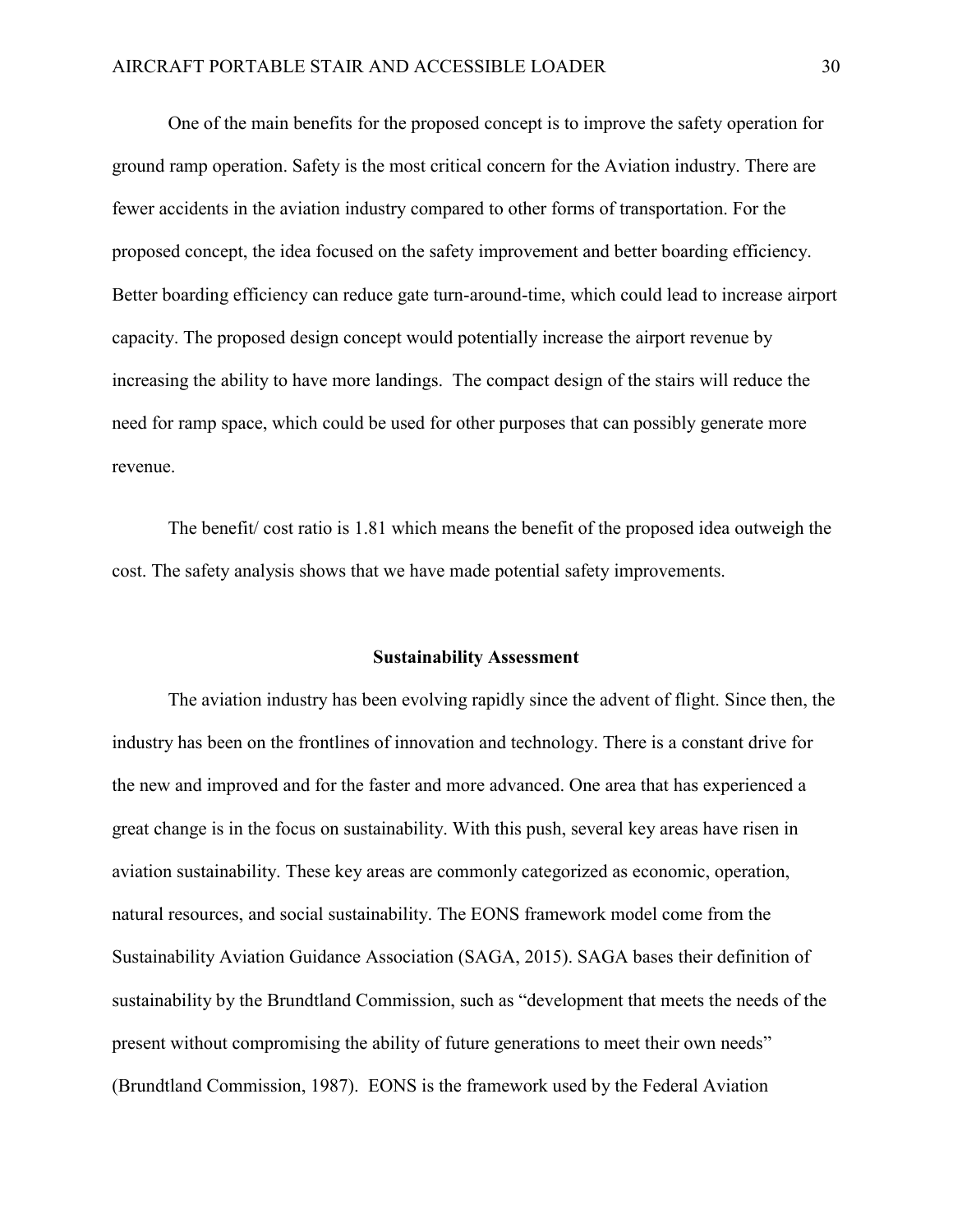Administration on their Airport Sustainability website (FAA, 2019), and by the Airports Council International – North America (ACI-NA, 2020).

The sustainability analysis is integrated by comparing how the current base stair design and our stair design improves on each aspect of EONS. We expect to see the biggest improvements in Operation, Natural Resources, and Social by improving on the environmental impact, the lifecycle of the product and safety. The sustainability assessment includes safety in the Social aspect of the EONS model.

#### *Sustainability Assessment*

#### Economic

- PSAL allows for wider variety of aircraft to be served by the airport. This will increase the value of the airport to the community and bring more business to an airport.
- With the decrease in turnaround time, the airport can acquire more landing fees and gate leases.

#### **Operations**

- Operations will be improved by increasing the accessibility of the portable stair design. This includes being handicap accessible, accessible for older passengers with walkers and wheelchairs, and accessible for parents with children and strollers/ car seats.
- The new design will take less time to load all passenger on the aircraft making the operations run smoother and quicker.
- The design allows for a shorter amount of time needed for boarding an aircraft. That lowers turnaround time, and the time needed by employees to load the aircraft.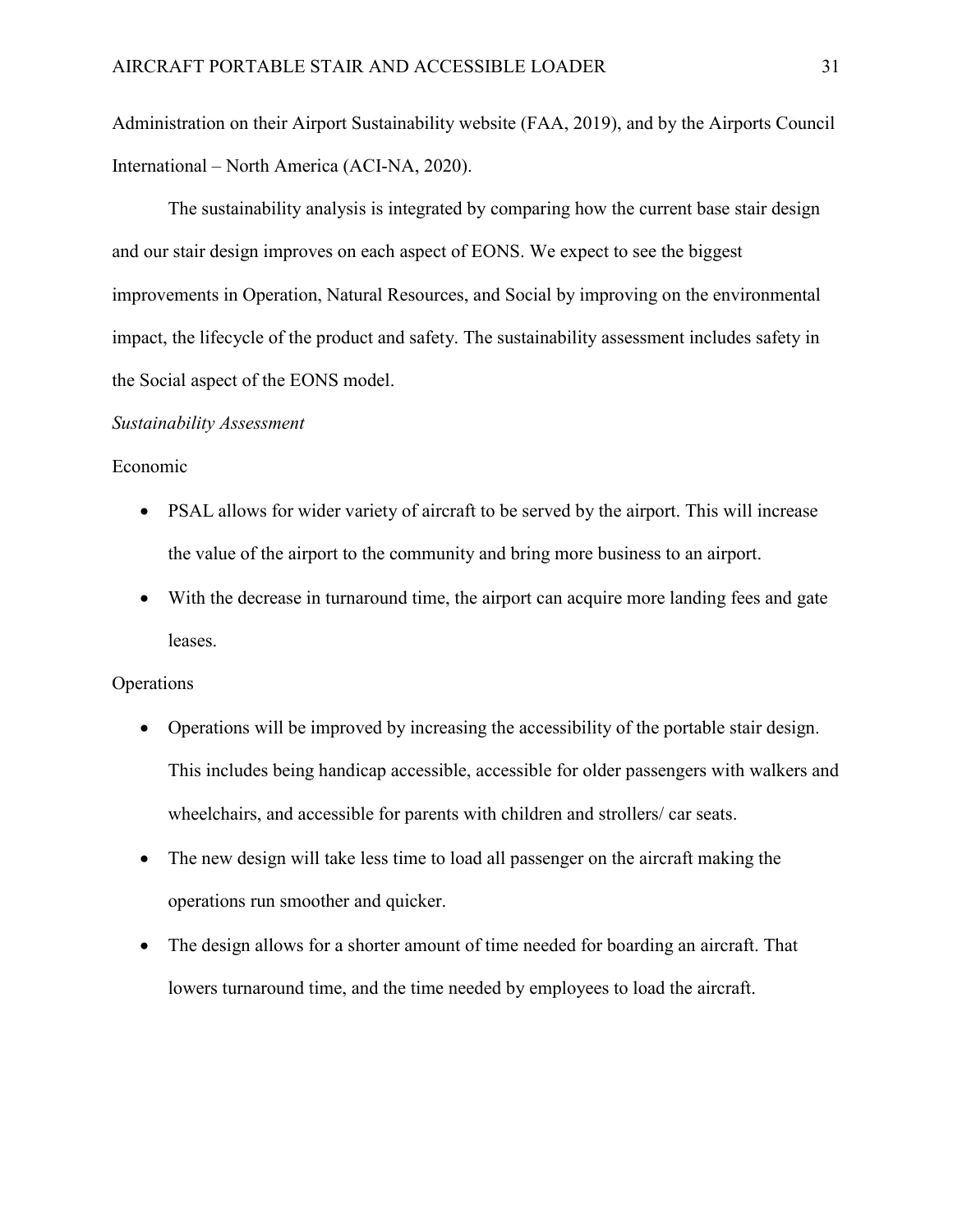Natural Resources (Environmental)

- The belt loader/ truck can be powered by electric and alternative fuels to reduce the effect of emissions on the environment.
- The lights on the unit are solar-powered, lightweight, and durable.

#### Social

- The increase in visibility with the addition of lights to the final design improve social sustainability through making them safer for passengers using the stairs.
- There will also be a huge improvement of safety by raising the handrails and by using a solid panel below guardrail.
- The last improvement to the social impacts of sustainability and passenger safety incudes this biggest change to the design that addresses the addition of the belt loader meaning that passengers can have their hands free of baggage during loading.

#### **Conclusion**

<span id="page-32-0"></span>In this design project, the proposed Aircraft Portable Stair and Accessible Loader (PSAL) is presented for the ACRP challenge "Operation and maintenance procedures to enhance sustainability and resilience at airports". One innovation of PSAL is that the combined Portable Stair and Accessible Loader would create a safer, more efficient and sustainable boarding experience not only for elderly passenger population, handicapped passengers, mothers with strollers and young children, but also for all passenger who have carry-on luggage during travel. With PSAL, passengers can be "hands free" when boarding the aircraft and pay extra attention to walking up the stairs.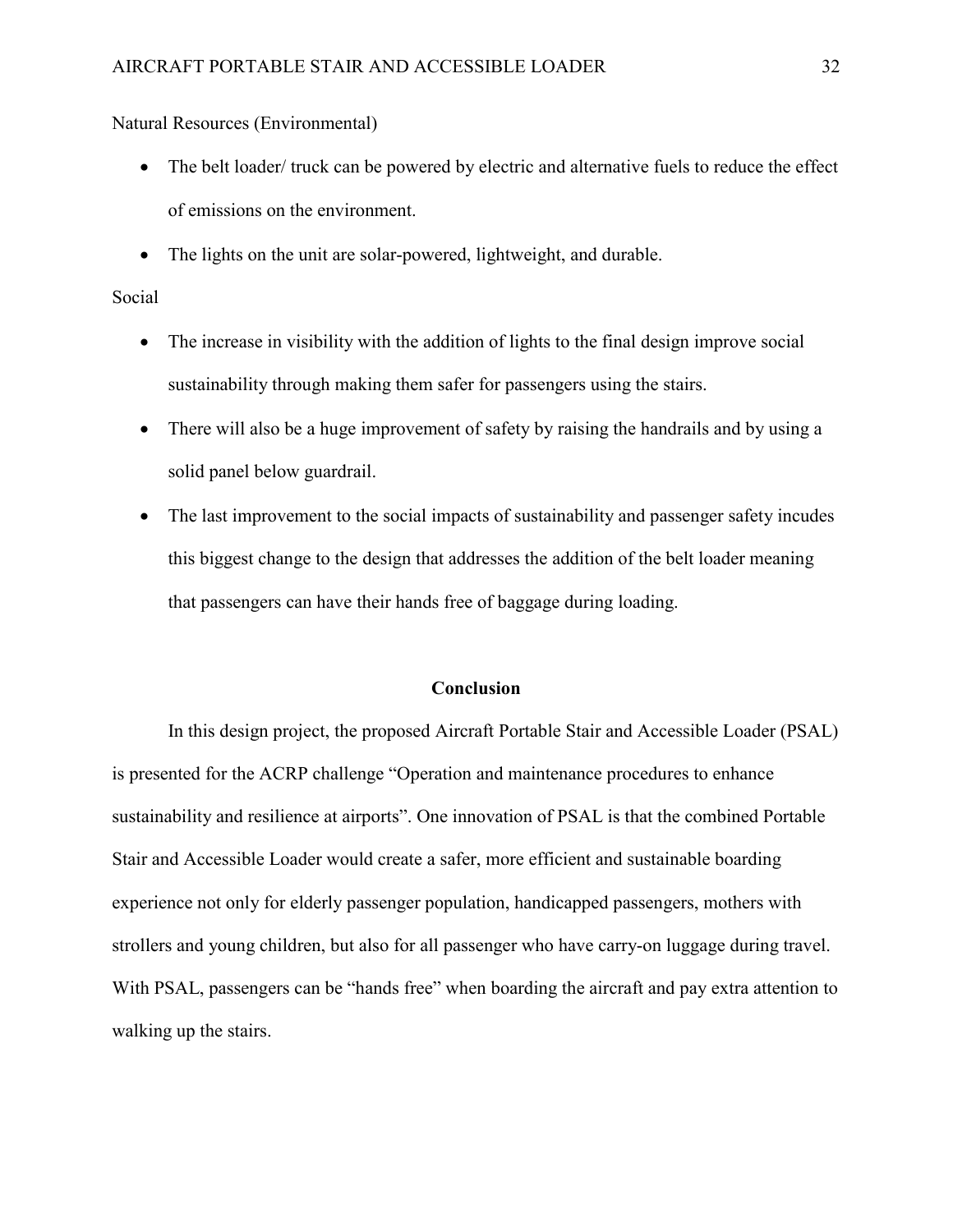The PSAL will greatly help many types of airports in many different operations. PSAL offers many benefits and improvements to operations through diversions, over-flow parking, opening limited gate space, reduction in passenger injuries, reduction in equipment damage, opening additional ramp space, and enhancing airport sustainability and resilience. PSAL allows flights to have quicker loading and unloading operations leading to quicker turn arounds times. The quicker turnaround times allow airports to conduct for gate leases and collect more landing fees. Through the cost-benefit analysis PSAL boasted a higher ten-year benefit over the ten-year cost that gave a benefit/ cost ratio of 1.81.

The team talked to several industry experts whose experience cover airport operations, airport management, as well as aviation safety management, and received great feedback to review the initial design. In addition, the team analyzed the design with a Safety Risk Assessment, a Cost-Benefit Analysis, and a Sustainability Analysis. These results demonstrate that PSAL can not only improve boarding safety, but also benefit airports from economic, operational, environmental, and social perspectives. Furthermore, the proposed boarding equipment has positive impacts on sustainability and resilience in airport operations and could be practically implemented in all sized airports in the future.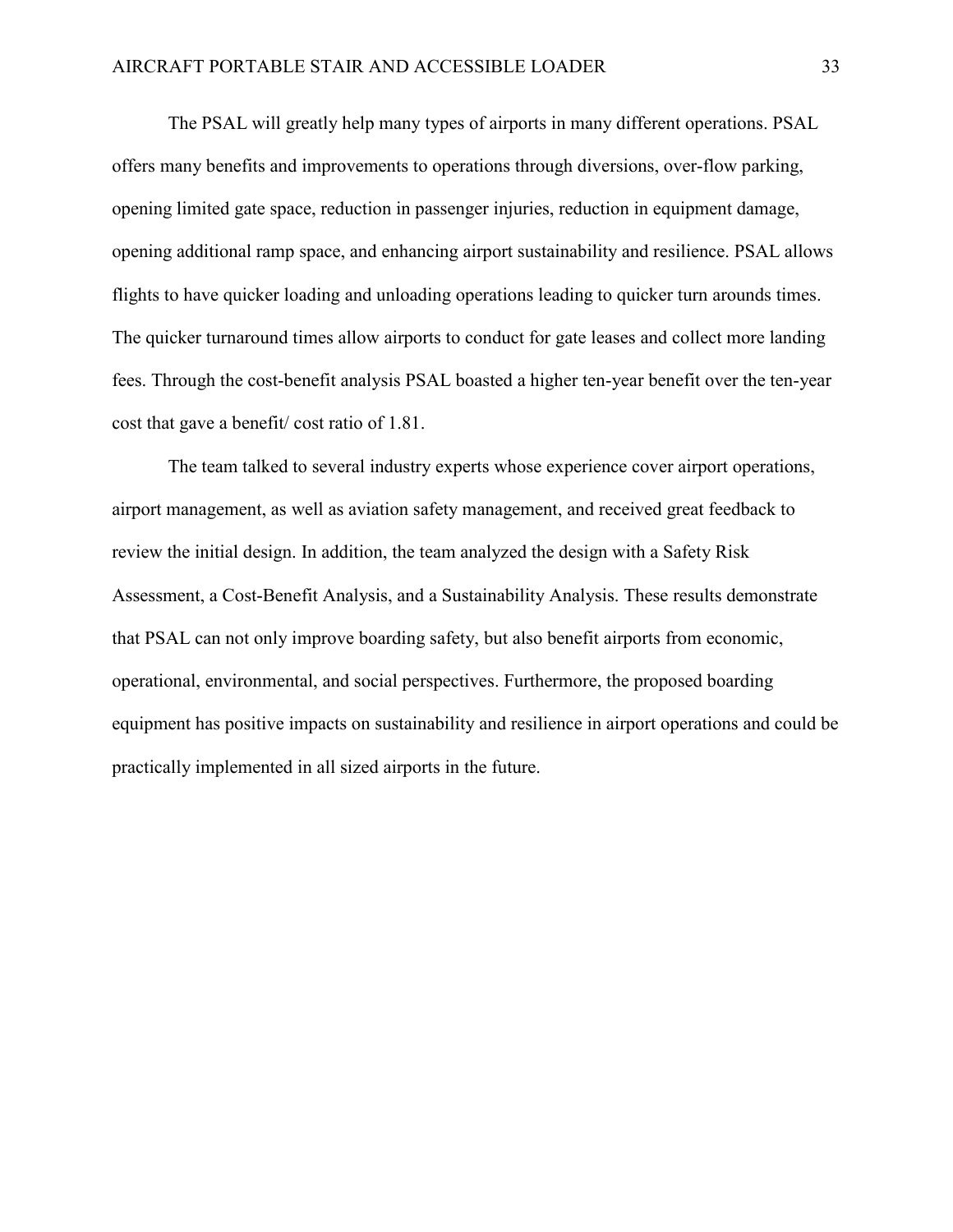### <span id="page-34-0"></span>**Appendix A: Contact Information**

#### **Advisor Information:**

Mary E. Johnson, PhD Professor Purdue University, SATT mejohnson@purdue.edu

### **[Student Information:](about:blank)**

Stephanie Brown

Graduate Student in Aviation Management & Aviation Safety Manager Purdue University, School of Aviation and Transportation Technology snbrown@purdue.edu

### Yuwei He

Graduate Student in Aviation Management Purdue University, School of Aviation and Transportation Technology [He273@purdue.edu](about:blank)

Ashley Rader Graduate Student in Aviation Management Purdue University, School of Aviation and Transportation Technology Rader1@purdue.edu

Mengyuan Shi [Graduate Student in A](about:blank)viation Management Purdue University, School of Aviation and Transportation Technology Shi214@purdue.edu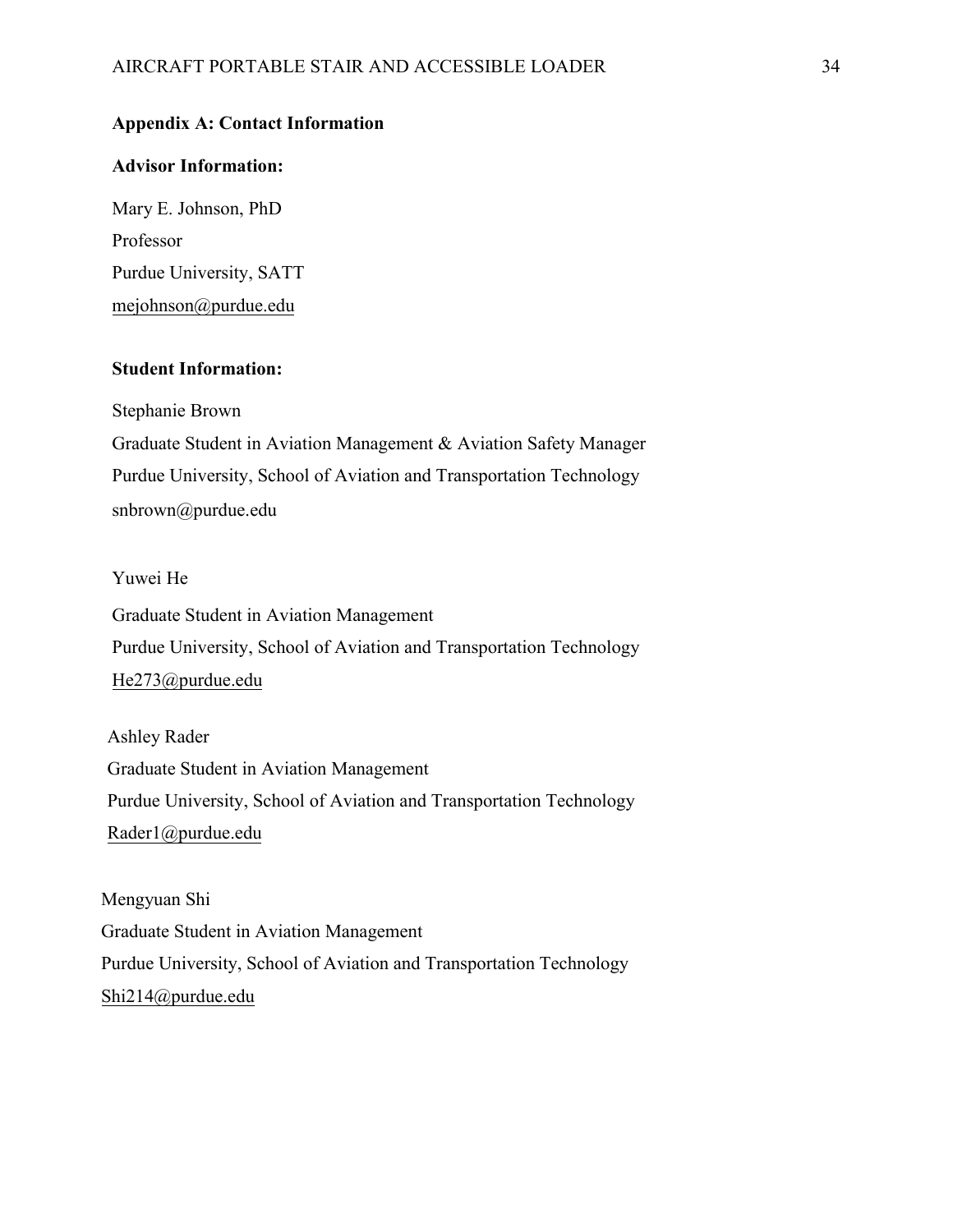## <span id="page-35-0"></span>**Appendix B: Description of the University About Purdue University (Purdue University Polytechnic Institute, para. 1)**

"Purdue University is a vast laboratory for discovery. The university is known not only for science, technology, engineering, and math programs, but also for our imagination, ingenuity, and innovation. It's a place where those who seek an education come to make their ideas real especially when those transformative discoveries lead to scientific, technological, social, or humanitarian impact.

Founded in 1869 in West Lafayette, Indiana, the university proudly serves its state as well as the nation and the world. Academically, Purdue's role as a major research institution is supported by top-ranking disciplines in pharmacy, business, engineering, and agriculture. More than 39,000 students are enrolled here. All 50 states and 130 countries are represented. Add about 950 student organizations and Big Ten Boilermaker athletics, and you get a college atmosphere that's without rival."

# **About Purdue University's School of Aviation and Transpiration Technology (Purdue University Polytechnic Institute, para. 3)**

"Purdue University's School of Aviation and Transportation Technology (SATT), one of six departments and schools in the Purdue Polytechnic Institute, is recognized worldwide as a leader in aviation education. All seven of Purdue's Aviation and Transportation Technology undergraduate majors are world-class educational programs."

#### **Vision Statement (Purdue University SATT, para. 2)**

"The School of Aviation and Transportation Technology will be the recognized global leader in aviation technology education through excellence in faculty, students, curricula, laboratories, and mutually beneficial partnerships."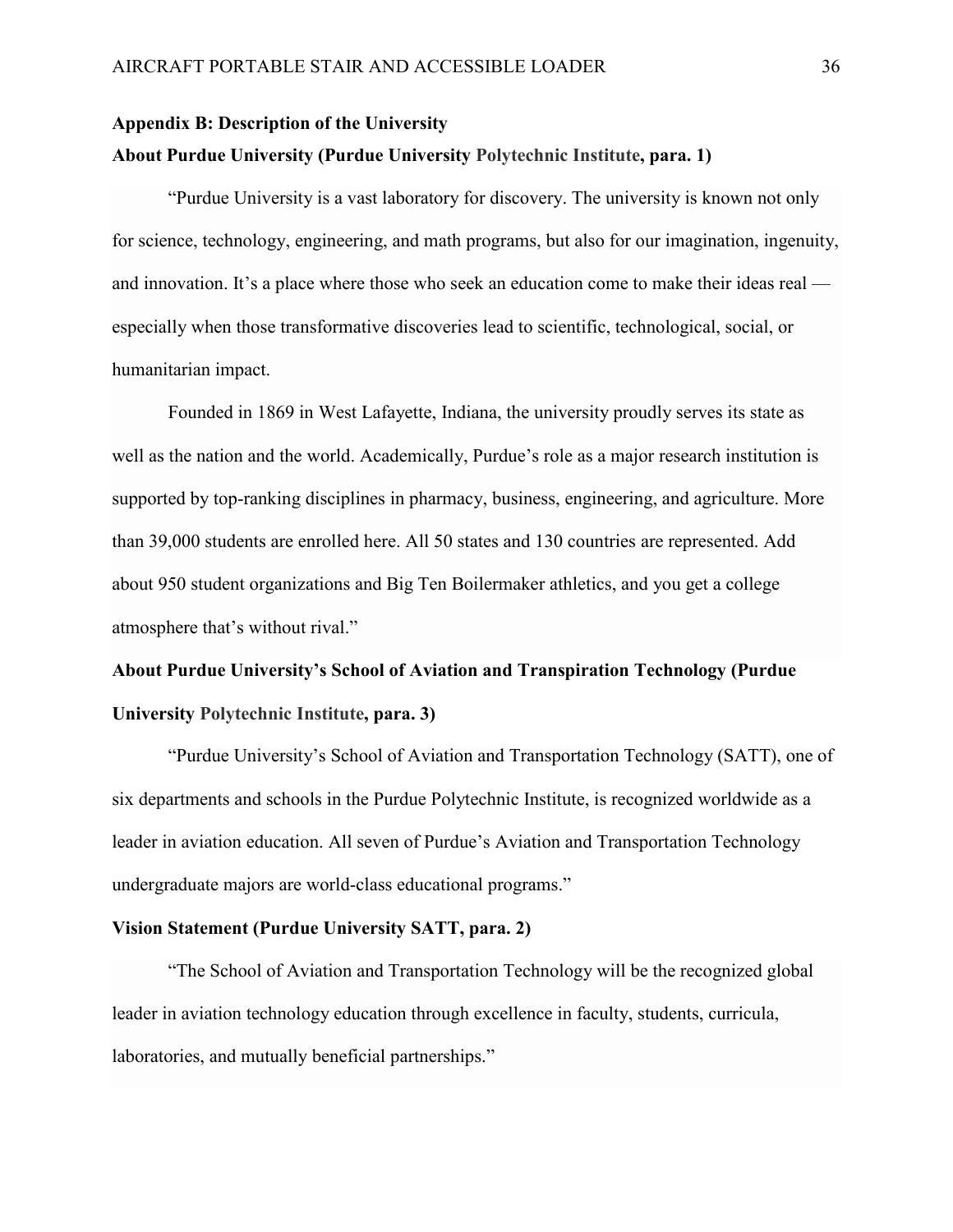## <span id="page-36-0"></span>**Appendix C: Description of Non-University Partners**

There are no non-university partners.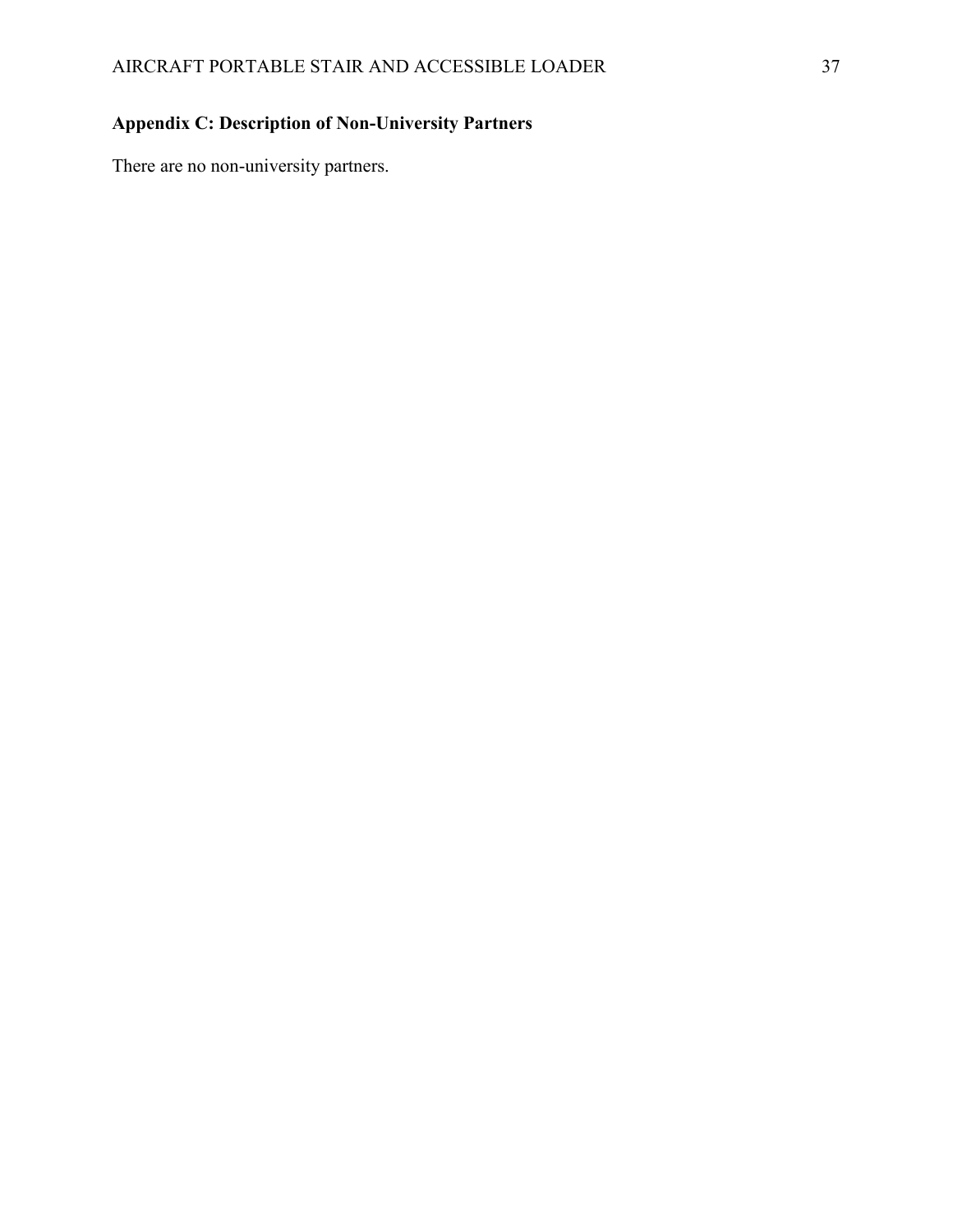# <span id="page-37-0"></span>**Appendix E: Evaluation of Educational Experience Provided by the Project Students**

# **1. Did the Airport Cooperative Research Program (ACRP) University Design Competition for Addressing Airports Needs provide a meaningful learning experience for you? Why or why not?**

Yes, the Airport Cooperative Research Program (ACRP) University Design Competition provided a meaningful learning experience for all our group members. It provides us a great opportunity to find a problem in real world and apply our aviation knowledge and skills to give a better solution.

This three-month long project requires a lot of teamwork, creativity, industry interaction, time management, etc. Early in the design process, our team proposed and discussed several designs considering functions that we want to improve from multiple aspects. Different opinions from team members made us rethink our design, made changes, and lead to the final version in this report. Our faculty advisor and industry experts also helped us identify some potential hazards and we received great feedbacks to think about. After finalized our design, we split the work and cooperated well. Especially starting from the end of March, Purdue University transferred all courses online due to the breakout of COVID-19. Team members canceled faceto-face meetings and communicated online instead. Looking back, our team has overcome all the difficulties, and now our team are capable to develop and present a solution to an identified problem.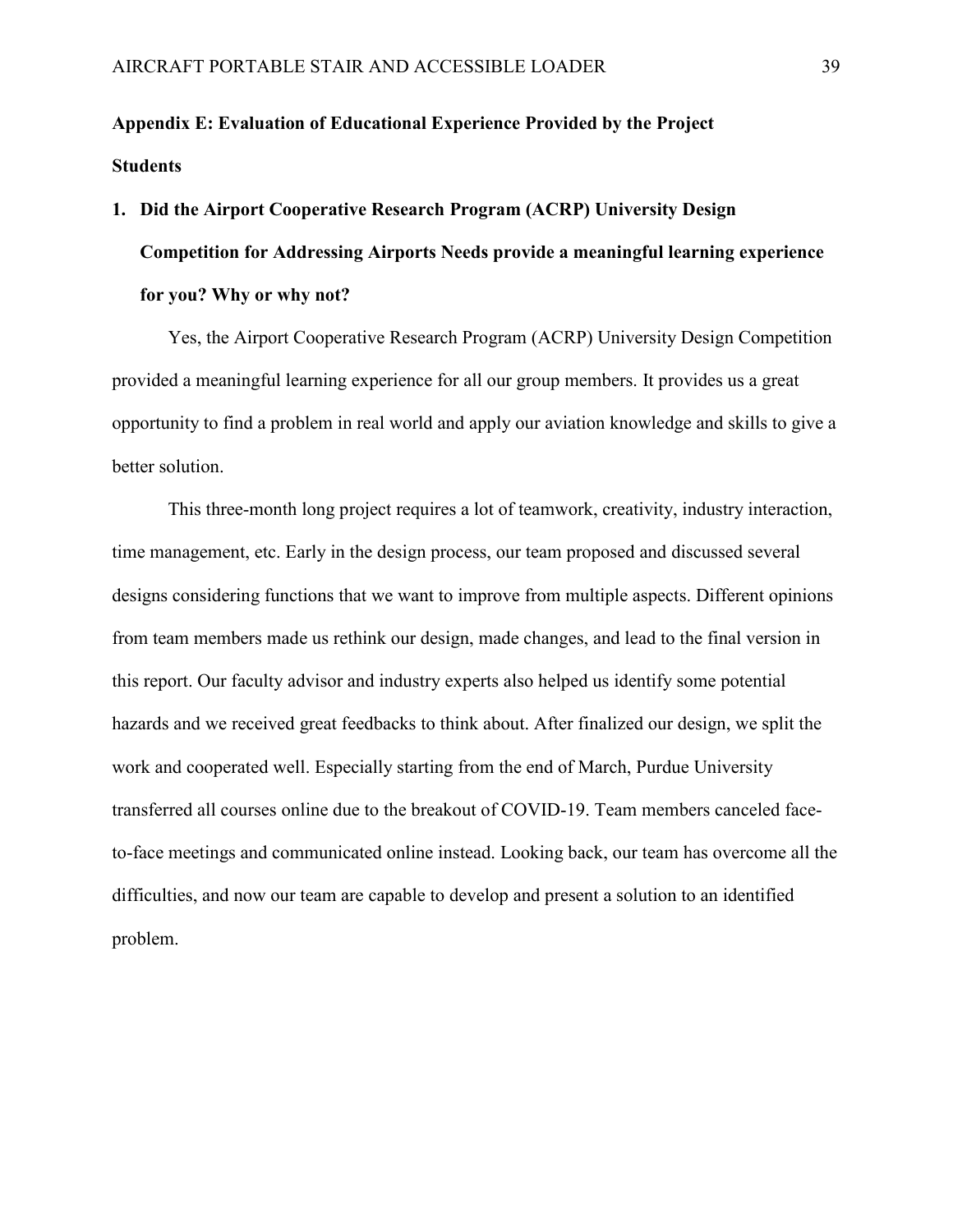## **2. What challenges did you and/or your team encounter in undertaking the competition? How did you overcome them?**

The biggest challenge our team encountered during the design challenge was dealing with changing circumstances from the global pandemic COVID-19. Things were quite different this year with many of us are stuck at home. In these unprecedented times, it was a real challenge for the team to transfer form in person meetings to other forms of communication including video calls, group chats, and communication though online documents.

Another challenge our team faced was using our very different backgrounds to come together to a common problem-solving approach and design solution. We all have different backgrounds in aviation from engineering and maintenance, management, and safety. The way each member envisioned our project was very different at the beginning and required a lot of brainstorming meetings and roundtable meeting with outside perspectives to help the team focus our ideas to one design and eliminate personal biases.

A final challenge our team faced was completing all the research, work, and design during one semester. To overcome this our team had multiple meeting a week and had to really rely on each other for support in completing each step of our process.

#### **3. Describe the process you or your team used for developing your hypothesis.**

To create our hypothesis for the ACRP competition our team focused on common problems at airports that effect both suitability and safety. Each member had different experiences with multiple facets of the aviation industry. We began with having brainstorming meetings and roundtables to identify a common design our group wished to purse. The team utilized our personal experiences, interaction with industry experts and research of relevant literature review to further define our hypothesis and problem statement. Once a solid idea was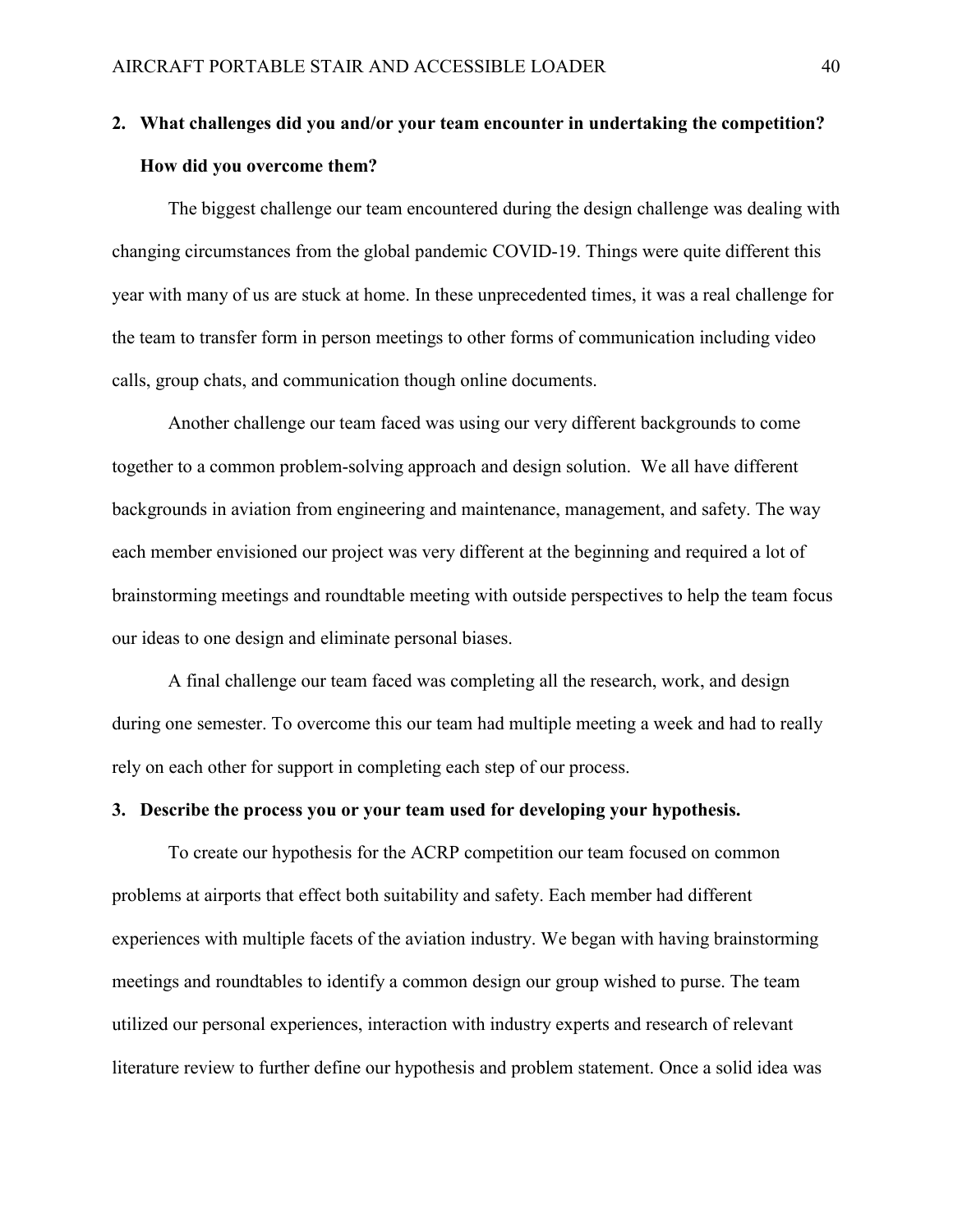formulated, the team went one step further to define criteria form our literature review of regulations and from relevant association and organizations, suggestions from our industry expert contacts, and our teams own identified criteria to define a final solution to the identified problem.

# **4. Was participation by industry in the project appropriate, meaningful and useful? Why or why not?**

Participation and interaction with industry experts was imperative to the successful deign of our project. Each industry expert we interacted with brought a different unique point of view from their respective perspectives of the aviation industry. From all the information we received from them, we were able to create a meaningful assessment of the current industry solutions to boarding aircraft via portable stairs. The insight we gathered from helped us address our teams concerns in an appropriate way. Our contacts influenced our design criteria, problem-solving approach, and decision-making process. Overall, we believe the input of our contact form industry was invaluable and indispensable.

## **5. What did you learn? Did this project help you with skills and knowledge you need to be successful for entry in the workforce or to pursue further study? Why or why not?**

This project helped to enhance our research skills, design skills, writing skills, time management, and teamwork that is all significant to our future academic studies or professional careers. Followed by the ACRP guideline, we made a full-scale analysis on our product design including a safety risk assessment, a cost-benefit assessment, and a sustainability assessment. This project guided us how to propose a possible solution when diagnose new problem in the future, which could apply to both research and working challenges.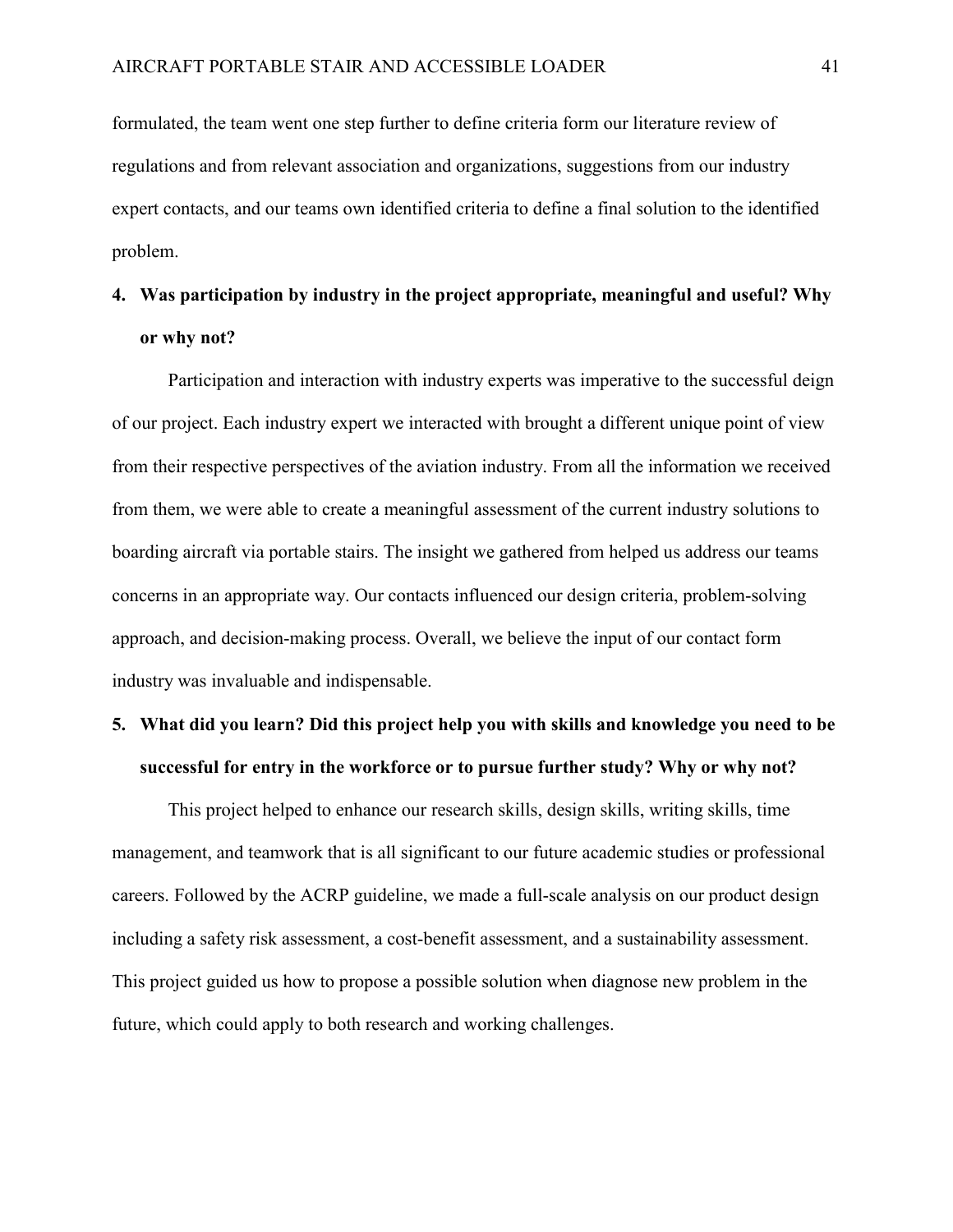#### **Faculty – Dr. Johnson**

## **1. Describe the value of the educational experience for your student(s) participating in this competition submission.**

This group came from different parts of aviation – maintenance, operations, management, and safety. Yet, together, this group succeeded under trying circumstances in the world, perhaps their hometowns, and at Purdue. For students in my aviation sustainability course, this competition has great value primarily due to the challenges and topics coming from real airports, the interactions with industry experts, and the structure of the project report being a proposal in response to the competition guidelines that mirror a request for proposals. This competition encourages the students to do deep dives into not only what to do to improve airports, but also to quantify the risks, costs, and for my students, to describe the impact that these projects may have on airport sustainability. One key to the educational value of the experience is the interactions with industry experts from airports, airlines, and consultants. The students have had much fewer interactions due to the stresses placed on the air transportation system since late January. When the industry interactions did occur, this energized the team as they realized that these airport challenges are truly important and that with some tweaking or changes, their proposed solution may become to a better solution.

## **2. Was the learning experience appropriate to the course level or context in which the competition was undertaken?**

Yes. This group used data collection and analysis to support proposed design changes to equipment and processes. This is a graduate level applied aviation sustainability course where the airport improvement projects are evaluated on the sustainability analysis, risk analysis, and benefit/cost analysis.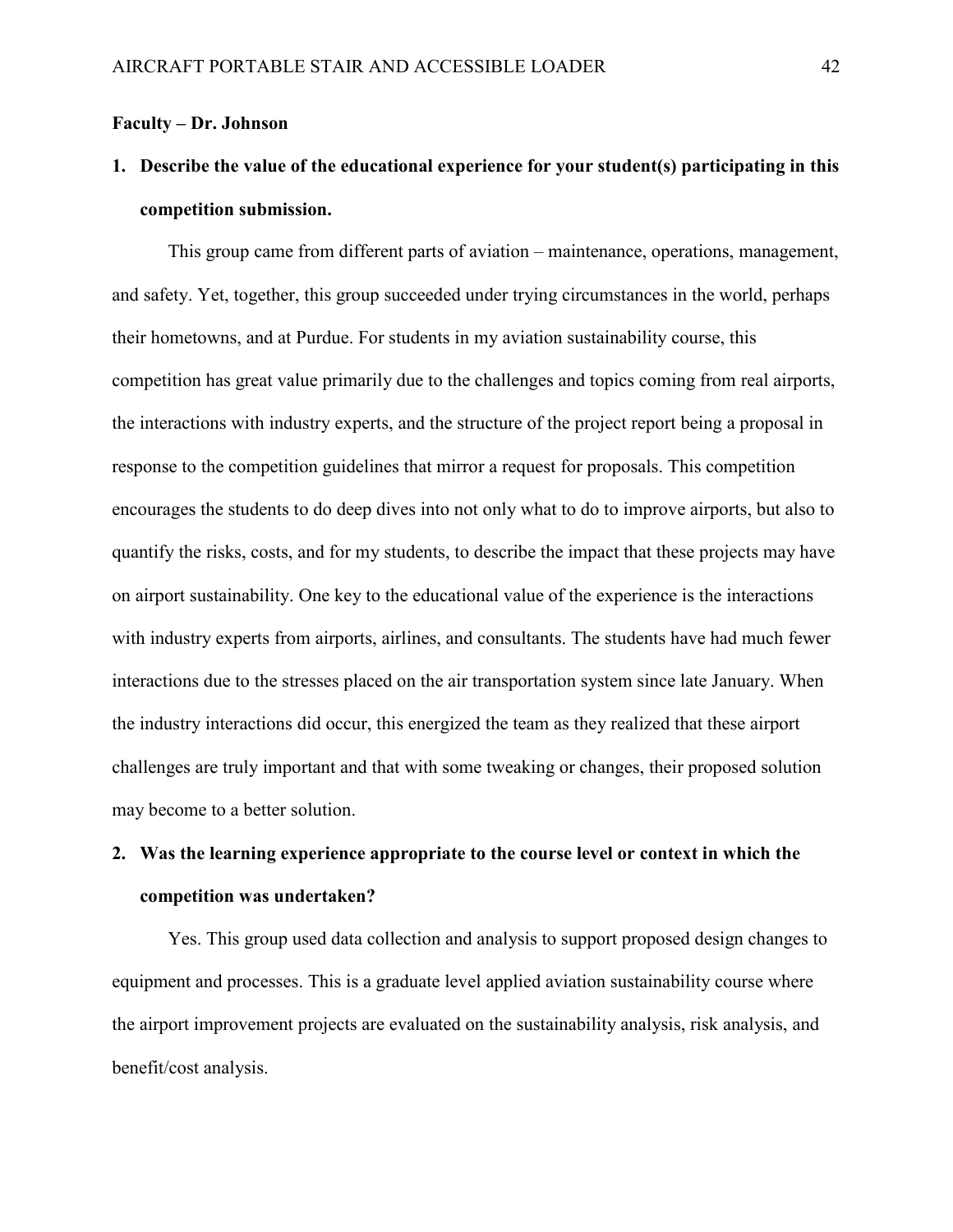#### **3. What challenges did the students face and overcome?**

This group overcame the challenge of communicating with each other. Each student had a different undergraduate educational background and social background. For instance, two of the students can easily envision product design changes even without drawings or photos – they learned that they need to sketch out the changes so that everyone is on the same page. The other two students may have much more experience in loosely defined, open ended questions – they learned that one must slow down and be a little more patient because the rest of the world may not see it the same way you do. They all learned that the first design they think of may not be the best design. They experienced the forming, storming, norming, and performing seen in teamfocused literature and in real life teams. The corona virus also changed the way the team communicated with each other, me, and the industry experts. The students overcame these challenges and produced a high-quality project. I am very proud of them.

## **4. Would you use this competition as an educational vehicle in the future? Why or why not?**

Yes. This competition inspires students to learn more deeply, to seek out regulations and guidance, to read the available literature, and to learn how to learn - skills needed for the rest of their careers.

#### **5. Are there changes to the competition that you would suggest for future years?**

Yes, consider including a sustainability analysis as a required section of the report and not requiring the paper copies of the report to be sent.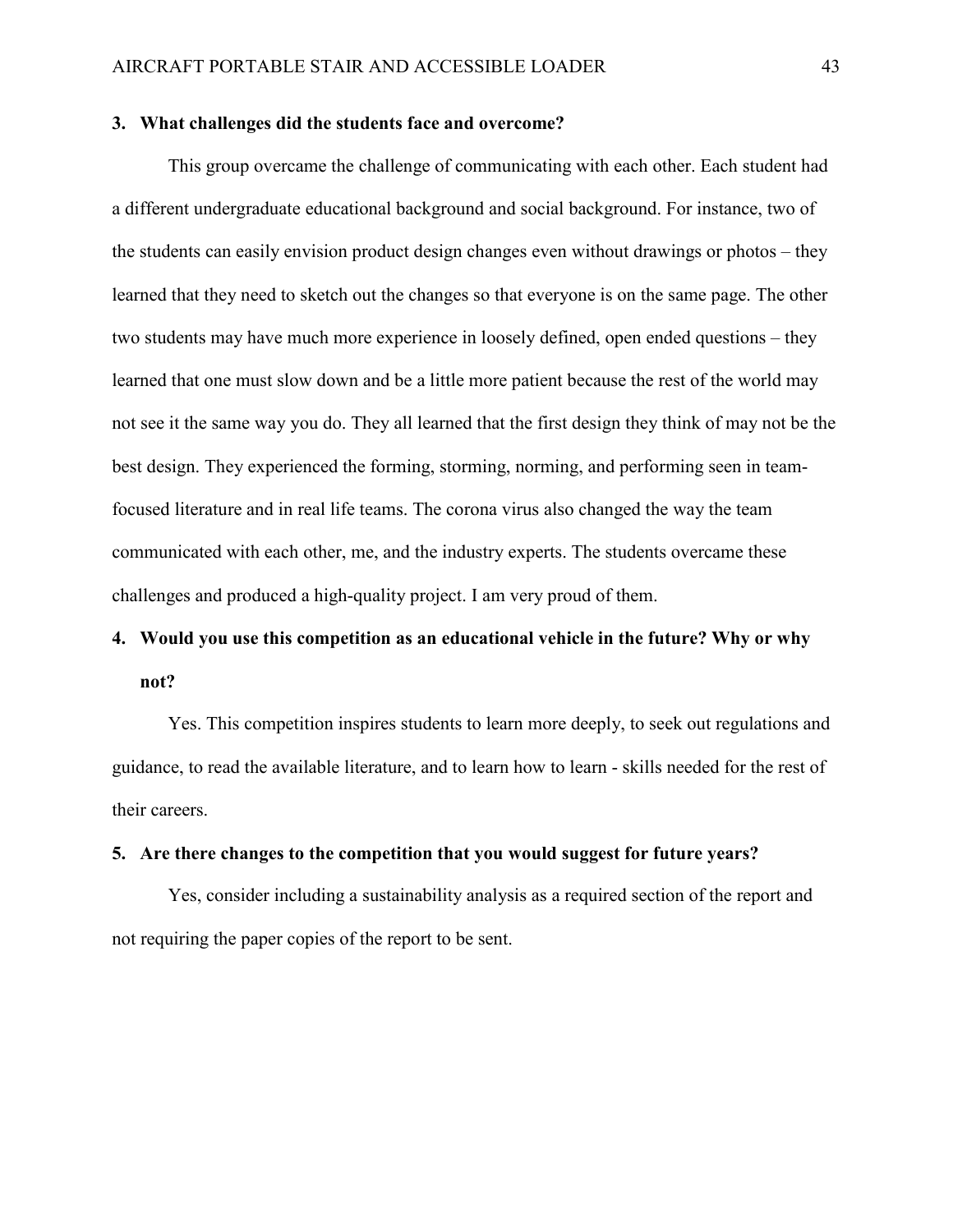#### <span id="page-42-0"></span>**Appendix F: References**

AIC- NA. (2020). *The Voice of Airports.* Retrieved from https://airportscouncil.org/

- Air Accident Investigation Unit Ireland. (2017, May 26). *Avions de Transport Régional ATR 72- 212A, EI-FAT Cork Airport.* Retrieved from http://www.aaiu.ie/sites/default/files/reportattachments/REPORT%202017-018\_0.pdf
- Airport Cooperative Research Program. (2019-2020). *2019-2020 Design Competition*

*Guidelines.* Retrieved from http://www.trb.org/ACRP/ACRPDesignCompetition.aspx

Brundtland Commission. (1987). *Our common future*. Brussels: Oxford University press.

- Bulmor Industries GmbH. (n.d.). FrontBull Ambulift. Retrieved from https://www.aviationpros.com/gse/passenger-loading-systems-boarding-bridges-stairsjetways/product/12375335/bulmor-frontbull-ambulift
- Byers, D. (2016, October 19). *Guidance for Preparing Benefit/Cost Analyses.* Retrieved from http://www.trb.org/ACRP/ACRPDesignCompetition.aspx
- Daily Mail Reporter. (2010, March 26). *British holidaymaker dies falling down steps of plane after arriving in sunny Mexico*. Retrieved from [https://www.dailymail.co.uk/news/article-](about:blank)[1260876/British-holidaymaker-dies-falling-steps-plane-arriving-sunny-Mexico.html](about:blank)
- English, E. (2017, December 29). *Woman fell off plane's stairs, waited hour for ambulance.* Retrieved from [https://www.irishexaminer.com/ireland/woman-fell-off-planes-stairs](about:blank)[waited-hour-for-ambulance-465035.html](about:blank)
- Federal Aviation Administration. (2013, January 16). *14 CFR Part 139.* Retrieved from https://www.govinfo.gov/content/pkg/FR-2013-01-16/pdf/2013-00848.pdf. US. Department of Transportation.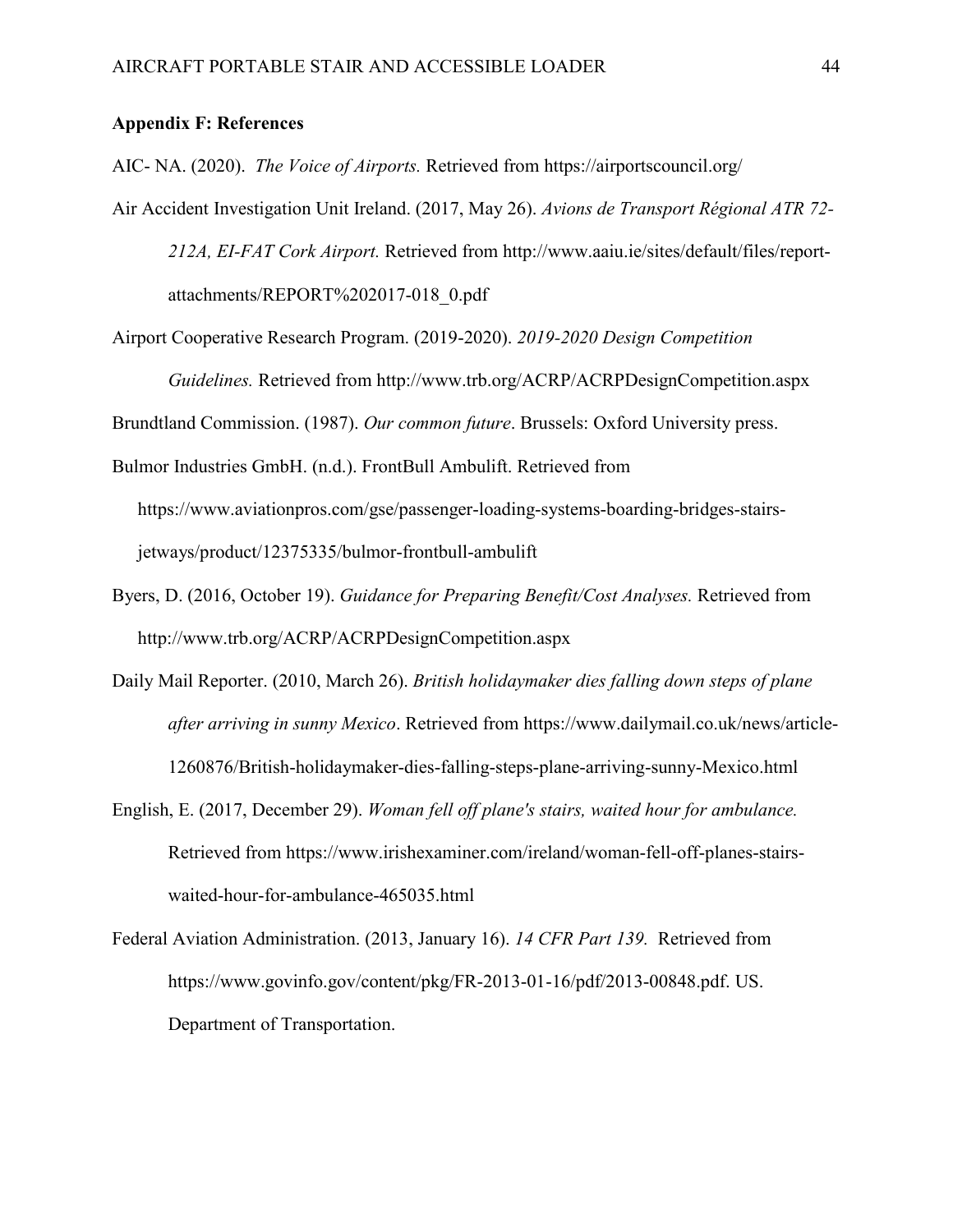- Federal Aviation Administration Aircraft Certification Service. (2010, September 6). *SPECIAL AIRWORTHINESS INFORMATION BULLETIN SUBJ: Boeing Model 737 Series Forward Airstairs SAIB: NM-07-47*
- Federal Aviation Administration. (2012). *Advisory Circular Aircraft Boarding Equipment No. 150/5220-21C.* U.S Department of Transportation.
- Federal Aviation Administration. (2019). *Airport Sustainability.* Retrieved from https://www.faa.gov/airports/environmental/sustainability/
- Federal Aviation Administration. (2019). *Safety Management System (SMS).* Retrieved from https://www.faa.gov/about/initiatives/sms/

He. Y. (2020). *Aircraft Portable Stair and Accessible Loader (PSAL).* Created in CATIA V5

- Keith, B. (2009, February 13). Evolution of the Passenger Boarding Ramp. Retrieved from https://www.aviationpros.com/home/article/10372843/evolution-of-the-passengerboarding-ramp
- Law Office of Anthony T. DiPietro. (2018, December 8). *Small defect on stairs can cause people to trip and get injured.* Retrieved from [https://www.atdlaw.com/2012/06/30/small-defect](about:blank)[on-staircase-can-cause-people-to-trip-and-fall](about:blank)
- LIFT-A-LOFT. (n.d.). AS228 Air Stair: Ramp Service: Airline GSE: Lift-A-Loft. Retrieved from http://www.liftaloft.com/aerial-lifts/airline-ground-support-equipment-gse/rampservice/as228-air-stair/
- Lykins, M. D. (2019, November 11). *Injuries Involving Aircraft Boarding Stairs - Expert Article*. Retrieved from [https://www.robsonforensic.com/articles/aircraft-stairs-expert-witness/](about:blank)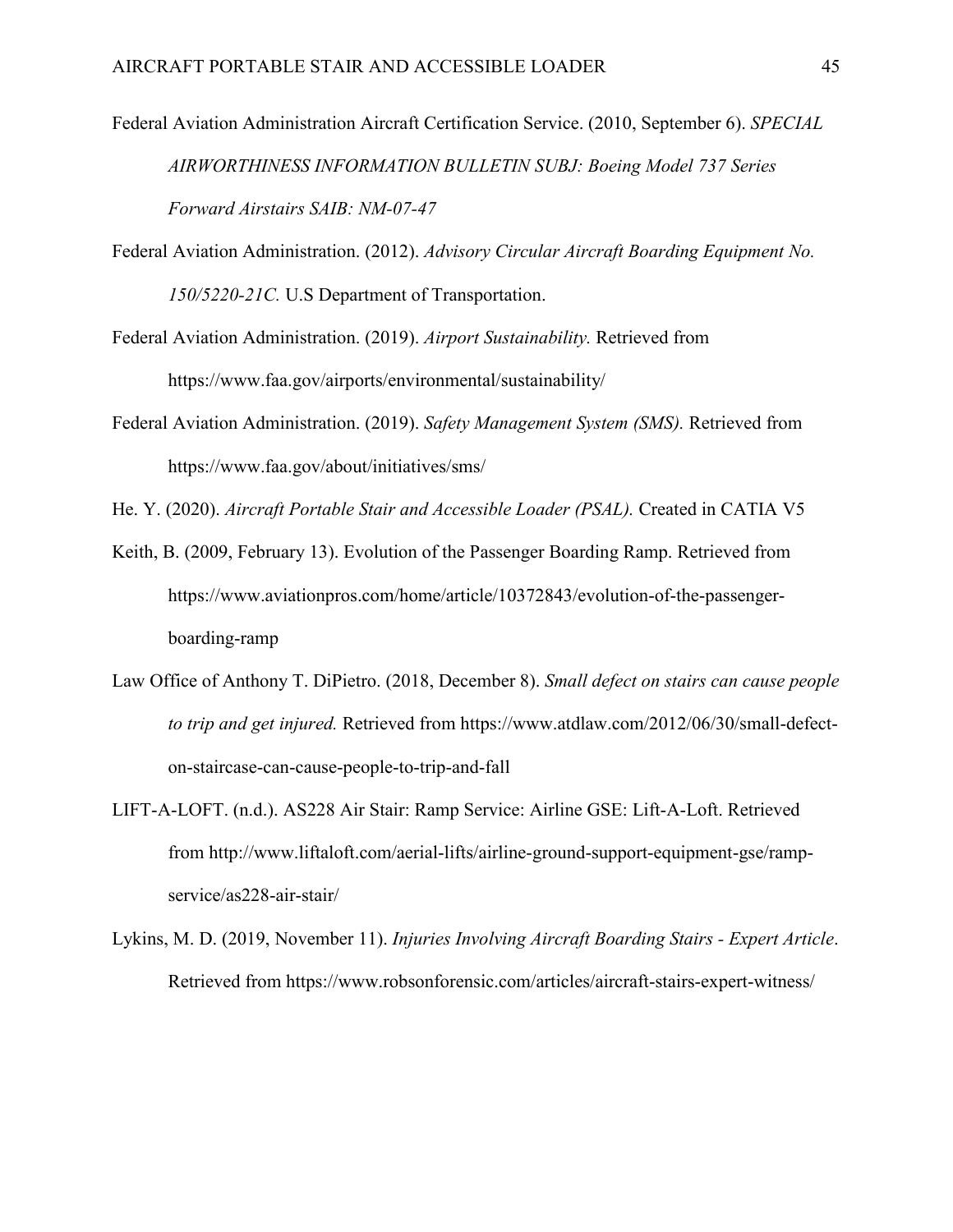- Press Association. (2010, August 12). *Ryanair review urged after child falls while boarding plane*. Retrieved from [https://www.theguardian.com/business/2010/aug/12/ryanair-child](about:blank)[airstairs-accident-report](about:blank)
- Purdue Aviation LLC. *About Us*. (n.d.). Retrieved from Purdue Aviation LLC: https://www.purdueaviationllc.com/about-us
- Purdue University. (2019). *Stewart Schreckengast*. Retrieved from https://polytechnic.purdue.edu/profile/swschrec
- Purdue University Archives. (n.d.). *Archives Library*. Retrieved from Purdue University: https://archives.lib.purdue.edu/agents/people/2543
- Purdue University Polytechnic Institute. (n.d.). *About*. Retrieved from https://polytechnic.purdue.edu/schools/aviation-and-transportation-technology/about
- Purdue University School of Aviation and Transportation Technology. (n.d.). *Mission, Vision, and Values*. Retrieved from https://polytechnic.purdue.edu/schools/aviation-andtransportation-technology/about/mission-vision-and-values

Rader, A. (2019). *Aircraft Portable Stair Solutions Photographs.*

- Sustainable Aviation Guidance Alliance. (2015). *SAGA Learn Homepage*. Retrieved from [http://www.airportsustainability.org/](about:blank)
- Staff, T. (2017, June 24). *Elderly man dies after fall off airplane stairs at Ben Gurion.* Retrieved from [https://www.timesofisrael.com/elderly-man-dies-after-fall-off-airplane-stairs-at](about:blank)[ben-gurion/](about:blank)
- Stinar. (2017, September 4). PS-813PAR Towable Passenger Boarding Stairway. Retrieved from https://stinar.com/product/ps-813par-towable-passenger-boarding-stairway/